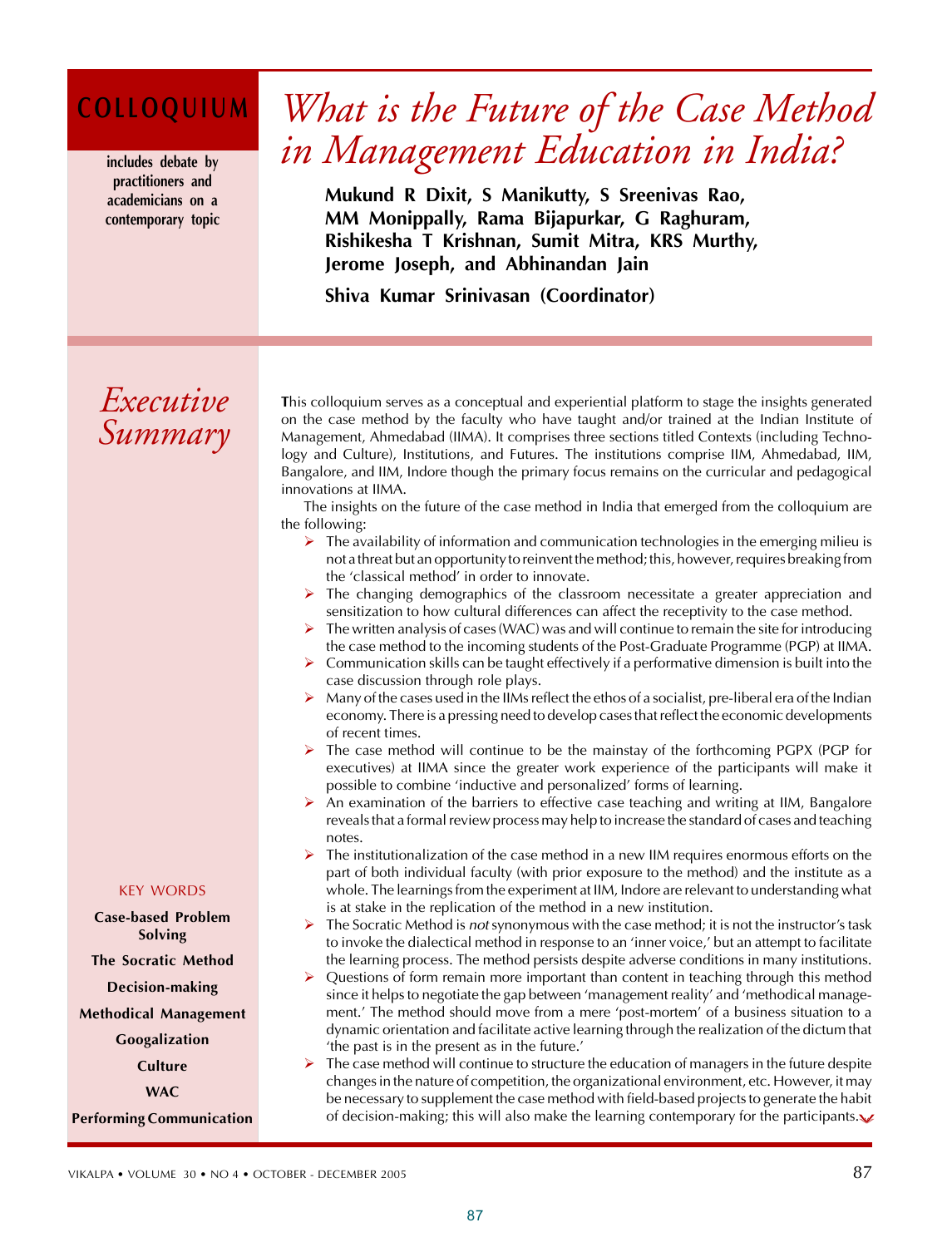# **INTRODUCTION**

### **Shiva Kumar Srinivasan**

Faculty, Communications Area Indian Institute of Management, Ahmedabad

What have we learnt *about* the case method?<br>
Should we attempt to train another genera-<br>
tion of instructors in the method? Or, will we discover hat have we learnt *about* the case method? What have we learnt *through* the case method? Should we attempt to train another generathat the case method has served its time and that we must move on to new methods without making a fetish of the past? What is the future of the case method in management education? What, more specifically, will be its role as a pedagogical tool in management schools in India in the years to come? These are the questions that serve as the *coordinates to the colloquium* on the case method. This colloquium, in other words, is an attempt

to take stock and gives management educators in India a platform to share their experiences and learnings on any aspect of the case method that is relevant to its past, present, and, especially, its future.

The two primary issues such as the future of the case method and its role as a pedagogical tool, however, are implicated in several other issues which emerge from the technological challenges and the cultural specificities that the method must grapple with in order to ensure its

viability in the years to come. The relevant 'socio-economic indicators' here include the decline of reading as a cultural practice, the growing prestige of technological forms of rationality, the demand for multimedia and/ or gaming forms of interactivity, the rise of globalization and the exacerbation of cultural differences in our political and educational lives, the emphasis on communication in both general management and communications-based professions and services, the worldwide proliferation of management education, and the endemic uncertainties in the global economy. The contemporary challenges to the method represented in these emerging contexts, however, are mediated by 'legacy systems' in institutions. So, unless we are sensitive to how these legacy systems have shaped the deployment of the method, we will find it difficult to give a direction to the future that we can envisage for the method. Hence, the contributions to the colloquium are divided into three sections: Contexts, Institutions, and Futures.

Several members of faculty with experience of the case method in management programmes were invited to participate in this colloquium. All the participants were drawn from the IIMs and most are faculty at IIM, Ahmedabad (IIMA) where the method continues to thrive. That a number of professors were willing to respond to this invitation at short notice despite competing commitments is a witness to the fact that despite the intangible, enigmatic, and elusive qualities of the

> case method, it continues to generate a transferential hold on the *very idea of management education*. It is not surprising then that the case method has become a powerful tool of differentiation for management programmes worldwide. While it is true that most Indian management schools are not yet in a position to deploy the case method widely due to a shortage of trained instructors, its persistence in the IIMs, especially at IIMA, which pioneered this method as early as the 1960s as part

of its collaboration with Harvard Business School, is itself worthy of a case study in management education. It is this foundational moment, in itself a mélange of myth and method, that endows IIMA with the pedagogical responsibility to disseminate the case method.

What then is the case method? How is it different from the lecture method? Unlike the lecture method (which is preoccupied with an economic form of knowledge transfer and hence comprehensible within a spatial frame), the case method, almost by definition, demands more since it is *also* implicated in the problem of temporality. It demands that the participant locate himself or herself at a *particular locus in space* and at a *particular point in time* to think through a problem involving decision-making in an organization in the context of a business situation. The situation itself could be

demands that the participant locate himself or herself at a *particular locus in space* and at a *particular point in time* to think through a problem involving decision-making in an organization in the context of a business situation.

The case method

88 FUTURE OF THE CASE METHOD IN MANAGEMENT EDUCATION IN INDIA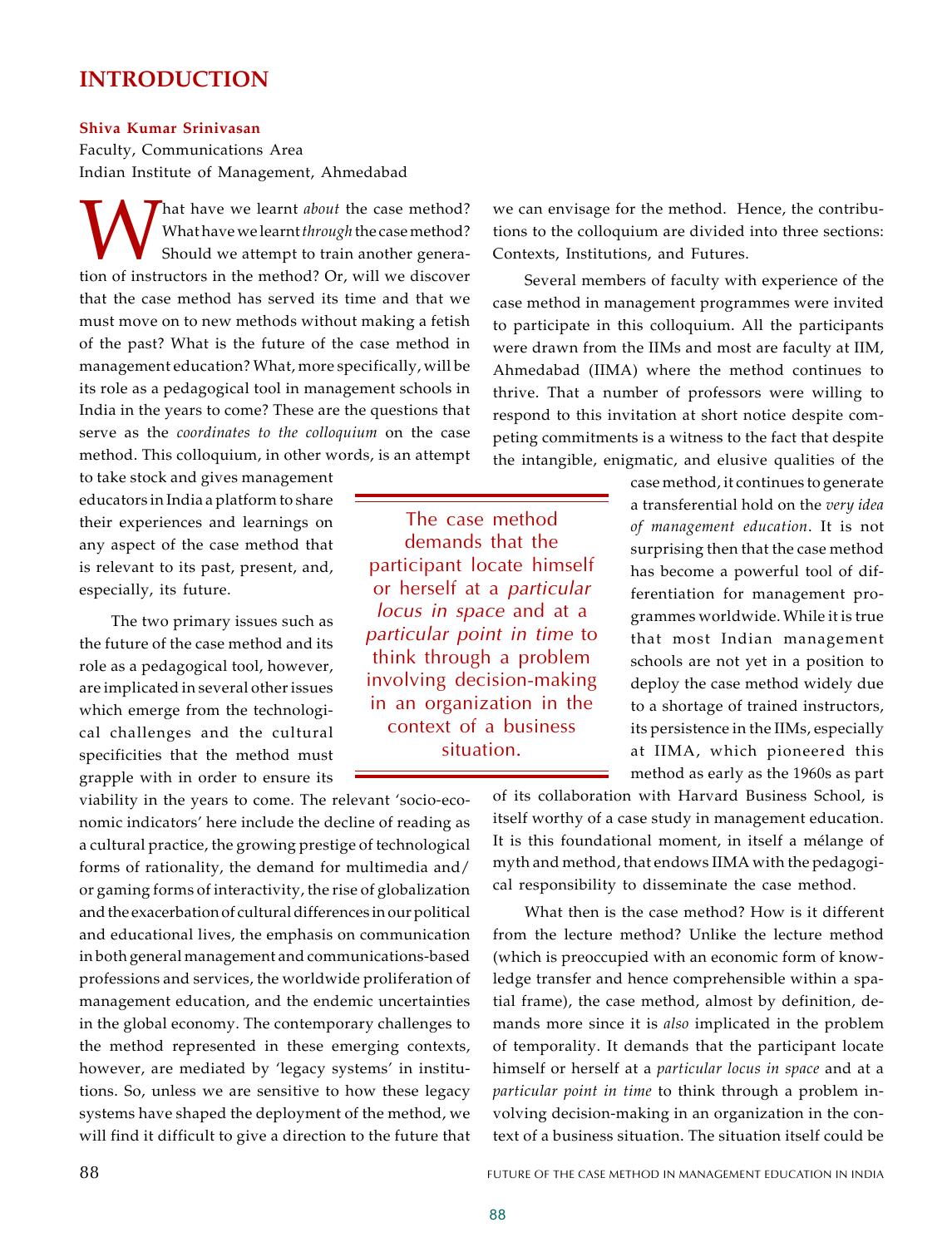of varying levels of complexity and has to be extracted from the case; the contours of the situation are by no means obvious without some analysis. It is not clear, in other words, to the participants at the beginning of a case discussion as to what exactly is at stake in a given situation. The

The participants must have an appetite for handling change, uncertainty, and a considerable 'tolerance for ambiguity.'

cussion especially when a contingent encounter with the reality of any concept opens up possibilities that did not emerge in previous case discussions in the class. In other words, the method is not without its demands. The demands are many in number, but, minimally, we must

case discussion often reveals that the situation is something *other* than what they might have imagined it to be during individual or group preparation before class. Furthermore, the temporal unfolding of the case through the interpersonal dynamics of the classroom is also an unpredictable process. But, despite the unpredictability of the process, it continues to play a dominant role in management education since it not only imparts knowledge but also helps to facilitate the development of other relevant attitudes, competencies, and skills as well.

The method at its best demands not merely intellectual robustness and the willingness to do some homework on the part of the instructor and the participants but also the affective capacity to *contain and work-through* the discussion generated. Even experienced instructors who have taught a particular case on several occasions will find that it is not easy to choreograph a class disrecognize that the emotional labour is much more in the case method for all the parties concerned (other things being equal) than in the lecture method. The participants must also have an appetite for handling change, uncertainty, and a considerable 'tolerance for ambiguity.' The method is both analytical *and* discursive and hence unsettling for those who demand easy answers at the end of a session. It is, to put it simply, doubly demanding, and as the contributors will demonstrate, doubly rewarding. Hence, both academic institutions and nonprofit organizations must provide incentives, wherever possible, to encourage the writing of cases and work out the modalities for training employees or participants through the use of the case method.

As indicated earlier, the contributions are set out following the plan of the three sections: Contexts, Institutions, and Futures.

# **SECTION I: CONTEXTS CASE METHOD IN THE NEW MILIEU: AN OPPORTUNITY FOR REINVENTION**

### **Mukund R Dixit**

Faculty, Business Policy Area Indian Institute of Management, Ahmedabad

Today, the case method instructor finds himself/<br>herself in situations that he/she had not faced till<br>a decade ago. The technological environment of<br>the method has changed. The developments in informaloday, the case method instructor finds himself/ herself in situations that he/she had not faced till a decade ago. The technological environment of

tion and communication technologies have made information on the past and current decisions and performance of the companies available at the click of a mouse. Statistical analysis of the information is significantly easier than before. 'Downloads' of analysis of others are easily accessible. Presentation of case analysis can be made more colourful

The instructor experiences frustration and excitement simultaneously. Frustration arises from the 'quick fix' approach adopted by the participants to involve themselves in the learning process.

and animated than before. Discussion of cases can be recorded, stored, retrieved, and communicated instantly across geographies. The instructor-participant interaction can take place on a 24x7 basis. The technological

> changes have induced changes in the participant environment as well. The attitudes, behaviour, and expectations of the participants of both PGP (i.e., MBA) and executive development programmes have changed. So have the expectations from organizations employing these graduates.

> The instructor experiences frustration and excitement simultane-

VIKALPA • VOLUME  $30 \cdot NO 4 \cdot OCTOBER - DECEMBER 2005$  89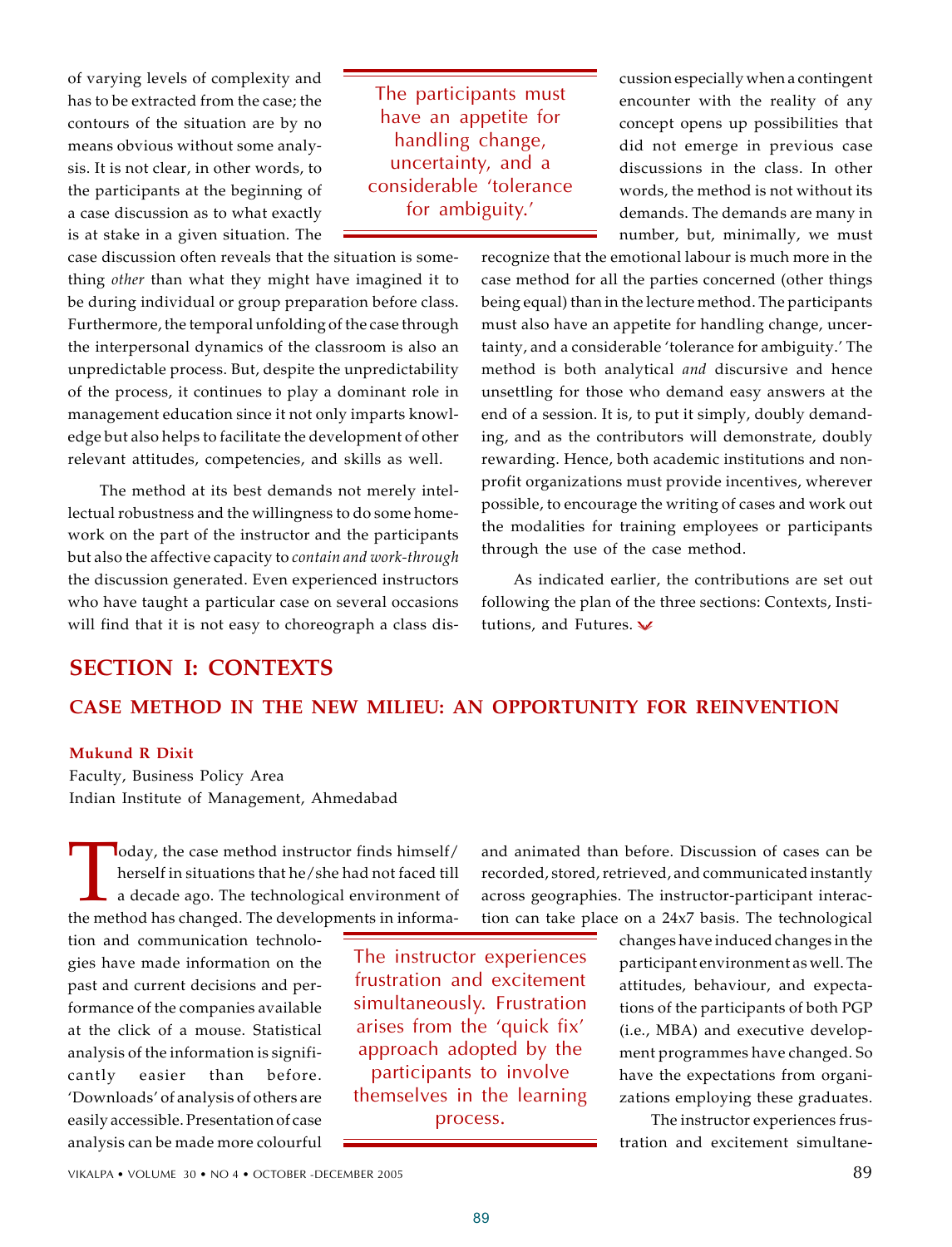ously. Frustration arises from the 'quick fix' approach adopted by the participants to involve themselves in the learning process. The desired involvement of the participants in the method is declining. E-meetings and ecoordination have replaced face-to-face interaction and dialogue. There is a negative tension between the demands of the method and the response of the participants. The instructor is disturbed by 'cut-and-paste' submissions and presentations of others' analysis of the case. The instructor is also disturbed by the increasing use of 'Internet download-based cases' as opposed to 'field visit-based' cases. There is the risk of inadequate development of skills, attitudes, values, and habits for managerial decision-making and action. The method is tending to break down.

The excitement, on the other hand, is from the opportunity to experiment and innovate in augmenting the degree and nature of preclass, in-class, and post-class involvement in the method. His/her own preparation can be richer with the latest information on the company. The case itself can be developed and made available to the participants differently. Greater complexity can be brought to the class. Live interactions with executives are possible during the session. There is a greater opportunity for coordination and

sharing of experiences among colleagues within the business school and outside.

These developments and others that will be discussed here call for a reinvention of the method. The response of the academicians and the educational institutions to the reinvention imperatives would, however, decide the effectiveness of the method in the future. The discussions are based on our experience in handling courses and modules using the case method, coordinating general management competency development programmes for senior and top executives of corporations in India and abroad, conducting case method workshops for management school teachers in India, and informal but involved interactions with colleagues and participants of programmes in India and abroad. We feel that a systematic review of the responses of business schools to the new milieu is called for.

The method facilitates the development of competencies by urging the participants to get involved in the decisionmaking situation. The cornerstones of the method are: the instrument, called the case; involvement of the participants in the instrument; and supporting infrastructure.

# **The Case Method**

The case method of learning has been a significant innovation of the Harvard Business School (HBS) to help develop managerial competencies in the participants of management education programmes. The method was developed in response to the question, "How can I bring the 'field to the class' and provide an opportunity to the participants to get involved in 'real-life situations' and learn?" It succeeded by carefully documenting the situations faced by the decision-makers and bringing them to the class. The *greater* emphasis of the method is on developing skills, attitudes, and habits. The managerial competencies that the method attempts to develop are:

> (a) technical development and the use of tools, techniques, frameworks, checklists, models of analysis, diagnostics, and decision-making; (b) behavioural (managing self and interpersonal relationships for decisionmaking and implementation), and (c) conceptual (abilities to abstract and see patterns or their absence in multiple developments). The method facilitates the development of competencies by urging the participants to get involved in the decision-making situation. The cornerstones of the method are: the instrument, called the case; involvement of the participants in the instrument; and sup-

porting infrastructure. As the method evolved over the years, each of these stones has been honed and perfected. 'Recommended' structure and processes have been developed for making the method effective.

### **The Instrument**

The instrument used to facilitate learning is the 'case.' It describes a *real-life* decision-making situation faced by a decision-maker. The dominant media for presenting the case has been print. The case is divided into text and exhibits. The case writers prepare this instrument in cooperation with the decision-maker and his/her organization. The writers go through various phases like case-lead identification, data collection based on interviews and secondary information search, draft preparation, testing, validation of the draft by the involved parties, and clearance of the case for use in various educational programmes. The discipline of case writing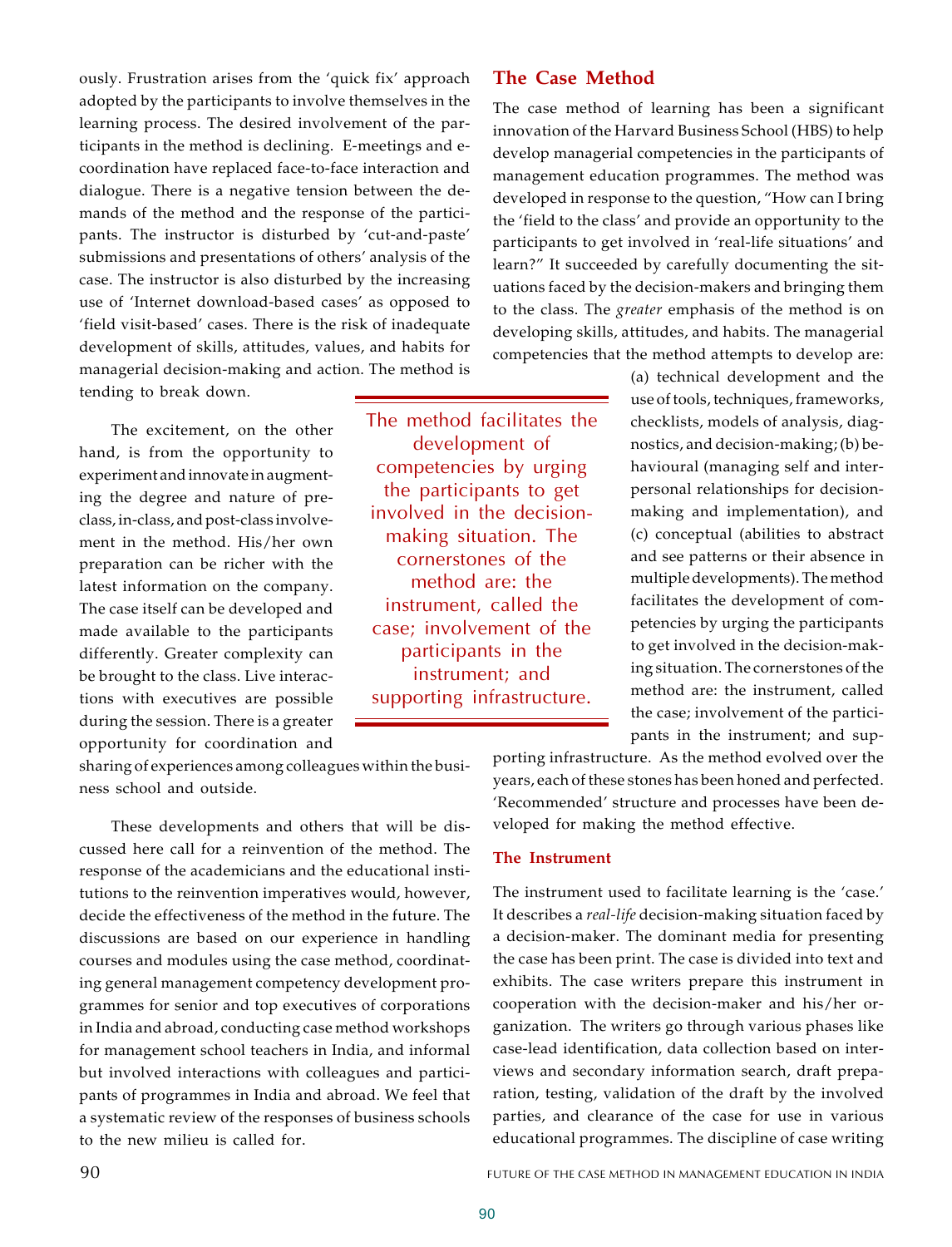requires that the authors be as close to reality as possible. The *insistence on reality* arises from the need to present to the participants the opportunities to get involved in situations that they might face as decision-makers when they take up regular employment. The hope is that they would have a start-up advantage in their careers.

The cases are inventoried in case clearance houses or published in books or journals. The educational institutions or the course instructors identify the cases that they would use to facilitate the learning from their courses or modules. They also identify the supporting readings that would enable the participants to get involved meaningfully in the case.

### **Involvement**

As mentioned before, the method facilitates learning by involvement. What is stressed is 'action orientation.' The role of the participants is not that of bystanders commenting on what has happened or what is happening. They have to accept responsibility for their decisions and their consequences. They are required to involve themselves in the method in three distinct phases to develop these competencies. The instructors and the business schools facilitate this by an appropriate choice of cases, readings, assignments, and by providing the supporting infrastructure for preparation and interaction.

### **Three Phases**

The method involves the participants in pre-class preparation, class discussion, and post-class reflection.

There are definitive expectations from the participants and the facilitating instructors in each phase. In the preclass involvement, the participants are required to go through the assigned case and the readings, analyse the case on their own, and participate in small group discussions. In the in-class phase, the case is discussed. The case discussion progresses from the initiation sub-phase, where a participant or a team of participants presents the analysis, decisions, and action plans, to the buildup phase where the initial presentation is critiqued and alternatives are examined, and finally to the summary and integration phase where the discussion is summarized or integrated with previous discussions and readings are left open-ended. In these phases, the participants and the instructors play multiple roles such as the initiator, the devil's advocate, the listener, the lecturer, and the integrator. The instructor and the participants use the class resources like the blackboard and audiovisual equipment to record the class discussion and relate to it. In the third phase, the participant and his/ her team reflect on their involvement and their learning. They develop areas for future action based on such a review. The instructor provides support to the reflection phase by providing end-class questions or interacting with participants after the class.

### **Infrastructure**

The method demands infrastructure that provides for and facilitates identification/development of the instrument and involvement of the participants. It also demands that infrastructure be provided to enable the instructors to develop and hone their competencies in handling the method. The physical infrastructure refers to the classrooms and office space that facilitate face-to-face interaction, sufficiently large blackboards for recording of the class discussion, audio-visual aids for projection of pre-prepared material, and cubicles and syndicate rooms to enable individual preparation and small group interaction before and after the class. The infrastructure also includes the office for case purchase, duplication, and distribution. The

case method has found the galleried classroom and selfcontained syndicate rooms as its fitting infrastructure.

The administrative infrastructure includes office support for issuing guidelines, distributing case material, conducting examinations, holding meetings to decide the schedule, discussing collectively the performance of the participants, reviewing the performance of the programme and the feedback from the participants and

The case discussion progresses from the initiation sub-phase, where a participant or a team of participants presents the analysis, decisions, and action plans, to the build-up phase where the initial presentation is critiqued and alternatives are examined, to the summary and integration phase where the discussion is summarized or integrated with previous discussions and readings or left openended.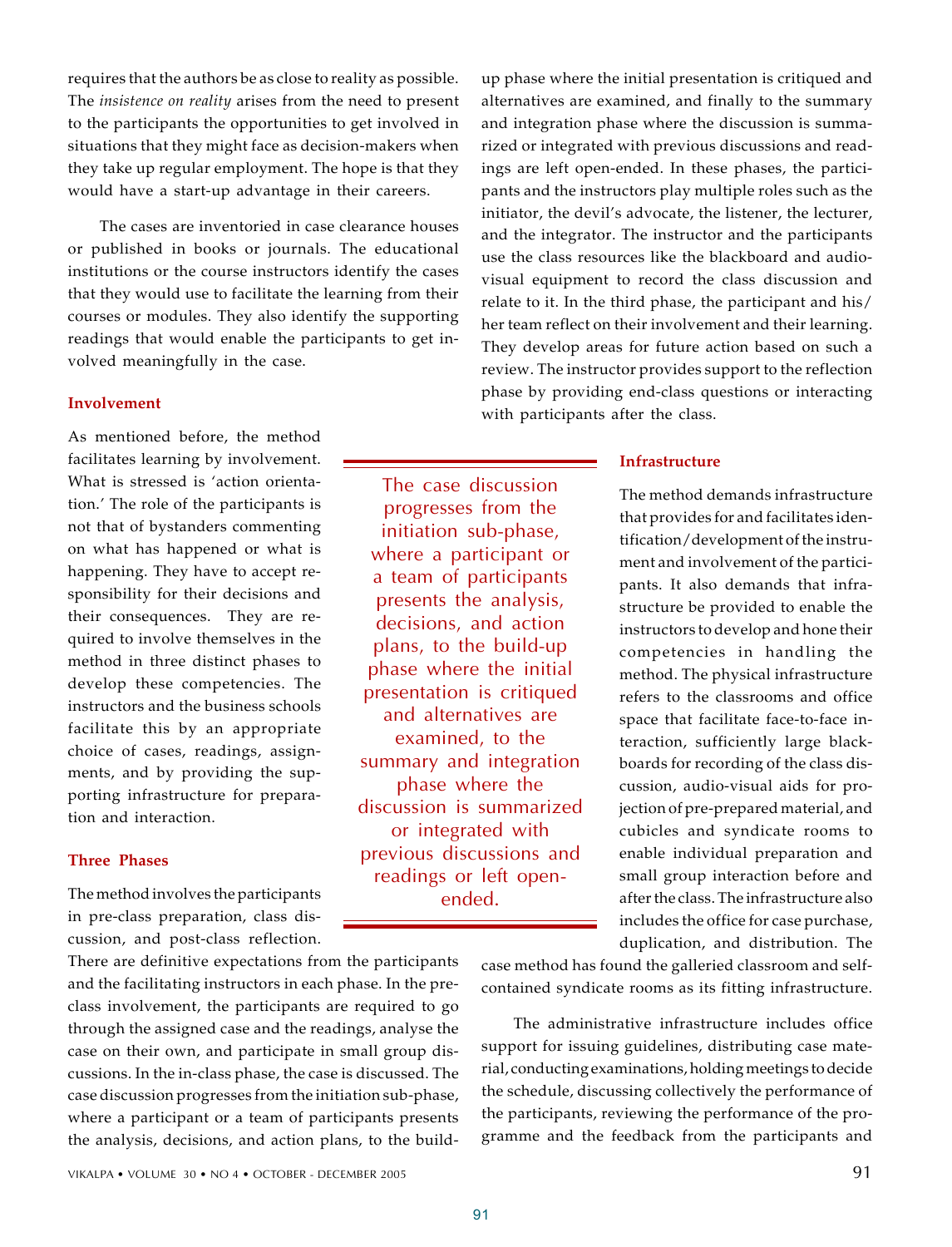other stakeholders. It also includes the support for development or procurement of the case material.

### **Structure and Processes**

The following is a summary of the processes that have helped to implement the method.

The participants get acquainted with the method through an orientation programme where a case is discussed and the nuances of the method are brought out. The participants are expected to practice the method as they progress from session to session and course to course. The classes are conducted in a galleried classroom that facilitates face-to-face interaction. Even in a

flat classroom, the seating arrangement is in a U-shape to facilitate interaction among the participants.

The instructor decides the case mix from the ready repository, books, and journals, and prepares a course pack and intimates the case unit well in advance to enable it to get sufficient copies of the cases and readings and distribute the material to the participants well in advance. The sessions are of 70-90 minute duration. A typical day is so scheduled as to provide time for prior preparation and reflection. The instructor provides the guidelines for preparation. The participants form small groups for discussing the cases and readings before the class. The instructor may form the team. The participants prepare as individuals and meet in a group to discuss the case.

At times, the instructor takes rounds to provide support in the pre-class preparation. In the class, the instructor asks one of the participants or a team to initiate the class discussion and carries the class forward. The discussion in the class is systematically recorded on the blackboard. The instructor provides end-class questions to ponder over and leaves the task of reflection to the initiative of the participants. In some cases, the instructor meets the participants individually or in groups at least once during the course.

The learning from the course is integrated in the middle or at the end of the course through a presentation

or a review. Cross-course learning is reviewed by the instructor team or the programme chairman/coordinator in the beginning or at the end of the term. The performance of the participants is evaluated continuously. Class participation is evaluated by the instructor and grades are given to individual participants. There are presentations, quizzes, assignments, and sit-in examinations. The instructor provides written and oral feedback on the performance of the participant. In shortduration programmes, the feedback is provided through formal and informal review sessions. The course as a whole is evaluated by the participants through a structured questionnaire at the end. At times, the instructor takes mid-term feedback on the course. Changes in the

> case and reading mix are made wherever needed.

It is the active involvement of the participant in the learning processes mentioned above and the diversity of the roles played by him/ her that decide the nature and extent of competencies developed by him/ her. Failure to be involved in one impairs the progress in the other. This demands a discipline of its own. Preference for ready solutions, unwillingness to stretch, pre-deciding relevance, an attitude of following rather than leading, unwillingness to shake one's zones of comfort, and looking for the Guru's wisdom will not result in the desired involvement. The structure and the processes of the method were fine-tuned in the milieu characterized by reliance on print medium, centralized commu-

nication, and computing infrastructure. Access to information was limited to school libraries and archives. Participants relied substantially on the business school for information. The responses of the participants to the demands of the method were satisfactory. This milieu is changing. It is characterized by rapid developments in information processing and connecting and communication technologies that are shrinking distances, and bringing people 'face-to-face' from anywhere and everywhere. These technologies are providing access to information, analysis, and images at little or no cost. Changes have necessitated a review of the structure and

The structure and the processes of the method were fine-tuned in the milieu characterized by reliance on print medium, centralized communication, and computing infrastructure. Access to information was limited to school libraries and archives. Participants relied substantially on the business school for information. The responses of the participants to the demands of the method were satisfactory. This milieu is changing.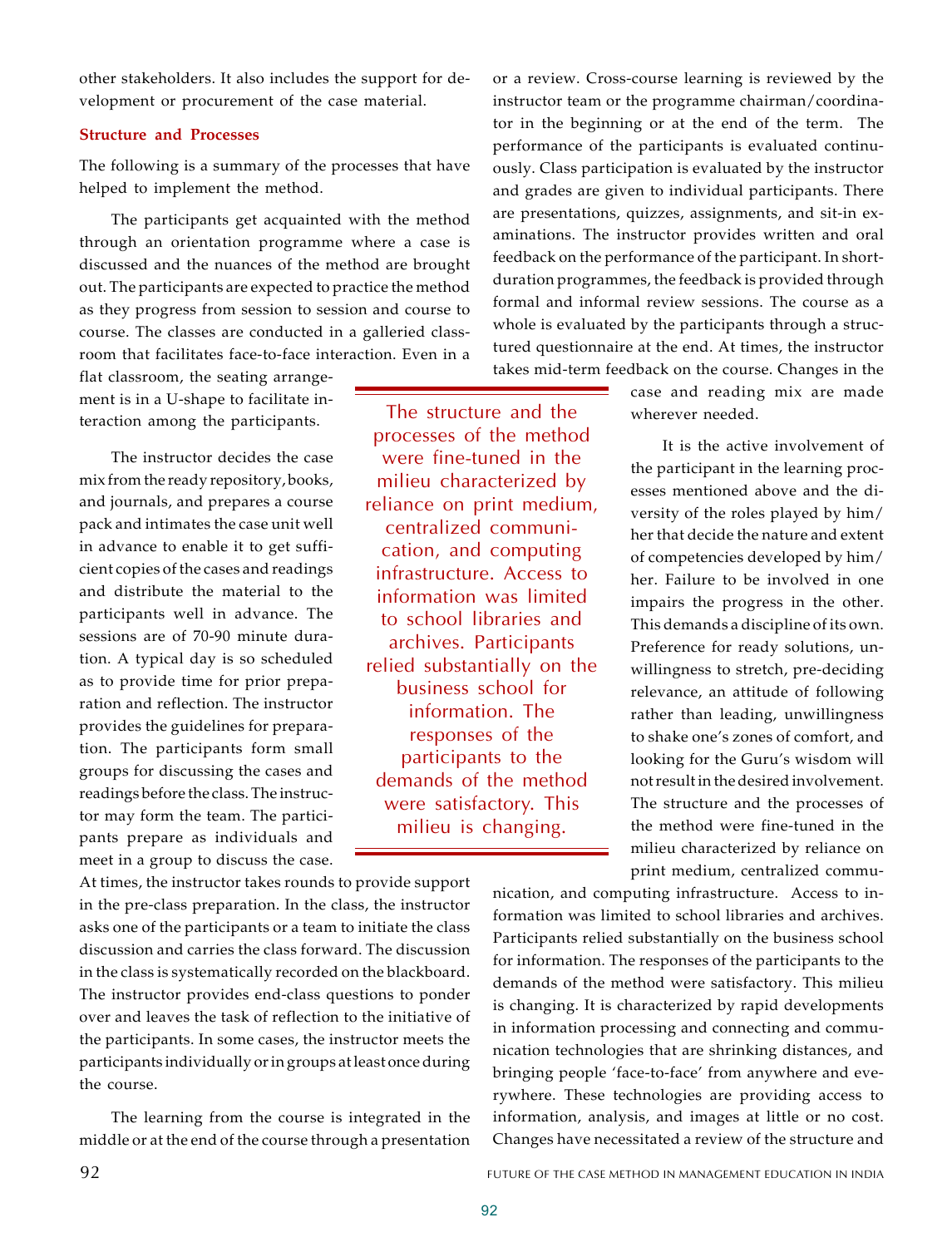processes of the method, the format of the instrument, and the infrastructure itself.

# **New Milieu**

The salient features of the new milieu are:

emergence of a new body of practice of management in response to pressures of globalization and competition by adopting the latest in management theory

Uncertainty in the class has increased. Uncertainty is with respect to the genuineness of the preparation and class participation, the sincerity of the assignment submission, and the extent of post-class reflection.

increased demand for 'ready to see and experience' products and services by the participants.

Interaction with instructors and participants point to the impact of the developments on the effectiveness of the method. Colleagues are disturbed by the breakdown of the 'discipline of the method.' They recollect the 'good old' serious days when the participants were totally devoted to learning from the method.

They prepared well. The class discussions were fruitful and there was a sense of fulfilment. Uncertainty in the class has increased. Uncertainty is with respect to the genuineness of the preparation and class participation, the sincerity of the assignment submission, and the extent of post-class reflection. Some point to the way the classes are collapsing as the participants download the ready analysis and present it as if 'it is their own.' Alternatively, there is the cut-and-paste practice of developing the project report. They are undermining the involvement in the three phases of involvement. They also challenge the instruments of evaluation like submission of case analysis, presentation of analysis in the class, group tasks reports, and learning diaries. The attention span of the participants has declined and there is a tendency to withdraw from active engagement in the class discussion and adopt a 'let us finish this at the earliest and hit the Net to know the latest' approach. This shifts the focus more to 'knowledge transmission.'

The interactions with colleagues and participants also point to the new possibilities with the method in

> the new milieu. The case itself can be presented differently. Greater complexity can be brought to the decision-making situation through the use of images and sounds. Faster statistical analysis, organized presentation, accessing information on companies from the class itself, and better coordination in the learning process are pointers to the opportunities created by the milieu. Innovations and experiments are possible to involve the participants totally in the method.

- faster and cheaper availability of global information, images, and sounds at the click of a mouse
- mobile technologies that make interactions and computations possible from anywhere and everywhere and at any time
- $\bullet$  enthusiasm among educational institutions and corporations to place significant information on the Internet and make it available to all at the least or no cost
- development of fast search engines that makes searching the Internet easily and cheaply
- easy and affordable recording, storing, and instantaneous retrieval of data, voice, and images
- enhanced opportunities for collaboration in developing content and delivery and independent opportunities to the participants to search and obtain the needed information
- emergence of new types of entrepreneurs and the creation of attractive placement opportunities
- arrival of a new generation of MBA participants fed on Internet chats, downloads, interactive computer games, home delivery, fast food, and entrance examinations for professional education
- arrival of a new generation of executive education participants fed on performance appraisals, 360 degree feedback, six sigma belts, theory of constraints, and core competencies

Faster statistical analysis, organized presentation, accessing information on companies from the class itself, and better coordination in the learning processes are pointers to the opportunities created by the milieu.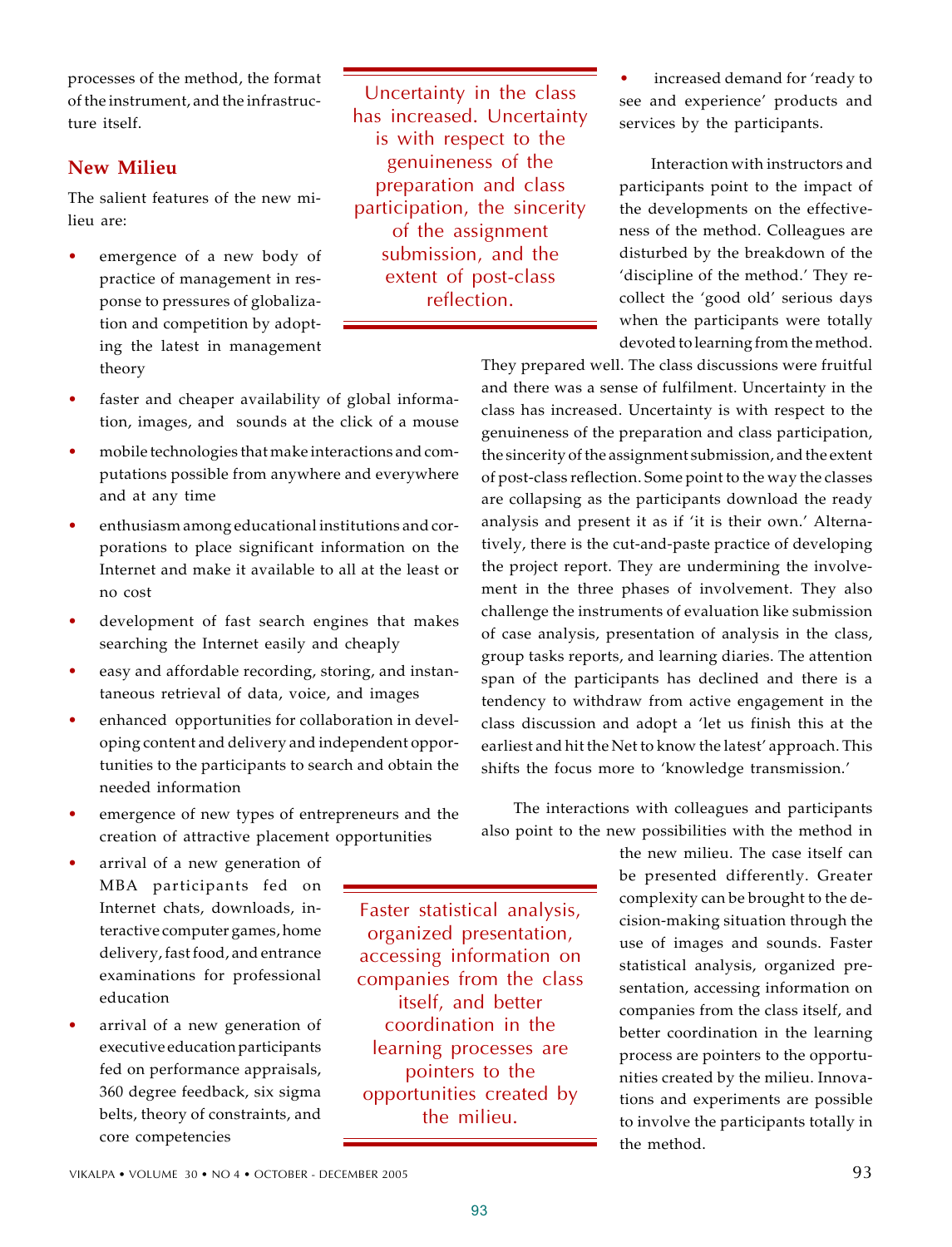### **New Situations**

The following presents an indicative view of the new situations in which the instructors find themselves in the changed milieu.

### *Let Me Make My Booklet*

"Can you distribute the course CD instead of the booklet? Send it as early as possible. Also let me have the list of useful websites. Let me make my booklet as I deem appropriate." These are some unusual requests made to

the instructor who is used to distributing the cases and readings in a book format. Earlier, he had not provided flexibility in mixing and matching the readings with others. Everything had to be printed and packed at the business school case unit or at the printer's premises.

### *Reading is Boring*

In an executive education programme, the instructor was upset that the class had not read the case. The case had 25 pages with seven exhibits. Before giving time to the participants to read the case, the instructor enquired what happened. The following was the response of one of the participants:

> At this age I am too bored to sit down and read such a long case. Can you make reading a pleasure? Can I listen to the case rather than read it? Can I get a feel for the product being produced? Can I see the layout of the plant being redesigned? Can I sense the resistance to change by feeling the emotions of the people involved?

A different request has been the demand for cases that have graphs, exhibits, and diagrams in colour.

A variation of this bored reader is the comment that it is too monotonous to read printed pages day after day and month after month. The novelty with the concept of the case and the case method wanes as the participants progress from one term to the next. This builds monotony and makes the participants avoid getting involved before the class or adopt short-cuts.

### *We are Not Here to Enter Data*

The instructor was upset that the class had not worked out the numbers. There were opportunities to develop insights into the company's performance by cross-linking the exhibits. On enquiry, a participant demanded: "Can I get the exhibit in Excel sheets so that I focus more on analysis than on entry? Can you distribute a preanalysed exhibit so that we focus more on inference building and decision-making rather than on working out the numbers?"

### *Googalization*

At the end of a written assignment, the instructor discovers that the 'submission he liked the most' was a download from a website. The participant had downloaded an already existing analysis and put his name in the submission. 'Google' facilitates the search for the 'analysis' in the shortest possible time. This facilitates the participant to 'adopt' quick means to success. He/she takes risks and hopes that the instructor or the teaching associate will not find out. It might get a grade but it harbours unethical practice and questions the 'value orientation of the participant.' When caught, the participant pleads for mercy or feigns ignorance and productive hours are wasted in ar-

guments, counter arguments, and enquiries. Another impact of googalization can be seen in the following situation:

"Why have you not read the case?" asked the instructor. "I began with the intention of reading the case but got absorbed in the information on the company and industry I collected from a Google search," was the response. Satisfying curiosity has become primary and getting involved in the case and thinking through the situation has become secondary.

Easy availability of information on the Net has led to a tendency to 'put together' cases. 'Googalized' information is woven around a 'semi-real' issue. While this serves 'the narrow class purpose,' it does not enable either the instructor or the institutions to get a 'feel' for the field.

"Why have you not read the case?" asked the instructor. "I began with the intention of reading the case but got absorbed in the information on the company and industry I collected from a Google search," was the response. Satisfying curiosity has become primary and getting involved in the case and thinking through the situation has become secondary.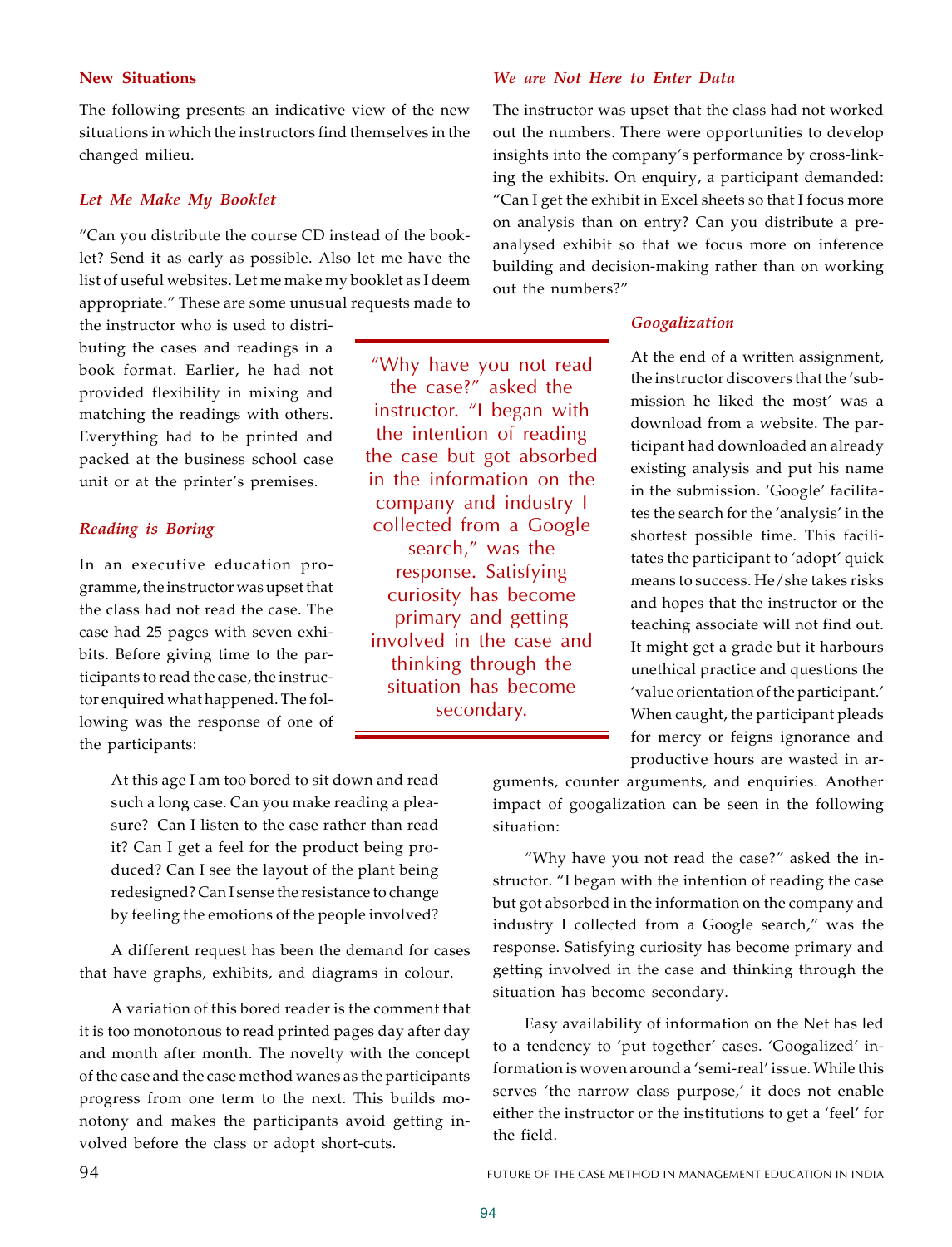### *This Case has Become Redundant*

The instructor began the class by asking the question, "Should we acquire this company?" The whole class argued for taking over as the participants had found out from the Internet sources that the company had already been acquired. This upset the learning purpose of the class. Despite the instructor's effort to look at the other option, the class refused to carry the discussion forward. Publicly available information had made the case preparation and discussion biased. There was a 'switch-off' before the class making the case redundant. Redundancy happens when participants get computerized access to earlier class analysis. In the earlier milieu, tracking this

kind of information was difficult and time-consuming. The participants concentrated on the case and used the information available in the case to make up their minds. Divergence in analysis and decisions thus led to a meaningful debate in the class.

Not only the case but also the reading material becomes redundant. The participants are frustrated that old reading material is assigned to them when the latest can be downloaded from the Net. Similarly, they point to the inadequacy of the course outline by comparing the outlines of other business schools. The participants, at times, offer to help download the latest cases and readings from the Net.

The redundancy dimension has

put pressures on the instructor and the business schools to review the curriculum continuously, stay current, and develop new cases.

### *Low Stretch*

Competition in the class is not on the stretch of the evidences in the case but on sharing data/analysis downloaded from various websites. The short-cuts become a need to save time for other 'interesting' activities rather than sitting down with the case and readings and struggling through the situation. The perception that 'short-cuts do not matter' or a 'good grade' does not matter is reinforced by the lack of rigorous evaluation by the employers. Everybody is well placed. The proliferation of employment opportunities has arisen from the impact of the new technologies and the consulting opportunities thereby created.

The frustration of the instructor is in seeing that the old case analyses are easily available to the participants. Some participants just change the name and submit. The instructor and WAC (Written Analysis and Communication) reader's role is reduced to that of a policeman. 'How do I prevent them from hitting the Net?' becomes the concern. Can the concern be shifted to 'how do I facilitate the best use of the Net and enhance the worth of my assignment?'

The emphasis in organizations is on staying up-to-date with the latest management thinking and taking initiatives on their own to respond to this. The initiatives have been inhouse seminars by leading authors, involvement of international consultants in conducting in-house workshops, and providing online access to business magazines and business school publications.

95

#### *Group Work as Compliance*

Debates and discussions within the group have been replaced by 'search individually and patch collectively' process. The work is pushed to the end. The instructor is forced to play the policing role. The same reports get submitted in multiple courses with small changes here and there.

#### *New Competition*

In the executive development programmes, the instructor may confront the following: "Do not repeat what the author has said." In one of our in-company HRD seminars, we had an online chat with the author about his value addition. In the same format, the participants pointed to the live interactions with the authors when they attended a training pro-

gramme in another business school. They shared the insights they had obtained from this interaction. They also suggested additional website sources to enable the instructor to update himself/herself and add value.

The emphasis in organizations is on staying up-todate with the latest management thinking and taking initiatives on their own to respond to this. The initiatives have been in-house seminars by leading authors, involvement of international consultants in conducting inhouse workshops, and providing online access to business magazines and business school publications.

The instructor also finds that the 'practice' is significantly ahead of the frameworks and theories being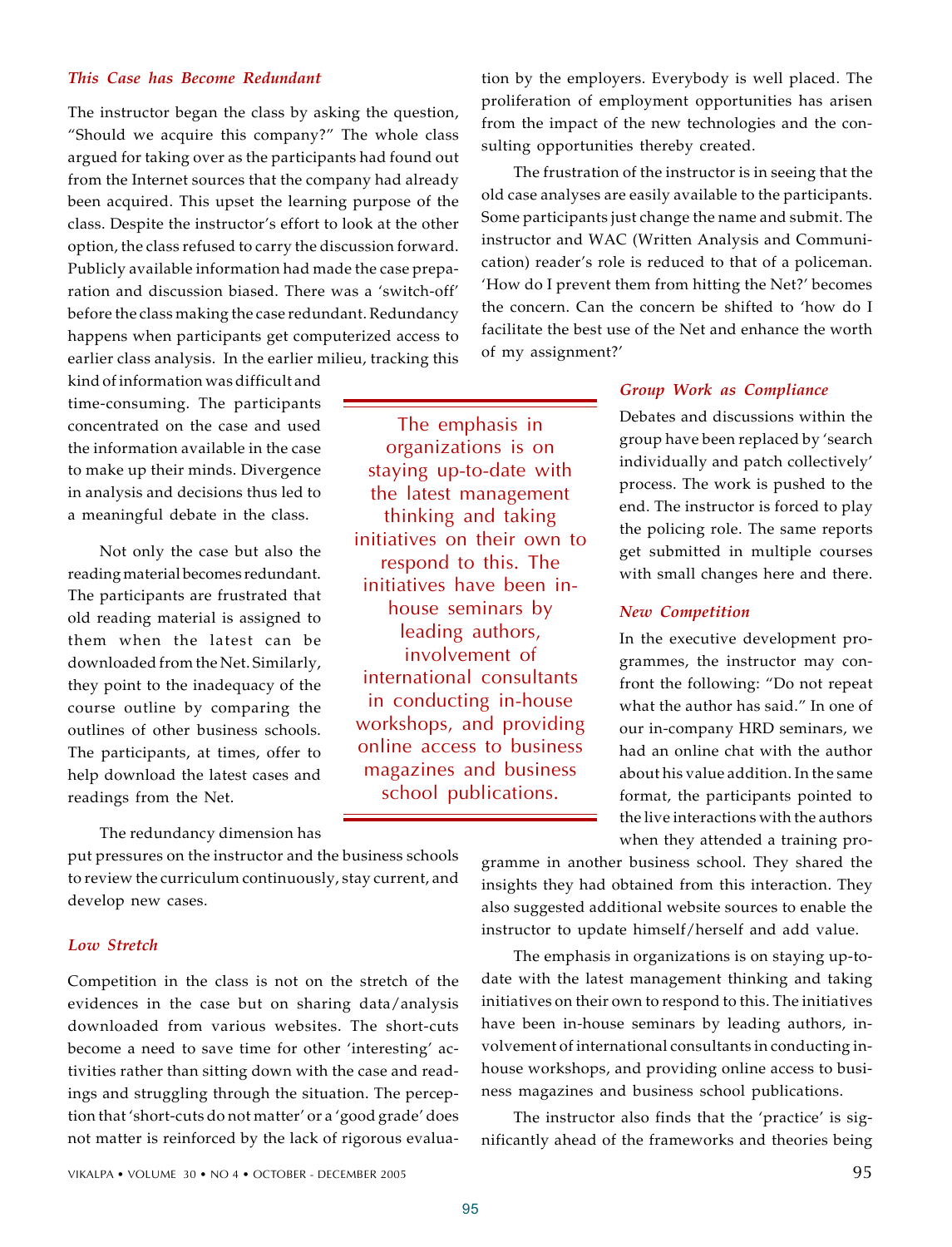discussed in the class. There is a large body of 'practice exposure' available in the class. The new competition has put pressure to develop the value adding capability of the instructor and the business school and doing the needed homework before the commencement of the programme to identify collaboration possibilities within the class.

### *Response*

The method as practised in the old milieu finds itself at the crossroads. The competence development thrust of the method is suffering and the method is likely to get reduced to a 'farce.' There is the danger of 'pseudo learning.' The participant gets the grade but there is no learning. How do we respond to these challenges and enable the method to deliver? The current response has been 'disciplining' and initiating measures to enforce the

requirements of the method. This has taken us on a punishment and policing mode: Make vigilance tighter, award stricter grades, show your anger and walk out of the class, develop software to check 'cut-andpaste' or restrict access to the Internet, insist on written submissions or have more in-class examinations as opposed to take-home or increase the number of assignments and make the schedule tighter. To us these are not sustainable solutions. *The greater the role of policing the further the breakdown of the method.* The method itself

needs to be reinvented by recognizing the opportunities provided by the new milieu. Are there opportunities?

# **Opportunities**

The new developments not only provide opportunities to respond to the new situations but also help overcome some of the *rigidities and compromises* imposed in the old milieu.

### **Greater Flexibility**

The new milieu promises greater flexibility to the instructors and programme managers. Earlier, the method relied significantly on the 'written word' and face-toface interaction. There were situations where the left hand did not know what the right hand was doing. The

discussion in one class could not easily be shared with colleagues. Participants could not keep in touch. Regimentations were in 'fixed consultation hours' and pre-specified discussion hours before the class. As the lead time needed for duplication and distribution was longer, there was limited flexibility in changing the content mix. The course, at times, became rigid. The developments provide for greater flexibility in interacting with the participants, preparation and distribution of the instructional material, and sharing experience with colleagues.

### **Making the Left Hand Know What the Right Hand is Doing**

In the absence of developments seen in the new milieu, instructors and the programme managers depended on formal meetings or informal interactions to know what is happening in other sections and other courses. At

The milieu has opened up opportunities for collaboration with other educational institutions in case testing, sharing feedback on the draft case, and exchanging notes on case analysis and case discussion. Collaborations are also possible with industry.

times, these mechanisms tend to break down. The participants had to live with duplication of cases and prescribed readings. It is now possible to keep track of what is happening where and alert the instructors and managers through a 'knowledge management system' that keeps a record of what is happening in which part of the programme and make it available wherever required. Integration within the programme is effective and the value of the programme is enhanced.

In the new milieu, it is possible to share notes and coordinate team teaching projects. It is also possible to know what is happening in the other session and courses and avoid duplication. Earlier, there were communication gaps and the cases were repeated. In the new milieu, we can create an easily accessible common pool of experiences. It is possible to eliminate duplication by design.

### **Collaboration Opportunities**

The new milieu has opened up opportunities for collaboration with other educational institutions in case testing, sharing feedback on a draft case, and exchanging notes on case analysis and case discussion. Collaborations are also possible with industry. Executives can intervene in the discussion and offer their opinions on choices made even while they are away from the class. Their involve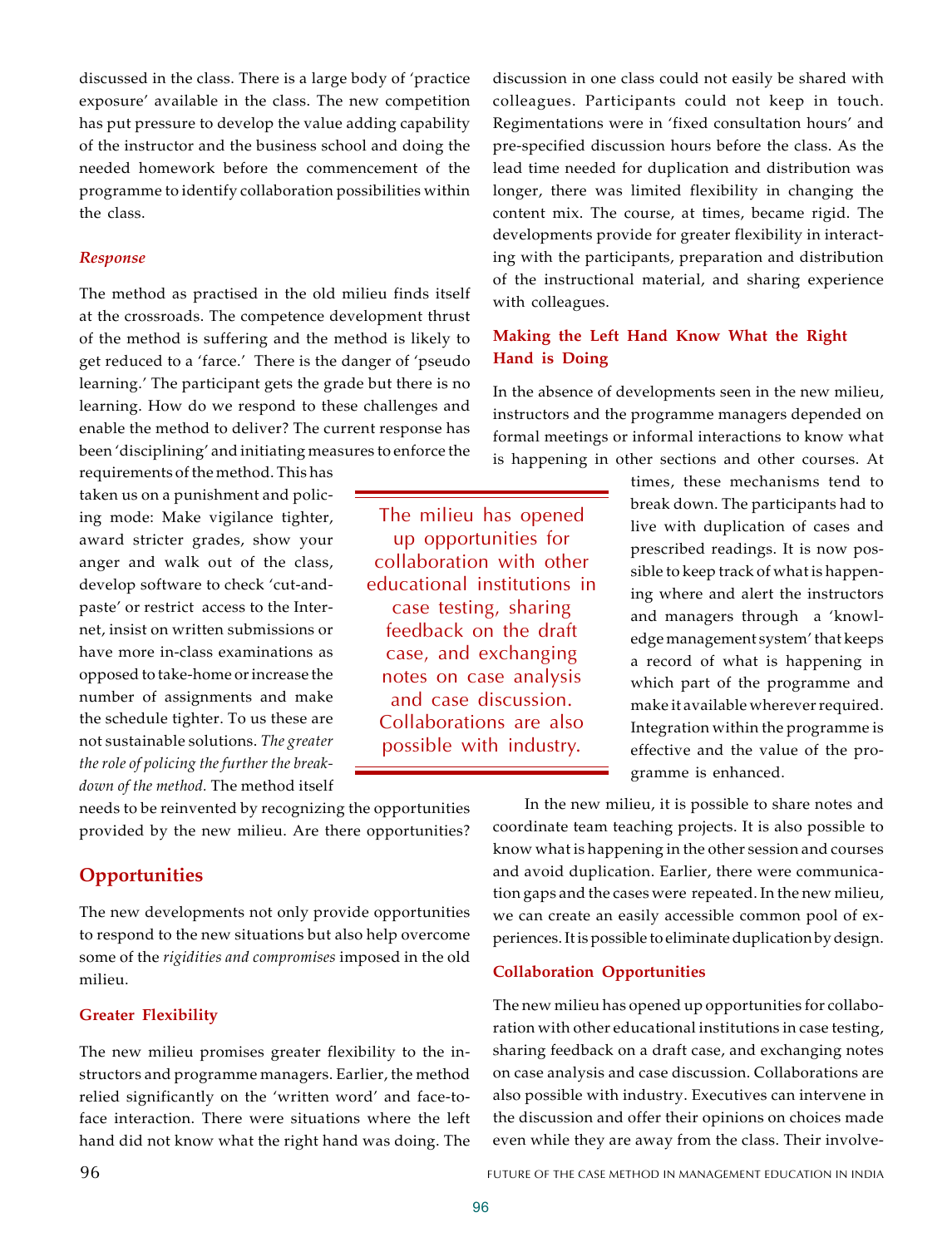ment is necessary to alert the participants to the behavioural consequences of their recommendations.

### **More Effective Preparation Possibilities**

The instructor's own preparation is enhanced by the new milieu. His/her own access to information on the company, industry, economy, and experience of colleagues has increased not only at home but also abroad. Sitting in India, he/she need not visualize the 'Wal-Mart' supermarket based on printed pages to teach the Wal-Mart case effectively. He can 'Googalize' himself/herself and have a virtual tour of the supermarket to get a feel of its operations.

He/she can be a part of a case teaching community and get helpful hints to prepare for and facilitate the learning from 'complex cases.' Given the multimedia mobile technologies, it is possible to record impromptu and bring live situations to the class with little or no effort.

### **Alternative Case Formats**

We should be able to develop cases using multimedia opportunities and provide alternatives to the print version. It is possible to build voice, images, and text in the case and enable the participant to get involved totally. The participant can save his/

her time in comprehending the case and use the remaining time in analysing the situation, again using multimedia, and then come to a decision.

The involvement in the company could be arranged through video-conferencing and chatting opportunities. The participants can comprehend the case in the 'question and answer mode.' In this format, they get the next part of the case or the exhibit only if their analysis and comprehension of the current part of the case is appropriate. The questions posed by this format are: How do we provide time for this? What is the supporting infrastructure?

There could be a half case. Part of the case could be presented and the rest of the details have to be filled in by the participants by research. The participants get information from the organization on the basis of questions raised by them. In the class, they compare their information and share their descriptions of the situation

The new milieu provides opportunities for developing instruments that use multiple media and place a more complex situation in the hands of the participants.

and the analysis. This would provide an opportunity to get a feel for the unstructured situation. The organizations can react to the efforts of the participants in collecting the data and decision-making.

### **Blackboard Recollection**

In the case method, the blackboard plays a major role in recording and prompting the progress of the class discussion. The instructors prepare a blackboard plan as a part of the class strategy. After the session, they review the development of the board and make their own notes on the performance of the class strategy. In the old method, the instructor recollected the development of the class board and reflected on what happened in the class on a particular day. Alternatively he/she would ask the teaching associate to record the deliberations. Some business schools used electronic boards that allow the instructor to take a print-out instantly. This

> was expensive. It is now possible to take a snapshot of the board with a digital camera and present it to the class the next day. Alternatively, the instructor can use the Excel sheet as the board and keep entering. Of course, this calls for proficiency in keyboard management.

## **Bringing Greater Complexity to the Classroom**

The way the method developed — the cases in print mode, limits on the number of pages to facilitate reading within a given time limit, and less structured exhibits — tended to simplify managerial complexity. It was criticized for providing an inappropriate view of reality to the participants. The new milieu provides opportunities for developing instruments that use multiple media and place a more complex situation in the hands of the participants.

### **Providing Support at the Pre-class Stage**

In the old milieu, unless the participants were involved in a fully residential programme and the instructors were also on the campus, it was not possible to provide support to the participants and their teams while they were preparing for the class. Avoidable anxieties and traps of superfluous work, especially in the early stages of the programme, could not be taken care of. This used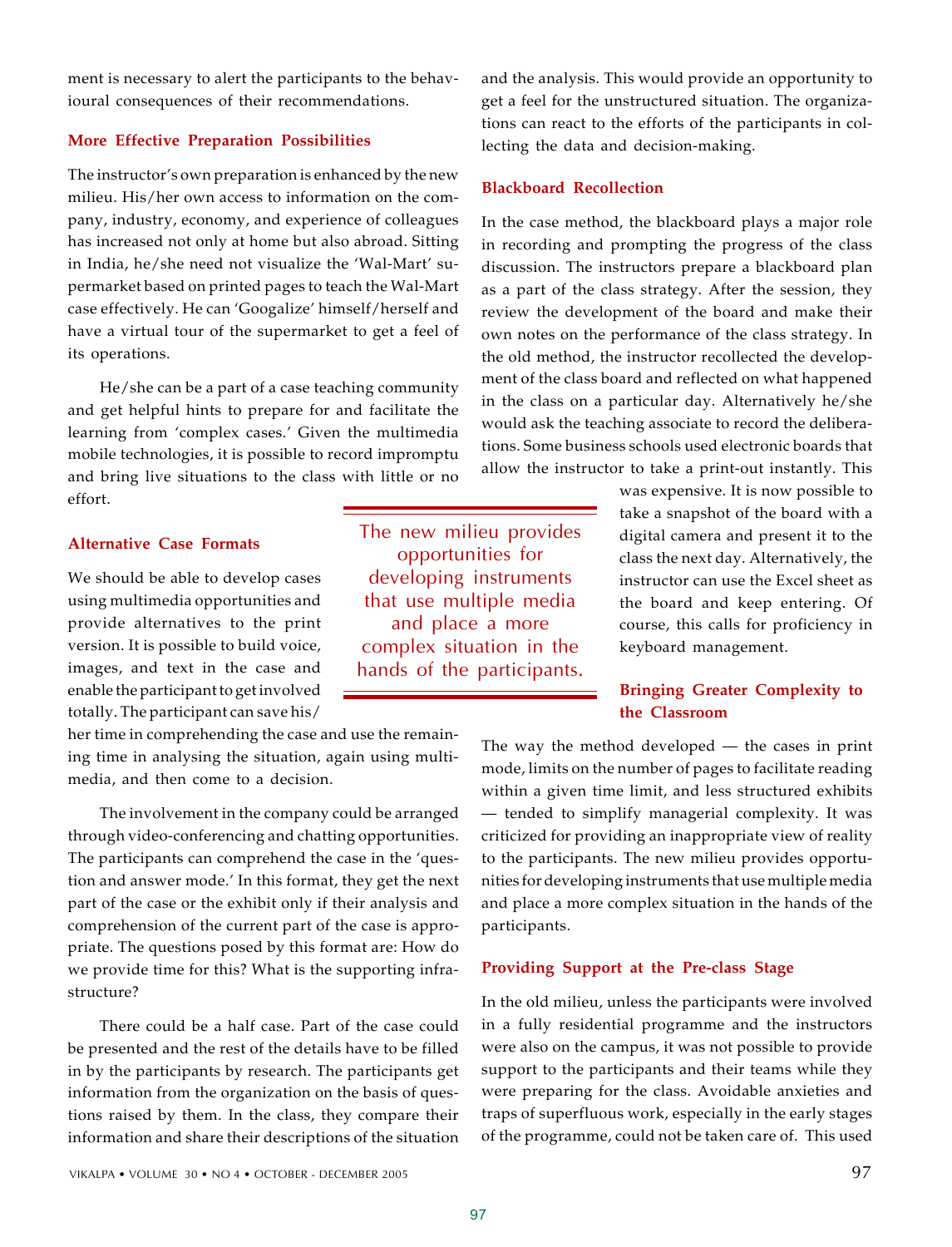to lead to 'too many waking hours with no substance gained' impressions. The participants relied on the informal network of their seniors to sort out the issues. This favoured some but not others. It is now possible to create a 'help desk' and make the preparation more meaningful. The participants could consult the desk and progress on the basis of 'go-or no-go' gateways. The instructor can also intervene selectively and monitor the preparation process. It is possible to be 'present' in each discussion group without physically being there.

### **More Involved in Class Dynamics**

It is possible to provide for greater interaction in the class. Routine computations can be seen through Excel sheets and discussion could be on inferences and decisions. The consequences of decisions or evaluation of alternatives could be made more meaningful through quick 'what-ifs' and 'goal-seeks.' This used to be a Herculean task in the old milieu. Multiple 'what-if' scenarios could be thought through and the consequences of decisions can be seen. Even a live interaction with executives could be organized. Role plays could be more forceful through recordings. Impromptu recording of the discussion and playback is also possible. Given the handycams and other hand-held gadgets, it is possible to record on the spur of the moment and playback or take it home for 'review and reflection.' Earlier, an independent classroom was to be

earmarked for recording sessions. This restricted the flexibility of the role plays in the case situations.

### **Mass Customization**

With increased pressure on finance and the imperatives to be financially self-sufficient, many institutions have increased the size of the batch and the sections. This has meant decreased attention to individual participants and the promotion of 'switch-off.' Is it possible to touch base with all through e-mail and other formats of interaction and provide feedback on their involvement in the method and their response? In the absence of feedback, the learning of the participants would be impaired. Alternatively, he/she might make his/her own assessment on what needs to be done to 'stay in the system.'

Technology makes it possible to mass-customize the interaction and feedback processes. It should be possible to track the performance and interaction of the participants in various phases of the method and build a customized participant relationship management. It is also possible to develop the profile of each participant as he/she progresses from session to session and course to course and provide feedback and suggest measures

> for intermediate corrections. It is possible to track the participant's development of competencies by pooling the comments of various instructors on the participant's progress and provide opportunities to address the weak areas. In the old milieu, the comments of the WAC instructor on the participant's submission and his/her recommendations for improvement were not known to the instructor of, say, the marketing course which also uses the 'problem solving' approach recommended by the WAC instructor. It is now possible to pool this in a 'participant's knowledge system' and enable the marketing instructor to touch base with the same participant and reinforce the learning. A continuous feedback on the participant is possible. Informed decisions on participants can be taken based on this. This would be a better alter-

native than evaluating the participant on the basis of letter grades and in deciding to keep them in the school or throw them out.

### **An Agenda for Reinvention**

The new milieu makes it imperative to reinvent the method. There is a case for liberating the classroom and corridor-bound method. We need to rethink the format of the instrument, the mechanisms, and the processes for involvement. We need to sustain the developmental role of the instructors and the institutions and minimize

Technology makes it possible to masscustomize the interaction and feedback processes. It should be possible to track the performance and interaction of the participants in various phases of the method and build a customized participant relationship management. It is also possible to develop the profile of each participant as he/she progresses from session to session and course to course and provide feedback and suggest measures for intermediate corrections.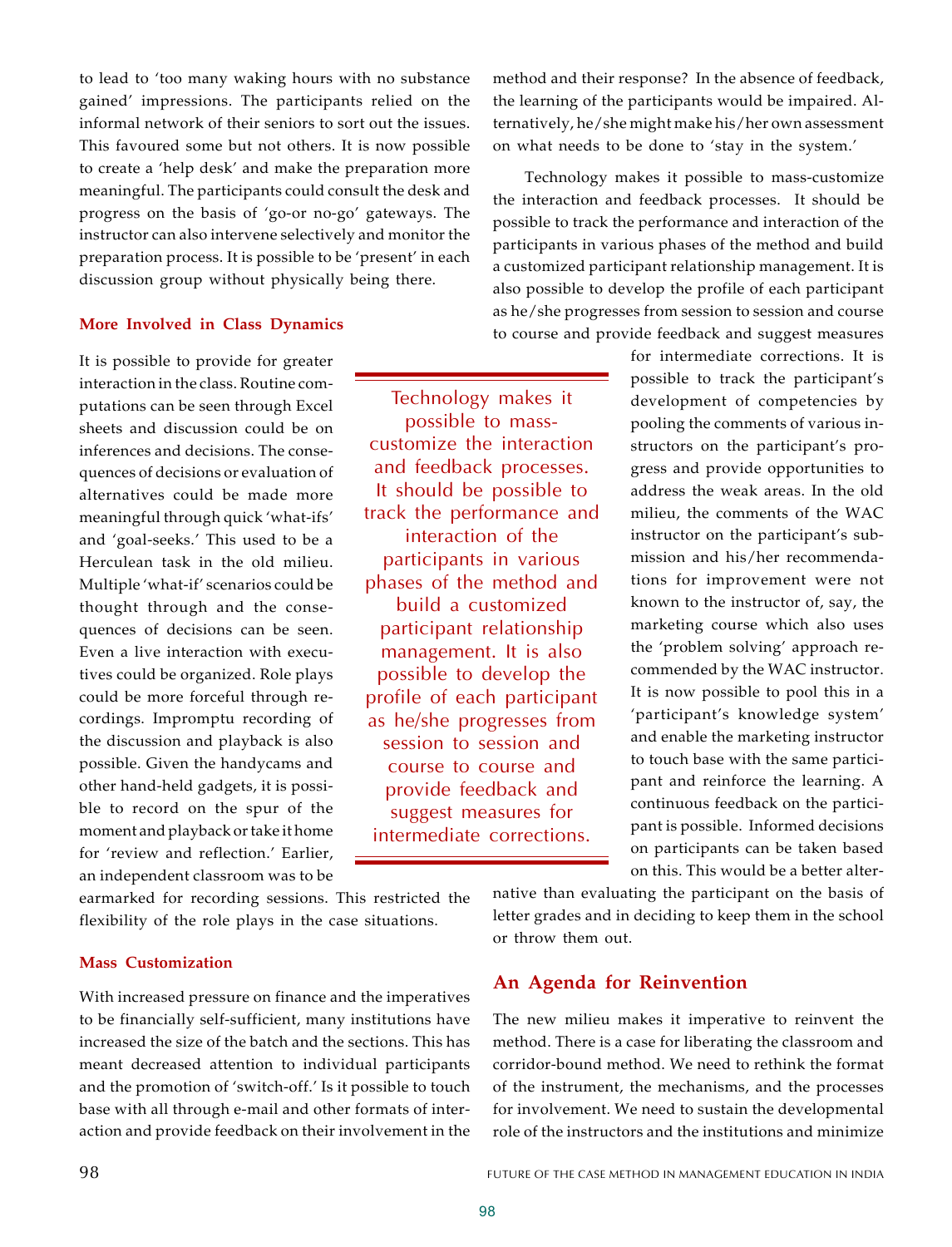the policing role. Analogously, we have to increase the thinking and the discursive role of the participants and reduce the pure 'downloading' role. The following are the indicative items on the reinvention agenda. The agenda poses several questions for deliberation by members of academia and industry.

### **A Broadband of Innovations and Experiments**

*We need a clean break from the classical method.* There are incremental innovations around the existing approaches. A broadband of innovations and experiments have to be initiated around the instrument, involvement processes, and the infrastructure. The innovations could be at the levels of programmes, courses, modules, and sessions. Experiments are needed to build alternative competencies of the instructors and their associates to handle the new technology basket creatively.

The regimentation of one session for one course on

a given day may have to be rethought. Experiments in building flexibility in the schedule to accommodate sessions of varying duration need to be initiated. Today, technology provides opportunities to handle the coordination challenges posed by these experiments.

## **Borrowing from Other Professional Schools**

The inspiration for the original innovation was the law school. With the multimedia orientation, it is possible to examine the pedagogies developed by other schools that train professionals like designers, actors, and drama directors. What are the possibilities? What are the adaptations needed to revive the method?

#### **Partnerships and Collaborations**

This aspect is more relevant in the context of executive education where the participants at times have more information than the instructor. How can we collaborate with the participants in co-designing the learning opportunities? Similarly, partnerships are possible in developing the cases across business schools, testing them together, and sharing experiences on case teaching. One can create a 'community of case method practitioners and keep track.' Co-coordinated discussions can happen across programmes in different geographical settings.

Industry can get involved actively in supporting this. How do we make this happen in a sustainable way?

### **Infrastructure**

The class format that facilitated face-to-face interaction and recording on the blackboard is not adequate to respond to the new needs. We need facilities for using all the media simultaneously.

The class format that facilitated face-to-face interaction and recording on the blackboard is not adequate to respond to the new needs. We need facilities for using all the media simultaneously. The questions are: Can we store what is written on the board for later use? Can we get in touch with the company executives or visit the company sites while the class is in session? Can we check a reference in the library from the classroom itself? If the same case is being discussed simultaneously in two different locations, can we exchange notes during and after the discussion? Can we record impromptu the class discussion or the role play? With the cost of technology coming down, each class can be equipped with all the gadgets. The class needs to be redesigned to facilitate

simultaneous access to all the media.

The infrastructure for the distribution of instructional material needs to be rethought. The burden of making copies and distributing at an appointed time can be done away with. Should it be distributed so well in advance? Can the participants draw what they need from a virtual source? Can there be a filter in terms of the analysis needed to receive the

next pack? Can it be linked to preparation for the class? Reinvention would help in responding to the queries.

### **Learning and Unlearning**

The reinvention effort has implications for the way the instructor and his/her team of assistants equip themselves to respond. They need to develop comfort in handling diverse gadgets in the class and mix and match them appropriately for their sessions and courses. Their class strategy needs to look at the role of technology in the class. How do we change our style of 'court marshalling' or 'board management?' What do we continue and what do we discard?

As we benefit from the new technology, there is a need to rearticulate the discipline of the method in terms of self-preparation, active involvement, and reflection. There is the risk of getting lost in the multimedia. The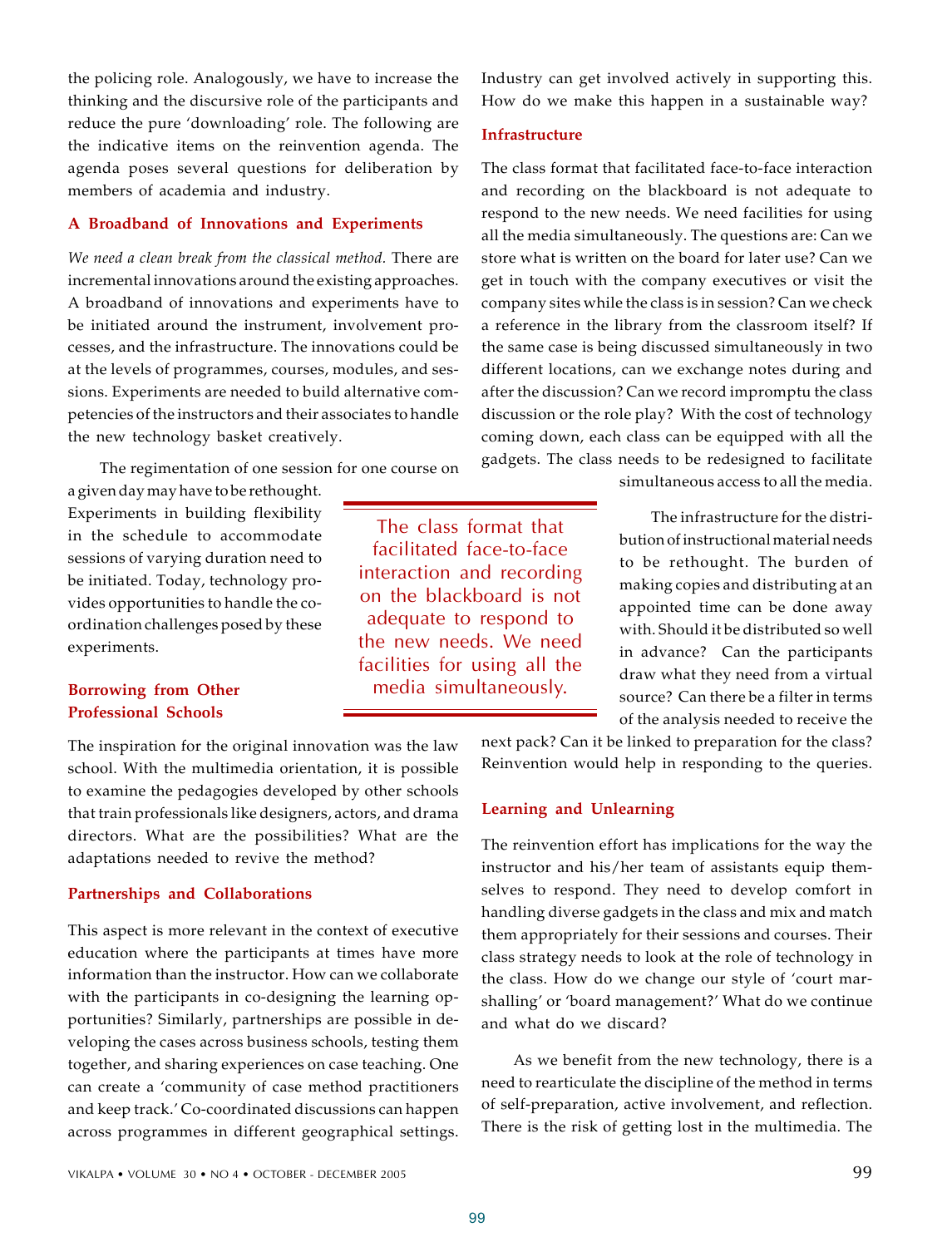reinvention requires that the instructor spends time on new tasks and competence building. How do we release the time of the instructor to concentrate on post-class and pre-class monitoring and feedback? What can be the modifications in schedules and work routines?

### **Role of Institutions**

The reinvention of the method means that the current instructors have to unlearn and relearn. What role can institutions play in facilitating the transition from 'competencies for the old milieu method' to the new ones? How do we facilitate unlearning? What are the mechanisms for facilitating this? How can institutions create an environment for facilitating unlearning and relearning by the current instructors? How do they induct the new instructors into the method in the new milieu? What are the opportunities for experimenting and building competencies? Should it be done by the instructor on his/ her own or should there be a collective effort? How can the institutions facilitate this? Can there be an action research project around this?  $\vee$ 

# **IMPLICATIONS OF CULTURE ON TEACHING AND LEARNING THROUGH THE CASE METHOD\***

Cases are developed to depict the dilemma of decision-making, giving the needed 'facts' and 'data' that would be needed to make the decision but avoiding value judgments of the case writers themselves.

### **S Manikutty**

Faculty, Business Policy Area Indian Institute of Management, Ahmedabad

The case method of instruction and learning has<br>now been recognized as an important pedagogy<br>in teaching management today. Cases are deve-<br>loped to depict the dilemma of decision-making, giving he case method of instruction and learning has now been recognized as an important pedagogy in teaching management today. Cases are devethe needed 'facts' and 'data' that would be needed to make the decision but avoiding value judgments of the

case writers themselves. The idea, now expressed as a standard footnote in the opening page of each case, is not to illustrate 'correct' or 'incorrect' handling of the administrative or managerial situations by the executives actually faced with the situation, but rather put the participants back to that point of time before the decision was taken to help generate options and implications and arrive at *their own* decisions. By stating their

decisions and defending them, after the application of the relevant theoretical concepts, it is expected that participants would gain a better understanding of the issues involved, analyse the use as well as the limitations of applying a theory to a practical situation, see multiple points of view and perspectives, and thus arrive at better decisions. What actually were the decisions taken by the executives are never given in the case and, as a general rule, not discussed in the class.

Pioneered at the Harvard Law School in 1871 and adopted by the Harvard Business School (HBS) in 1924, this method has since been in use in many other institutions in different countries with widely different cultures such as in Switzerland, France, India, the Philippines, and Nicaragua. But it appears that the questions

> of whether the case method, which was developed in the US would be equally effective in other cultures, and, if not, what would be needed to bring about changes in teaching and learning methods to increase the effectiveness of the sessions have not received much attention. Hence, we seek to explore the following questions:

- Is the effectiveness of the case method culture-dependent? If so, how?
- What would be the implications for teachers and learners if it were culture-dependent?

# **The Case Method: Essential Features**

The first feature of the case method is that almost all the discussions on a topic in a session are conducted with reference to the case itself; theoretical concepts, when discussed, are only those that can be linked with (or are relevant to) the case. Hence, a case discussion cannot and does not cover all aspects of the theory on any topic;

**<sup>\*</sup>Note.** A different version of this paper was presented at the Academy of Management Annual Meeting in Honolulu, August 2005.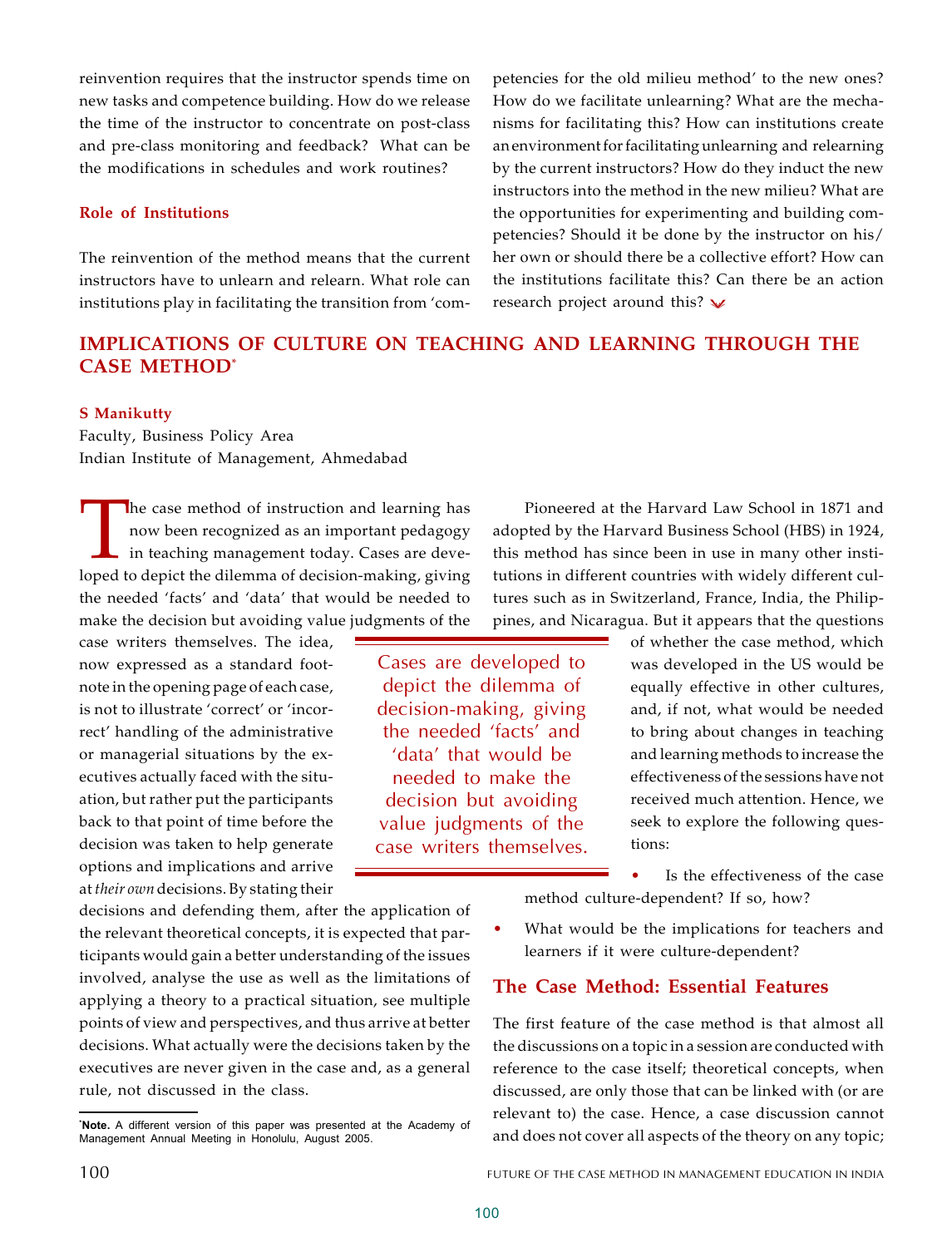it covers those particular aspects that are applicable in the case and emphasizes their application in the given situation. Thus, there is a sacrifice of breadth in favour of depth and application, though in the hands of an expert teacher, the nuances of theories can be explored and interesting insights derived.

The second distinctive feature of the case method lies in the nature of its discussions. The lecture method is highly instructor-centred; even methods such as simulation are quite instructor-centred when it comes to the interpretation of the experience. In a case discussion, the instructor's role is to facilitate a discussion that mainly takes place among the participants themselves. Thus,

the instructor does not *direct* a discussion to reach a pre-selected solution; he/she merely facilitates the reaching of some alternatives by the participants.

A third feature of the case method is the ambiguity it forces participants to live with. In contrast to the lecture method, in which the instructor presents frameworks and concepts with an air of finality; in the case method, there are no right or wrong answers (as it is indeed the case with real-life situations). And, at the end of a discussion, the instructor still does not say what is the 'best' or even a 'better' answer. It, therefore, leaves a great deal of ambiguity at the end of a discussion.

A fourth feature of the case method is the responsibility it places

on the students to learn in their own way. Typically, a case involves considerable preparation; the responsibility for the preparation and learning is squarely on the participants both as individuals and as a group. If the discussions do not go well due to lack of preparation, the instructor may not be able to salvage the situation as can be done in the case of other teaching methods.

We now explore how these features are culturedependent.

# **Dimensions of Culture**

The term 'culture' refers to a collection of the pattern

of thinking, feeling, and relationships in a society that is subject to certain norms and values in that societal context. Hofstede defines culture as "the collective programming of the mind that distinguishes the members of one group or category of people from another" (Hofstede, 2001<sup>1</sup> ).

Culture has been studied from different points of view and paradigms. We adopt the five dimensions identified by Hofstede (1980,<sup>2</sup> 2001) in his pioneering work: power distance, individualism/collectivism, masculinity/femininity, uncertainty avoidance, and longterm/short-term orientation.

Power distance refers to the nature of dependency

A case discussion cannot and does not cover all aspects of the theory on any topic; it covers those particular aspects that are applicable in the case and emphasizes their application in the given situation. Thus, there is a sacrifice of breadth in favour of depth and application, though in the hands of an expert teacher, the nuances of theories can be explored and interesting insights derived.

relationships in the society/country. Applied to classroom situations, it translates into (i) a certain distance the teacher is expected to have from his/her students; and (ii) distance among participants (especially in executive development programmes) depending on their age, rank, and status.

Individualism/collectivism refers to the extent to which a culture encourages its members to look after themselves or remain integrated into groups. It involves sacrificing some individuality for the group, caring for the group members, and mutual support. In classroom situations, it translates into the extent to which participants form a group whose views are more important than those of the individuals themselves. With

a high 'group' feeling, the participants may like to support each other's arguments, instead of engaging in a debate, and be reluctant to oppose or criticize a colleague. It may also apply to subgroups within the class such as study groups.

Masculinity refers to qualities such as aggressiveness, competitiveness, seeking after material success, and proclivity to exert power as compared to tenderness,

<sup>1</sup>Hofstede, G (2001). Culture's Consequences, Second Edition, Thousand Oaks, CA: Sage Publications.

<sup>2</sup>Hofstede, G (1980). Culture's Consequences, Beverly Hills, CA: Sage Publications.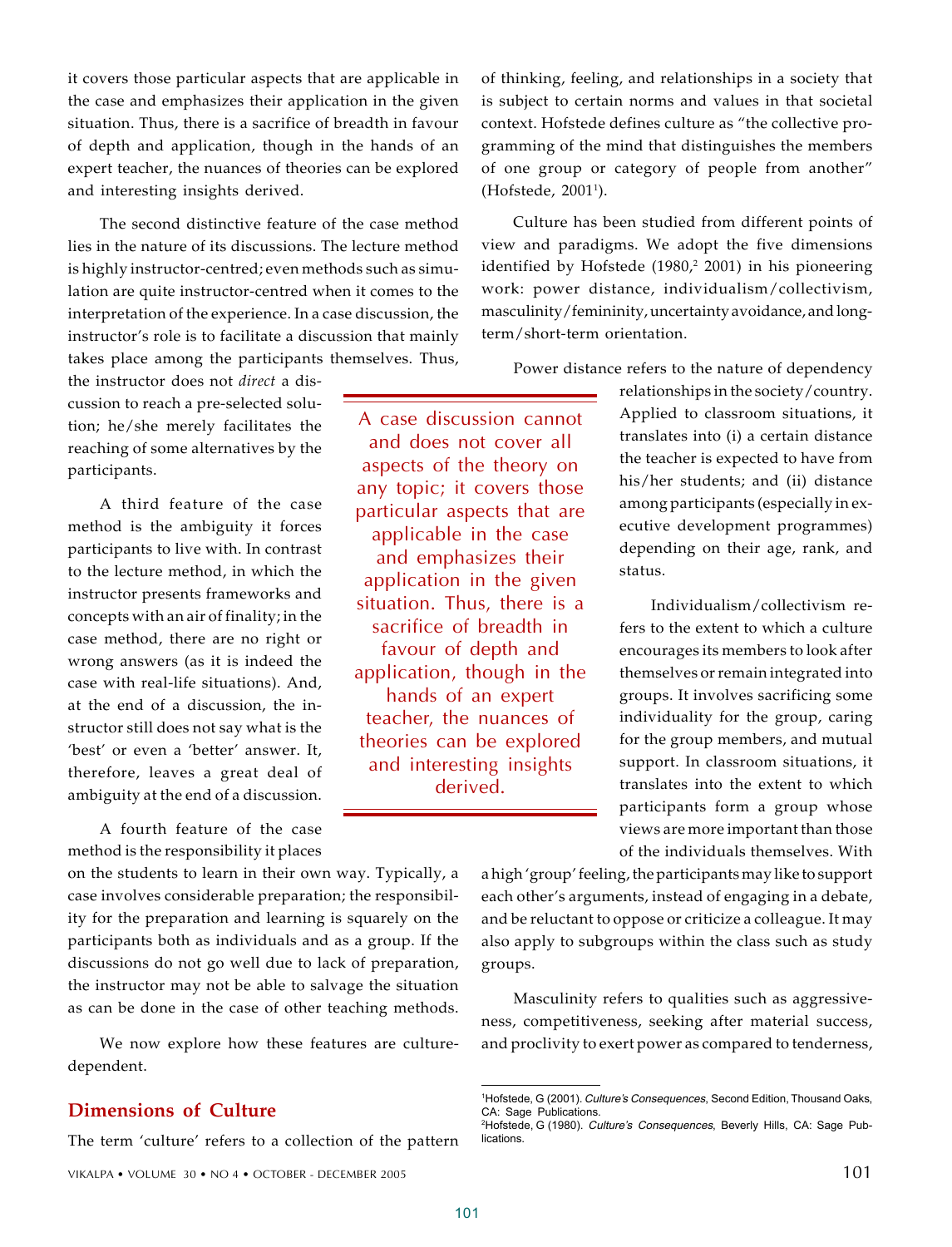cooperation, and seeking softer values in life. In classroom situations, it could translate into dominating the discussion, engaging in ruthless cutting down of another argument, and actively trying to get the attention of the instructor. Winning arguments would be considered as indicative of the 'executive potential' of the participant, and even if other points of view are listened to, it could be with a view to making counter-points aggressively.

Uncertainty avoidance refers to the extent to which a culture programmes its members to feel either comfortable or uncomfortable in unstructured situations. In some sense, it refers to a preference for clear-cut solutions to open-ended solutions; it refers also to the extent to which a complex situation is reduced to a very simple framework (the ubiquitous  $2 \times 2$  matrix) and using this in very different situations. In classroom situations, it

could be the reluctance or readiness of participants to recognize that a problem could have multiple solutions, each appropriate in its own way not only to the context but also to the personalities involved.

Lastly, we have the long-term/ short-term orientation. This refers to the extent a culture programmes its members to accept delayed gratification of their material, social, and emotional needs. In classroom situations, it would refer to the propensity to look at long-term implications of a problem as opposed to shortterm implications and also convert concrete problems to more abstract problems applicable in a longer-term.

We shall now try to see how these cultural features could affect

the teaching/learning through the case method.

**Power Distance**

The case method is essentially a democratic method. In a culture with high power distance, teachers are *expected* to adjudicate, give his/her own 'answers' to the issues (and give these answers a degree of finality), and steer the discussions to a pre-determined conclusion. A teacher who lets others speak a lot may be seen as weak and ineffective or even as not very knowledgeable. Letting

the participants arrive at their own conclusions may be seen as reluctance to put his/her own point of view and taking a stand while asking others to do so. For the teachers also, the method may provide difficult challenges.

As Gragg observes, "Teachers, particularly those unused to the system, sometimes find it straining to leave their safe haven of dogmatism and meet their students in a democratic plane'' (Gragg, 1954<sup>3</sup>). We may also expect teachers' views to be questioned to a far less degree in high power distance cultures.

### **Individualism vs. Collectivism**

Since the case method imposes a need for group work, dependence on others for one's academic performance is a part of life and this may be highly unsettling in

> individualistic cultures. In collectivistic cultures, on the other hand, a very high sense of group affiliation is likely.

Such a strong sense of group affiliation, however, may encourage individuals to suppress the expression of their own personal points of view in favour of that of the groups. There may also be a greater reluctance to enter into an argument with a co-participant lest the latter's feelings be offended. A participant may be more inclined to say, after a brief argument, "OK, I agree" or simply not to press his/her point beyond an early stage. In individualistic cultures, on the other hand, despite strong group affiliations, individualistic opinions could still be expected

to be dominant.

# **Masculinity**

The case method is essentially a democratic method. In a culture with high power distance, teachers are *expected* to adjudicate, give his/her own 'answers' to the issues (and give these answers a degree of finality), and steer the discussions to a predetermined conclusion. A teacher who lets others speak a lot may be seen as weak and ineffective or even as not very knowledgeable.

> In more masculine cultures, competitiveness and aggression are valued; in feminine cultures, they are discouraged. In case discussions, usually, there are evaluations of class participation but this in itself may not

<sup>&</sup>lt;sup>3</sup> Gragg, Charles L (1954). "Because Wisdom Can't Be Told," in McNair, MP and Hersum, AC (eds.), The Case Method at the Harvard Business School: Papers by Present and Past Members of the Faculty and Staff, New York: McGraw-Hill.

<sup>102</sup> FUTURE OF THE CASE METHOD IN MANAGEMENT EDUCATION IN INDIA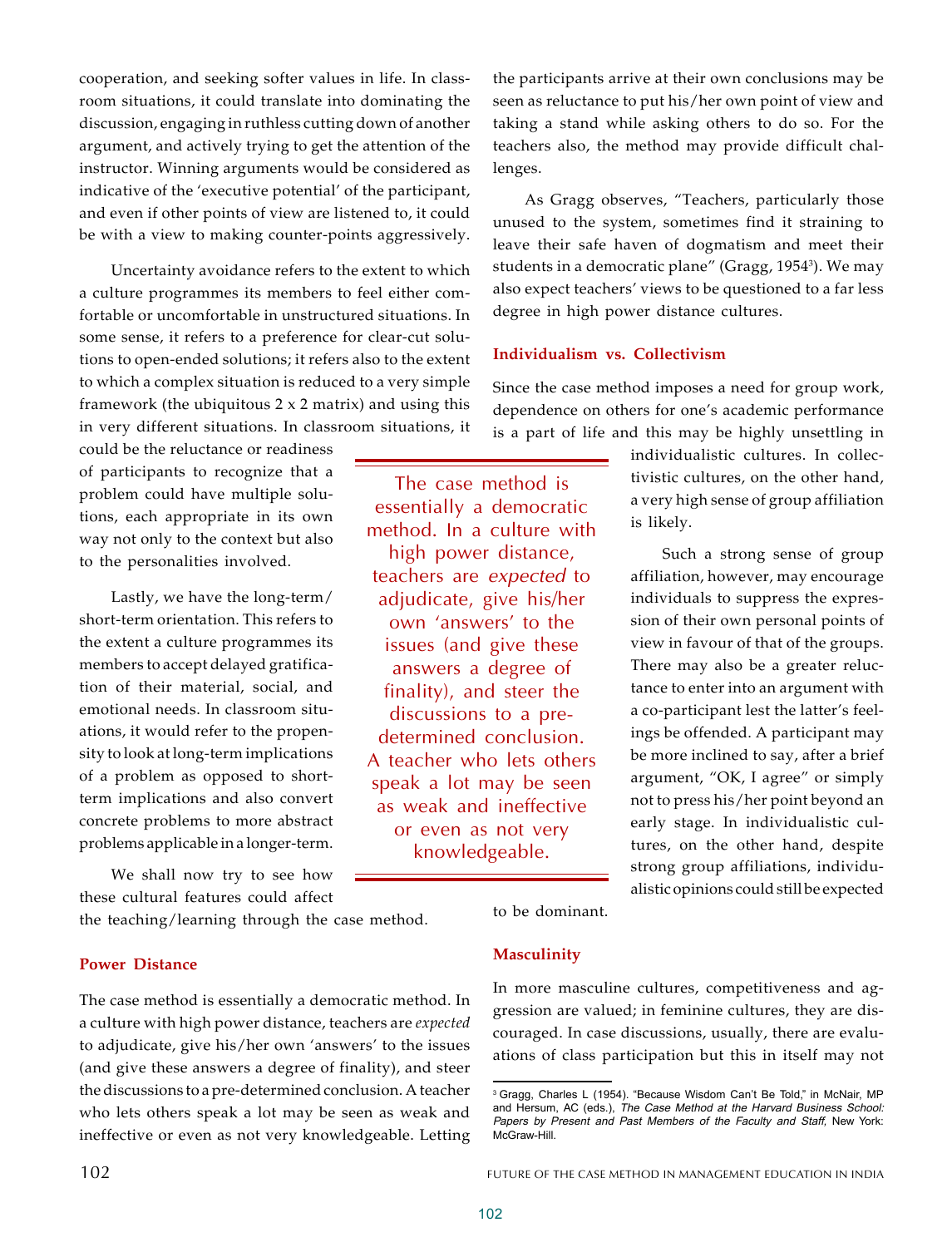result in aggressive or competitive class discussions. Of course, there will always be people who participate more but even they may be reluctant to be seen as aggressive and competitive. This may not be the same as that resulting from collectivism: even in a new class such as in an executive development programme, aggressive participation may still not be there.

### **Uncertainty Avoidance**

Uncertainty avoidance (or intolerance to ambiguity) is a crucial determinant of the quality of a case discussion. Cases are usually open-ended and highly ambiguous. As Prof. Dewing of HBS put it, "There should not be a single problem in use which is not capable of at least two intelligent solutions, and it would be surprising if any group of experienced businessmen could offer an unequivocal solution with unanimous accord to any one of them" (Copeland, 1958<sup>4</sup> ). There are no 'right' or 'wrong'

answers to the decision issue posed; there can only be pros and cons of the different options.

Considerable interpretation of data and reading 'between the lines' may be needed and judgments may need to be made on ambiguous remarks made in the case by executives.

This may lead to a feeling of not having 'adequate data' — hard,

quantifiable, unambiguous data  $-$  in the case to make a 'clear-cut' decision. The important point of this is the degree of comfort or discomfort at the end of the class on the finality of the decision outcome that emerged. According to Dunn (1954)<sup>5</sup>:

The student under the case method must develop the art of floundering gracefully in this uncertainty. He must ultimately come to enjoy or at least to live at truce with uncertainty, or the case method will be unbearable for him. Not all students are emotionally constituted to accept this floundering and uncertainty. The psychology of some men drives them to seek surety and shun doubt. Such men, in my ob-

servation, seldom make successful case method students.

To overcome this discomfort (and perhaps to get good feedback), the instructor may resort to devices such as (i) informing the class what the actual decision by the company was; (ii) summing up in such a way as to give a better weightage to one particular decision; (iii) giving his/her own analysis and conclusion, etc. Whatever be the disclaimers, these tend to enhance the credibility of particular decisions.

### **Long-term vs. Short-term Orientation**

Many cases involve a trade-off between long-term/shortterm measures. One objective of a case discussion could be to enable participants to appreciate the implications of this trade-off. All the same, the cultural propensities may induce participants, on the whole, to prefer longterm or short-term solutions and the instructor may also

> be supportive of this choice. We recognize the difficulty in studying this problem distinguishing between true cultural effects and conditioning induced by the institutional structure in the country. For example, a system (as in the US) of stock markets watching quarterly results and equity analysts valuing stock on short-term measures may condition participants (especially if they are

experienced) to see such measures and results as critically important; this may have little to do with culture as such. However, these two factors could be less intertwined if the participants are fresh from college or have only a limited work experience.

Following the learning model proposed by Kolb (1976) $^{\rm 6}$ , we can expect that participants from cultures of long-term orientation would adopt a model of abstract conceptualization and be more interested in the development of a theory that applies to a larger variety of situations as compared to a 'here-and-now' culture that treats a problem as done once it is over with. People with long-term orientation can also be expected to delve into the theoretical aspects of a problem in much greater detail as compared to those with short-term orientation. As we have noted, the case method is short on theory

103

Considerable interpretation of data and reading 'between the lines' may be needed and judgments may need to be made on ambiguous remarks made in the case by executives.

<sup>4</sup>Copeland, Melvin (1958). And Mark an Era: The Story of the Harvard Business School, Boston: Little, Brown&Company.

<sup>5</sup>Dunn, Albert H (1954). "Basic Characteristics of the Case Method," in McNair and Hersum, op. cit.

<sup>&</sup>lt;sup>6</sup>Kolb, D A (1976). Learning Style Inventory Manual, Boston, MA.: McBer & Company.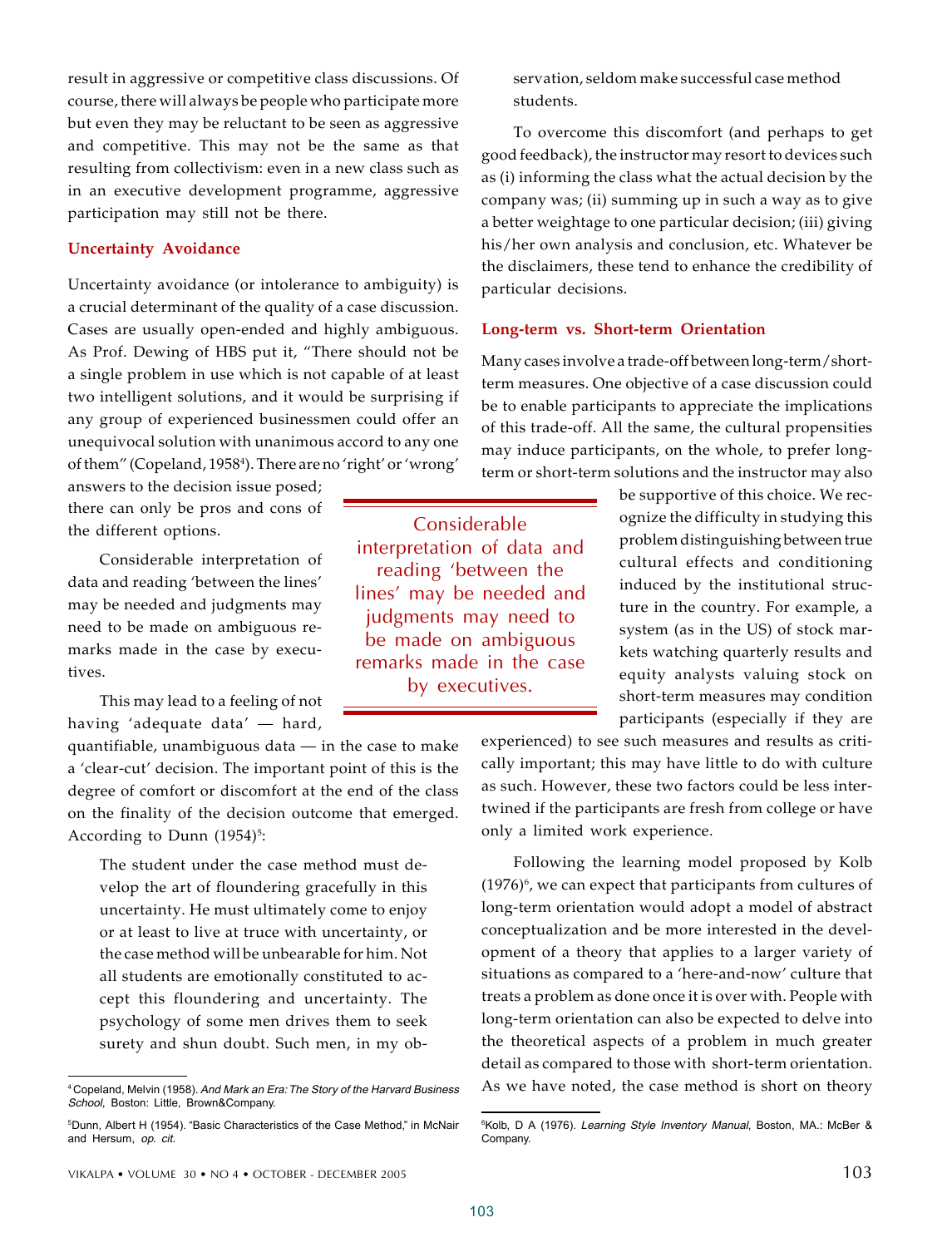development as compared with the traditional methods.

Hence, it is to be expected that participants from cultures with shortterm orientation will be more dissatisfied with the learning of theory under the case method as compared to those from cultures with a longterm orientation.

# **Conclusion**

The need to be sensitive to the cultural context while conducting a case

discussion cannot be over-emphasized especially for teachers teaching in multiple cultures and for participants being taught by teachers from different countries. Having taught for a number of years through the case method, I have been struck at the difference in the way case discussions are supposed to go in the US and the way they go in India, irrespective of instructors. Yet, with progressive globalization of schools and with more and more students taking part in exchange programmes, case teachers need to recognize the impact of the culture of the participants on the way case discussions need to be conducted for maximum effectiveness. The consequences of a lack of appreciation of the cultural background of the participants and the teacher may lead to a reduction in class effectiveness, frustration on the part of the teacher as well as the participants, and a loss of learning. Lack of a summing up giving the teacher's own

point of view may, for instance, deeply jar participants in cultures of high uncertainty avoidance and high power distance and participants may feel that they have learnt nothing, while doing the same thing may stimulate examination of alternate view points and courses of action, and the possible consequences. Incomplete discussions on theory may leave participants with a feeling of having been cheated out of knowledge. The effects of these may be especially severe in short-term programmes such as executive development programmes where partici-

The consequences of a lack of appreciation of the cultural background of the participants and the teacher may lead to a reduction in class effectiveness, frustration on the part of the teacher as well as the participants, and a loss of learning.

pants have no time for understanding other assumptions and points of view or for corrective action.

Lacking cultural appreciation, the teacher may initiate remedial measures that may make matters worse. The participants, for example, may be forced to take their positions more clearly but without any inputs from the teacher as to which of the positions is 'preferable' and they may feel worse at the end of such a session. The teacher, with

his/her own beliefs about teaching, may find it difficult to satisfy the participants' demands.

The second implication could be on the types of cases that would go better with some cultures. For example, highly ambiguous and open-ended cases may not go well in cultures of high uncertainty avoidance; descriptive cases that highlight the 'lessons learnt' that are amenable for a much better consensus could go better. Cases that may necessitate taking stands on ethical issues or those involving values may find the participants in a bind on taking such positions in highly collectivistic cultures. Similarly, in cultures with short-term orientations, cases involving 'here-and-now' decisions would be better than those involving long-term implications.

The third implication could be on the case writing efforts to be made by institutions in different cultures.

Cases that may necessitate taking stands on ethical issues or those involving values may find the participants in a bind on taking such positions in highly collectivistic cultures. Similarly, in cultures with short-term orientations, cases involving 'here-and-now' decisions would be better than those involving longterm implications.

This follows from the argument in the previous paragraph and would imply the development of cases that are likely to go better in a given culture.

Finally, students from other cultures could be given counselling sessions on the way case discussions are conducted in a different culture and the way they should integrate into the class discussions to make themselves more effective.

Thus, appreciation of the cultural aspects of a classroom can make both teaching and learning through the case method more effective.  $\vee$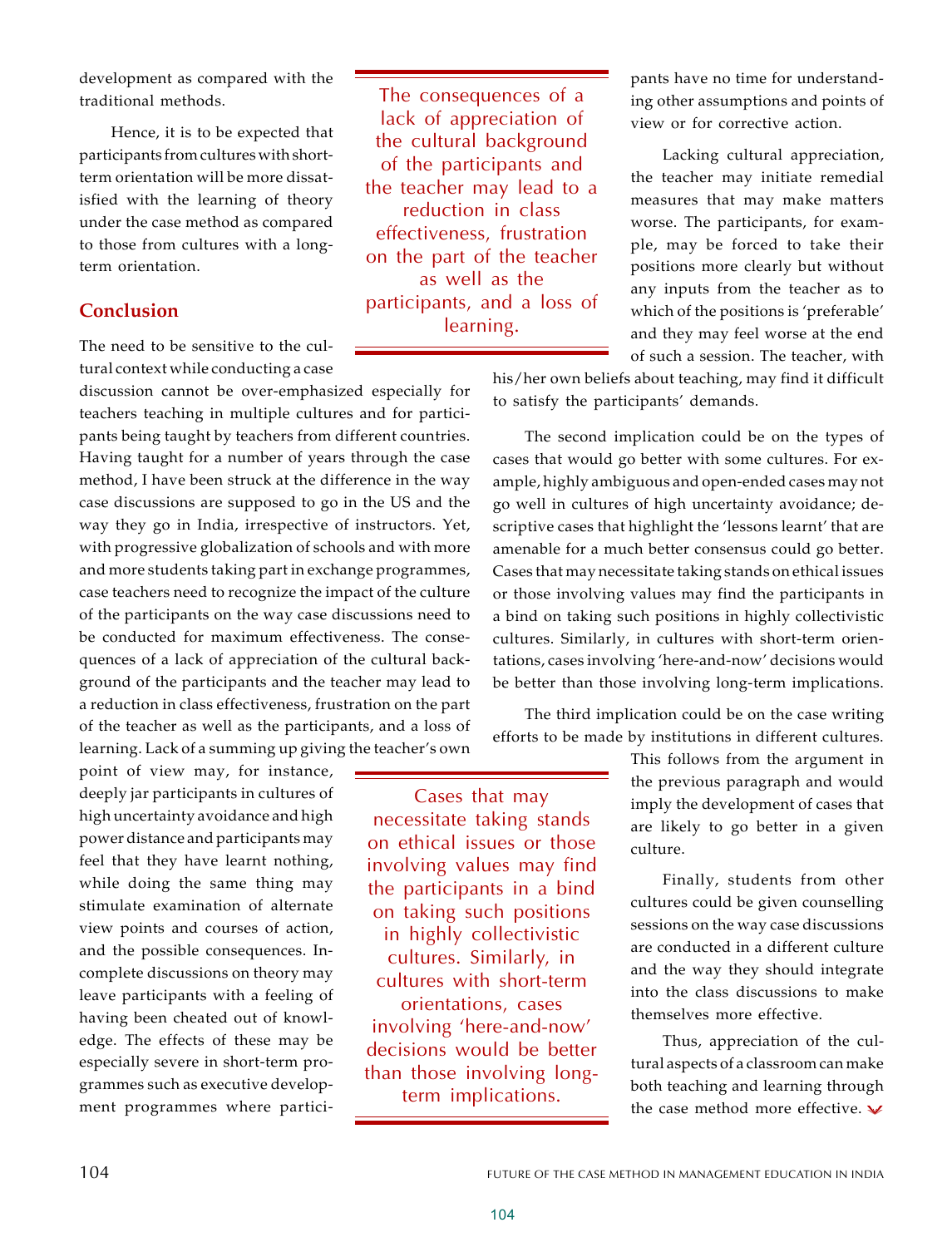# **SECTION II: INSTITUTIONS**

# **WAC AND THE CASE METHOD**

### **S Sreenivas Rao**

Retired Faculty, Business Policy Area Indian Institute of Management, Ahmedabad

Im 1964, IIMA adopted the case method from HB WAC (Written Analysis and Communication), lil other Post-Graduate Programme (PGP) first-ye courses, received its substance and form from HBS. n 1964, IIMA adopted the case method from HBS. WAC (Written Analysis and Communication), like other Post-Graduate Programme (PGP) first-year

# **At HBS**

At HBS, the WAC course was then known as Written Analysis of Cases. It was earlier known as Business Problems Analysis and later as Elements of Administration – General. WAC at HBS, therefore, was an extension of the first-year course in general and the case

method in particular. The emphasis in other courses was case discussion, but in WAC it was on written analysis. The sum and substance of other courses and WAC was one and the same — case analysis.

### **At IIMA**

IIMA first copied WAC from HBS in 1964 with the title of Written Analysis of Cases. This was later named as Written Executive Communication. Finally, in 1969, the Courses Review Committee accepted the title of Written Analysis and Communication — a name that continues to remain till date.

based course. It did not cover traditional communication concepts. It was also *not* considered a course for improving linguistic abilities, descriptive essay writing skills or creative writing skills. The participant was assumed to have these skills even before the course started.

WAC remained a skill-

It focused on developing logical thinking and skills in writing. These skills were needed in other courses for acquiring skills in substantive areas of management. In turn, the tools, techniques, and knowledge acquired in other courses were used in WAC to analyse management situations. WAC also provided an opportunity to integrate skills acquired in the context of specific functional courses into those of general management.

The distinctive features of the course were that it required the participants a) to come out of technical jargon and communicate with generalists, and b) to

> adhere to the discipline of word and time limit.

> The course content was spread from single-function cases to multifunction cases leading to Business Policy by the end of the year. Negotiation brief, article writing (problem-oriented), proposal writing, report writing (problem-oriented), and a report linked to the summer assignment were weaved into the course content.

> The focus of the course by and large was on case analysis. Even in non-case situations like report writing, the focus of the assignments con-

The main reason for the change in the title was to add the dimension of communication. The course adopted a twin focus:

- to sharpen analytical skills in managerial decisionmaking situations
- to improve written communication skills.

WAC remained a skill-based course. It did not cover traditional communication concepts. It was also *not* considered a course for improving linguistic abilities, descriptive essay writing skills or creative writing skills. The participant was assumed to have these skills even before the course started.

**Case Method**

on management situations.

The primary pedagogy used in the course was the case method. While the class sessions included discussions and presentations, the emphasis was on written reports in assignments. The purpose of class discussion was to help the participants to think through the questions that they should ask themselves while analysing the case for writing a report.

tinued to be analytical, problem solving, and were based

VIKALPA • VOLUME  $30 \cdot N$ O 4 • OCTOBER - DECEMBER 2005 105 in the state of  $105$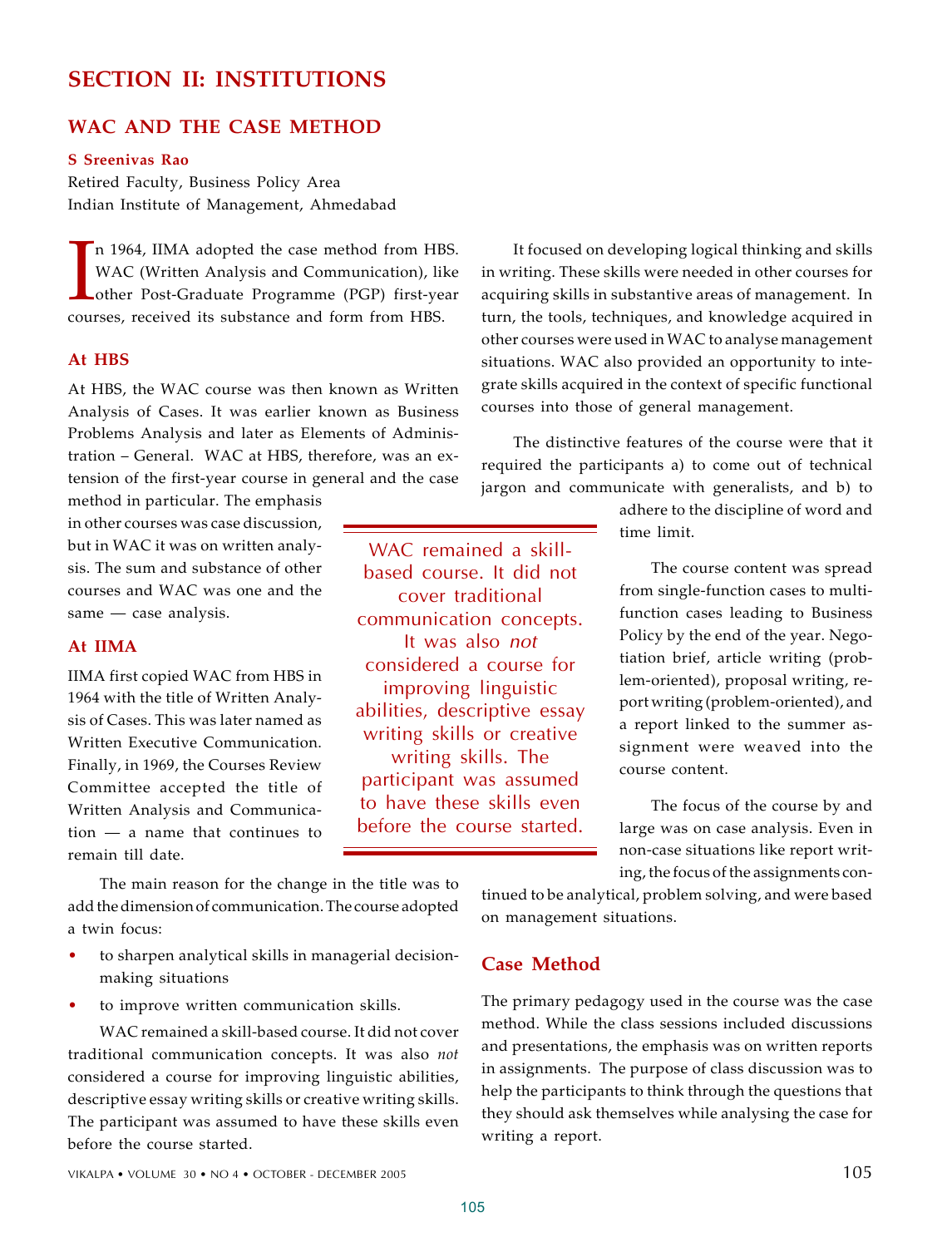The case method in WAC highlighted the following issues:

- The course required the participants to think through a given situation rather than do a generalized onthe-one-hand and on-the-other-hand type of presentation.
- The focus of the content was on problem solving

and decision-making and the use of rigorous logic and evidence. This brought the WAC course in tune with other courses in the first year and management perspective in general.

This course, unlike other courses, emphasized written communication. In a way, the written medium froze one's thinking at a point of time and helped to analyse the thought process and product repeatedly and iteratively.

# **Managerial Oral Communication (MOC)**

By 1977, the need for a complementary course on oral communication was felt. So, we developed the MOC course which was again a skill-based course. It was felt that MOC could take on from WAC after the participants had acquired the skill of analysis and communication in the written frozen medium. It was assumed that the grounding in OB courses and the summer assignment

WAC was a more left hemispheric-oriented course. It emphasized reasoning and logic. But, MOC was a right hemispheric-oriented course. It dealt with relationships and emotional aspects. Unlike the written frozen medium of WAC, MOC emphasized the oral freeflowing medium.

in the first year would provide the needed grounding for appreciating MOC.

WAC was a more left hemispheric-oriented course. It emphasized reasoning and logic. But, MOC was a right hemispheric-oriented course: it dealt with relationships and emotional aspects. Unlike the written frozen medium of WAC, MOC emphasized the oral free-flowing

medium.

The content of MOC enveloped situations involving listening, conversations, committees, negotiations, presentations, and interviews. Given the content and purpose, the case method was not found suitable. The use of caselets, incidents, and role plays were more relevant. But, cases were found suitable and were used extensively both in committee and negotiation modules.

# **Wrap-up**

Given the content and objectives of the WAC course, the case method was found to be ideally suited. It brought the course in tune with other courses and the management concepts and philosophy broadly accepted at IIMA. The problems faced in WAC did not arise from the course content or the objectives but from its administration and the development of case materials. While examining the course, we were constantly asking ourselves whether it should be a course in a management school or a communications school.  $\sqrt$ 

# **THE CASE METHOD IN 'TEACHING' MANAGERIAL COMMUNICATION**

## **M M Monippally**

Faculty, Communications Area Chairperson, PGP Indian Institute of Management, Ahmedabad

In rural Kerala, where I grew up in the 1950s, 'Communist' was a dreaded, hold-all label. It was slapped<br>on atheists, non-conformists of any shade, street<br>drunkards, and anyone who did not belong to the patriotic n rural Kerala, where I grew up in the 1950s, 'Communist' was a dreaded, hold-all label. It was slapped on atheists, non-conformists of any shade, street Indian National Congress. Strangely, the 'case method' reminds me of an equally loose use of a portmanteau label in discussions of management education. The only

difference is that the connotations are generally positive.

Before I talk about the relevance of the case method in teaching managerial communication — that is what I am familiar with — I would like to first separate 'case approach,' 'case method,' and 'case analysis,' which are often used interchangeably.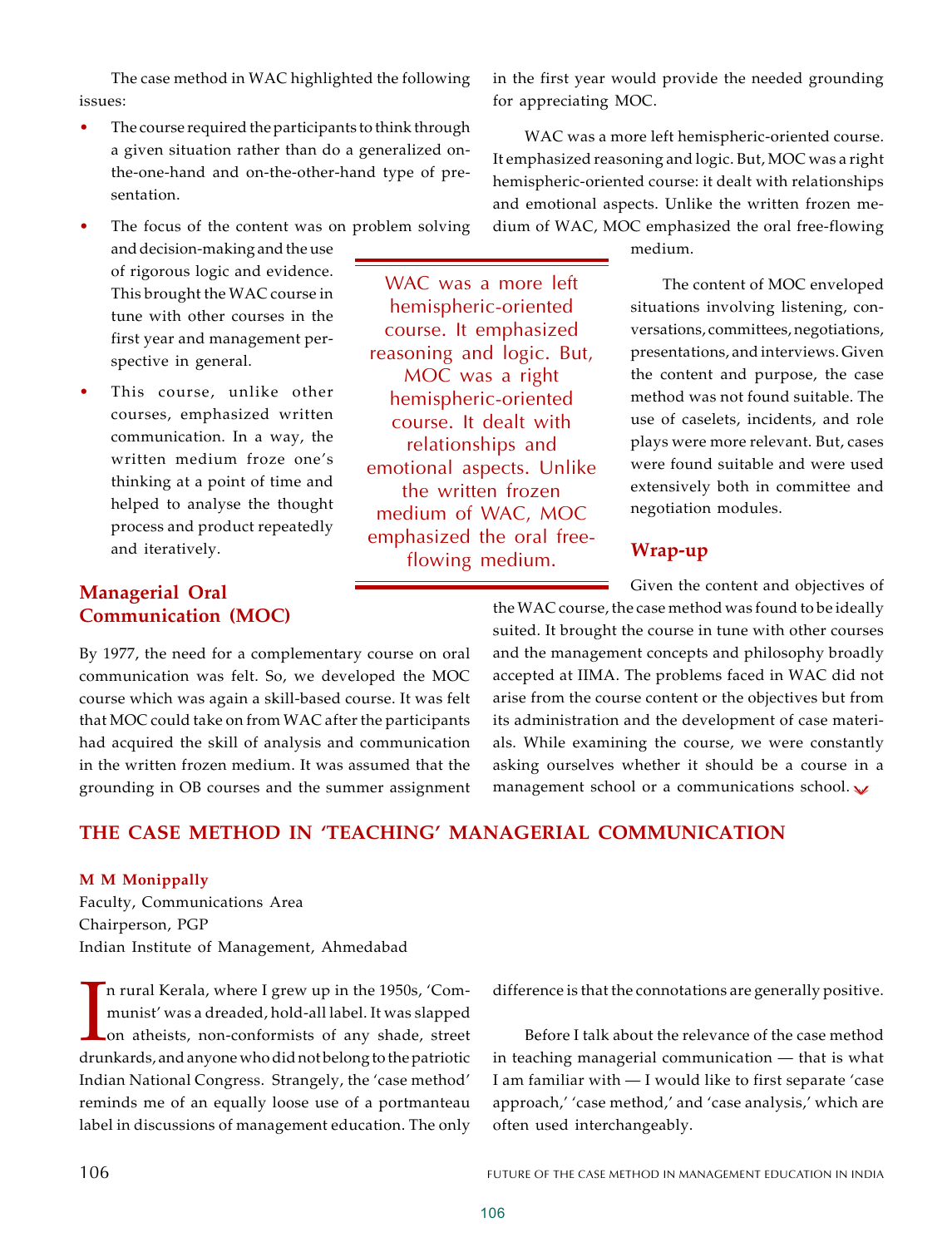# for the whole class and pre-determined by the teacher.

Case analysis is but one horse in the case approach stable but the most prominent and most popular one in

**Case Approach, Case Method, Case Analysis**

The case approach is naturally the broadest of the three terms. It refers to an *inductive* approach to education. It is based on the belief that, in Charles Gragg's words, "wisdom can't be told." You focus on individual 'stories' and derive wisdom or arrive at relatively loose, broadly defined heuristics from engaging with them. In this bottom-up approach, the learner is the driver and different learners develop different insights from the same story. The opposite of the case approach is the *deductive* one where the teacher starts from proven — or at least widely accepted — general principles. The teacher may use individual stories to illustrate the application of those principles. The lessons to be learned are the same

management education circles. The instructor challenges the learners to analyse a fairly concise and edited description of a managerial problem that has been presented to them. They have to go beyond the facts of the case and connect the dots in innovative and fruitful ways. Based on their analysis, they need to come up with decisions and their justifications: "If I were the protagonist, this is what I would do and here are my reasons." Not surprisingly, they are often curious about what decision was actually taken by the protagonist in the case and what its consequences were. The instructor may or may not know what happened in the com-

Case analysis is but one horse in the case approach stable but the most prominent and most popular one in management education circles. The instructor challenges the learners to analyse a fairly concise and edited description of a managerial problem that has been presented to them. They have to go beyond the facts of the case.

pany. Even if he/she did, they might not share it with the class. The decisions that players in the real situation took are largely irrelevant.

There are other ways of adopting the case approach in the classroom. Using the case as a basis for a role play is one such approach. Instead of analysing the case, the class has to live through the events mentioned in the case or events that unfold as a result of actions mentioned in the case. Another is to use the case as a base on which the class builds an action plan or different groups in a class build different action plans. It is useful, at times, to treat the case as one of the many possible ways of responding to a challenge and to go back in time and build other ways of dealing with the original challenge. In other words, instead of asking what Mr Sheth should do now, the question can be: "What would you have done at the start of the case if you had been Mr Sheth?" The background remains the same. One can also think of changing one or more parameters in the case and asking the class to deal with the situation. The case may, for example, state that the company had a net profit of 8.5 per cent. The instructor might tell the class that the company had a net loss of, say, 12.5 per cent for two years in a row and the CFO had been jailed for fraud. Now, the class has to continue and re-build the case. Some management teachers who use case analysis may be horrified at the thought of subjecting cases to such treatments. But, these are all illustrations of the way a case can be used in what one broadly calls the 'case approach.'

> 'The case method' is a label that captures the relatively stable but by no means fixed collection of rubrics and practices followed by a particular group or school of professionals who adopt the case approach. One of the practices of instructors who use case analysis in the management classroom, for example, is to refrain from suggesting or throwing one's weight behind any suggested solutions whatsoever. They depend on the class to come up with their own solutions and to justify them. The instructor will challenge the participants closely but never approve or disapprove of what they say. The

facts of the case are sacrosanct. Participants may not import anything into the case. They are, of course, allowed to make reasonable assumptions but a solution has to be found within the framework of the facts mentioned in the case.

The case method, then, is not a pure breed. What it means to you depends on what school of professionals you belong to, what subjects you teach, and what your objectives are. For me, the case method is about using cases as a basis for unscripted role play performed in class by the participants. They will need to analyse the case when they prepare in groups for the role play;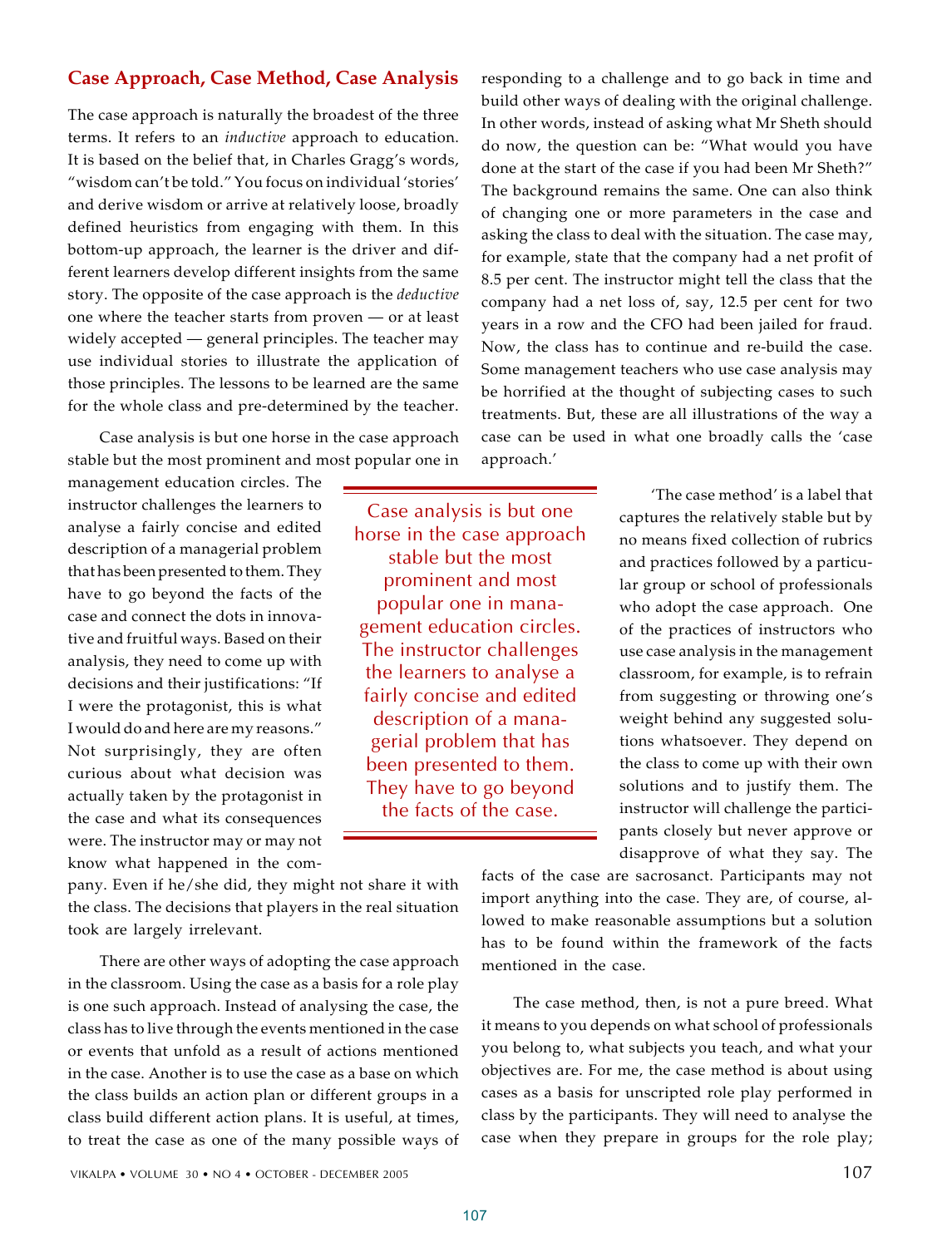similarly, after the role play, there will be a review and an analysis of the way they performed their roles. This is how I have been using the case method as a teacher of managerial communication. Let me illustrate the difference.

# **Case Method for Teaching Managerial Communication**

I recall a case analysis session conducted at IIMA in 2002 by Robert D Blackwill, former American ambassador to India and HBS professor. He chose the short HBS classic — The Dashman Company — for analysis. The case is about a large defence equipment company in the US. It had over 20 virtually autonomous plants. Anticipating

shortage of essential raw materials in 1940, Mr Manson, the company president, brought in an outsider, Mr Post, as vice president to coordinate purchasing, which had never been coordinated previously by the Head Office.

Mr Post convinced the Board that purchasing should be centralized for it to be coordinated efficiently and to prevent shortages in future. Armed with the Board's approval, he sent out a letter asking the purchase executives in the plants to notify him a week ahead of signing any contract above \$10,000.

While Mr Post got positive sounding replies from most plants, he received no notice of intention to sign contracts above \$10,000 although it was the peak buying season. Executives from the headquarters who visited the plants in connection with other business, however, reported that all units were functioning as usual.

The case was subjected to a lively and insightful analysis performed jointly by the instructor and the students. The latter rose admirably to the challenge thrown by the formidable instructor. They answered a large number of questions: Was there a problem at all? What was it? Was Mr Post a good hire? Or did Mr Manson make a mistake hiring him? Who was the real villain? Was it Mr Post? Mr Manson? Or was it Mr Post's assistant? At the start of the peak buying season, why did he suggest something that was certain to keep Mr Post on the roads for at least a month? Why were no

It is one thing to say "I'd do and say such and such a thing if I were in that situation," and quite a different thing to actually do so. So, I set out to convert the case into a

role play where the students have to perform communication and not just analyse what others have done or indicate what they ought to do.

notices received from the plants? What should Mr Post have done? And so on.

The analysis was exhilarating. Many mistakes organizations make in people management were ably brought out by the class. But, a thought struck me. This case was largely about organizational communication. How would I use it to improve my students' organizational communication skills rather than analytical skills which they get in other subjects too? The ability to analyse the case and talk about it would perhaps make them more articulate, but not directly improve the way they communicate in an organization because these were two entirely different sets of competencies. It is one thing to say, "I'd do and say such and such a thing if I were

> in that situation," and quite a different thing to actually do so. So, I set out to convert the case into a role play where the students have to perform communication and not just analyse what others have done or indicate what they ought to do.

### **Case-based Role Plays**

In the role play on Dashman, the class was divided into groups and each group was asked to take the role of one of the major players. Each group's representative would attend a review meeting (in class) convened by Mr Manson when he realized that something was amiss. Each repre-

sentative would describe what he did and explain why he did so. Then, he would answer questions from the rest of the class where each had a specific role in the Dashman Company. The role play would be followed by an analysis of the way those players performed the roles given to them rather than of the case itself. In role play after role play, with different sets of participants, the result was very revealing. They displayed many subtle barriers to effective managerial and organizational communication. Nearly every representative spoke as if his/her own action was appropriate and the blame for the problems at Dashman should go to someone else. When they realized that the roles had been assigned at random and that they would have gone into the selfjustificatory mode irrespective of the specific role they had been given, a major insight into the challenges of organizational communication was achieved. No amount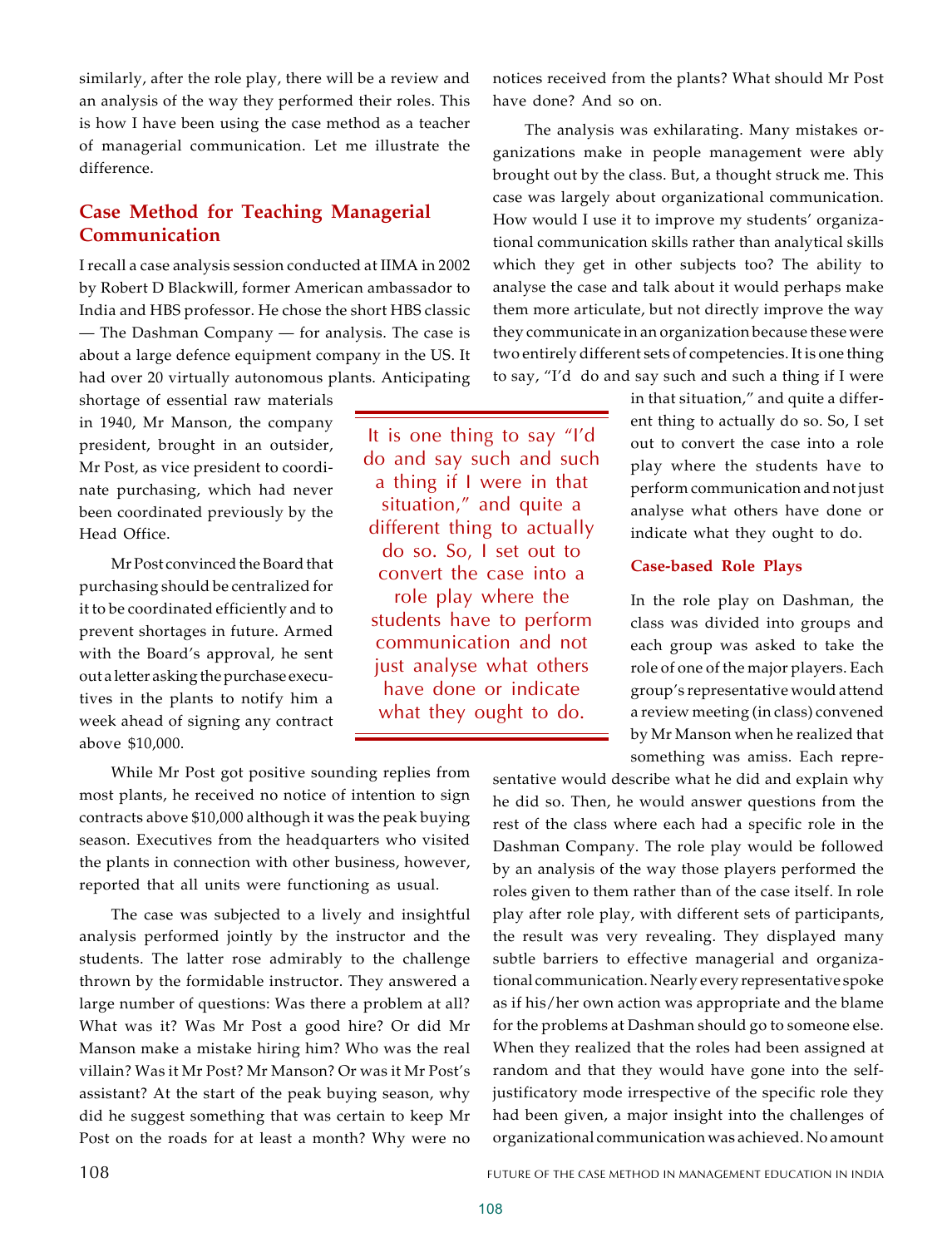of analysis of the case as an objective outsider would have given the participants this valuable realization.

Encouraged by this, I now convert many cases into role plays when I deal with topics such as listening,

conferencing skills, presentation skills, assertive communication, and persuasive communication. The case provides a rich and complex organizational context for performing and refining a wide range of communication tasks. The analysis is of the performance by the participants of these tasks rather than of the case itself. Whenever feasible, the role play is video-recorded and played back for analysis by the whole class. Most participants find the experience a source of many insights into the way people communicate.

While case analysis and case role play can both be justifiably brought

under the label, 'the case method,' there is a fundamental difference within the basic inductive approach. *In case analysis, you are an outsider; in case role play, you are an insider.* Case analysis is invaluable in areas such as strategy. Role plays built around suitable cases may be essential in helping participants refine their communicative or organizational behaviour as opposed to the ability to merely conceptualize behaviour. Within the

# **GOING BACK TO THE FUTURE OF THE CASE METHOD**

### **Rama Bijapurkar**

Visiting Faculty, Marketing Area Member, Board of Governors Indian Institute of Management, Ahmedabad

There is a whole generation of us, IIMA alumni<br>of the 1970s, who have survived the risk of being<br>made obsolete when the environment around us<br>changed in 1991. In fact, not only did we survive, we here is a whole generation of us, IIMA alumni of the 1970s, who have survived the risk of being made obsolete when the environment around us thrived; and many of the 1970s alumni lead important institutions of post-liberalization India and do so very well indeed.

## **Long-term Impact of the Case Method**

One cynical view is that we were recruited to IIMA for our brightness; obviously, we would adapt anywhere, anyhow. But, the reality is that we had a business school education that equipped us to embrace change and run with the ball. As Professor Ravi J Matthai said, "We teach you how to learn so that you can learn the rest of your life." And that is exactly what happened. We were taught how to think, how to solve problems, how to learn, and how to create solutions for situations we knew not much about. And that is why when the world changed we still thrived.

What, I believe, gave us this unique competence was the case method of teaching — taught the right way by stalwarts of the case method. It truly was about problem

Many communication issues are such that the ten or fifteen minutes that an instructor can spare for the role play in a class may be nowhere near what is needed. In spite of such drawbacks, it is worth developing and using case role plays if the objective is to help participants refine their communication rather than talk about it.

case approach, then, one should explore ways of adding maximum value to the learners of different subjects rather than be constrained by orthodoxies derived from successful teaching of certain other subjects.

> Of course, case-based role plays are subject to all the weaknesses of role play as a classroom technique. In spite of sincere efforts, some participants may be unable to understand and absorb the essence of the characters they play. They may unwittingly ignore case facts and play themselves and thus upset others' planning and responses driven by the case facts. Some participants may be tempted to play to the gallery and create fun and laughter in the classroom but devalue the learning experience. This is especially so when role plays are video-recorded for subsequent playback and analysis. Some role players are unable to see the

other players except as their fellow participants. This may defeat the purpose of the role play. Moreover, many communication issues are such that the ten or fifteen minutes that an instructor can spare for the role play in a class may be nowhere near what is needed. In spite of such drawbacks, it is worth developing and using case role plays if the objective is to help participants refine their communication rather than talk about it.  $\vee$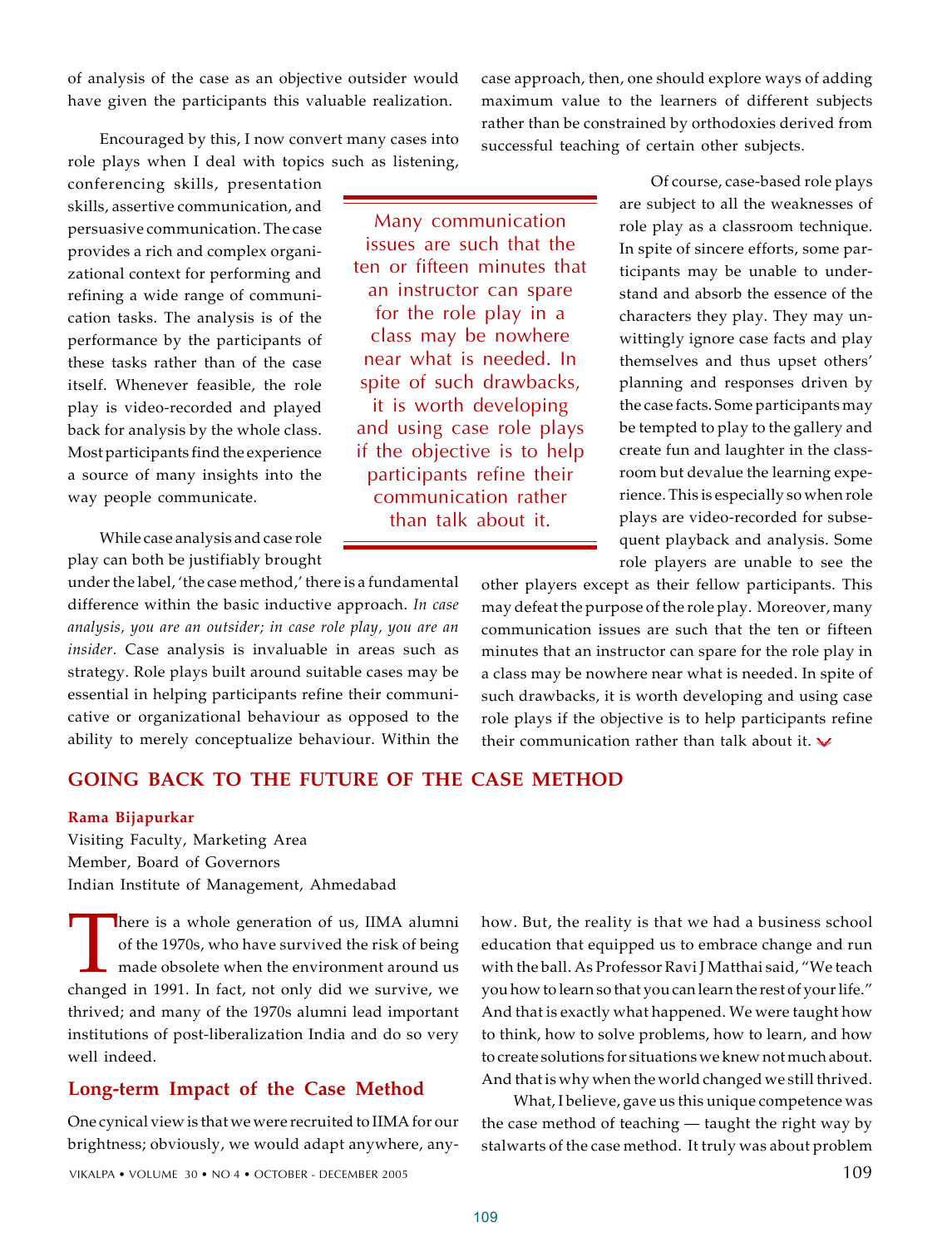analysis, about the process of getting problems solved, about knowing that there are only thinking frameworks in this world, not perfect formulae with all the data available to plug into.

# **The Good, Bad, and Ugly of the Case Method Teaching**

I was reading more about this subject on the Net and came across a brilliant article by David A Garvin, "Professional Education in the World of Practice."<sup>1</sup> He quotes thinkers on this subject saying that the positives of the case method are that 'it puts students in the *habit* of

making decisions,' creates a 'bias for action,' and gives 'courage to act under uncertainty.' Equally, there are negatives like 'foolhardiness,' and no respect or awareness that certain situations may actually call for a 'wait-and-watch' approach. My view is that this default option does not work too well in this new world of ours. As a default option, "when in doubt, do something that keeps your future options open or place considered bets," is what works. The case method builds for what Garvin articulates as "flexibility … altering positions as new evidence emerges."

In today's world where new evidence is perpetually being created and where strategic navigational principles are more critical than strategy-determined destinations, the case method is just what is needed to build great managers. It is not about 'what to do.' It is about 'how to think about things.'

However, badly taught cases — with cases being illustrative of problems and instructors forcing the class to come to a single solution in a single way  $-$  are disastrous. Then, we truly have a 'stuck-in-between' syndrome — not deep enough for anything or for any kind of learning. My worry is that we are getting to this point in our premier business schools where how to teach cases, how to prepare for cases, and the whole religion and ritual of the case method is not being taught formally to successive generations of teachers and students. In fact, even cases are ever so old, on an average.

I had an interesting interchange with an IIM dean. He said that my worry and my push for contemporary case material reflected very little understanding of the case method itself. According to him, old cases could teach as well, if not better than new ones, since the solution or the context was not the point of the teaching, but the process of arriving at it was. I do agree that there are some all-time classics that are timeless and ageless and are 'must-haves' for any course. However, my worry as a practitioner is that if most of the cases taught are circa 1970/1980, pre-liberalization era, while the world outside is in 2005, globalization era, then we will be turning out a generation of Rip van Winkles struggling to orient

Today, the most important qualities that are needed in a business leader are problem solving skills (intellectual power to determine direction), innovation, and willingness to shed past dogmas and respond willingly to change. The case method does a splendid job of fostering all three.

themselves to the new world. Many cases of yesteryears do not reflect the complexity of the contemporary world merely because many of these issues are new. As a practitioner of 30 years, I can vouch for it.

Similarly, IIMA had banned cable television on the campus for many years. I was worried about this as we were bringing up a bunch of future managers, especially marketers, who had no first-hand clue about the information revolution that was sweeping the country. And it would have been naïve to say that it did not matter!

# **Relevance of the Case Method for Building Leadership Skills**

Today, the most important qualities that are needed in a business leader are problem solving skills (intellectual power to determine direction), innovation, and the willingness to shed past dogmas and respond willingly to change. The case method does a splendid job of fostering all three.

Let me discuss one more peculiarity about those who get into the top-tier business schools in India. They are the products of huge angst. To get into an IIT and/ or an IIM, you have to have been a 'straight and narrow' guy or gal, doing things by the book. There is no room for brilliant mavericks here. The result? As a teacher for the past 20 years, I am noticing more and more risk aversion, more and more 'what is the right answer' questions, and more and more 'let us not blow this hard

<sup>1</sup> http://www.harvardmagazine.com/on-line/090322.html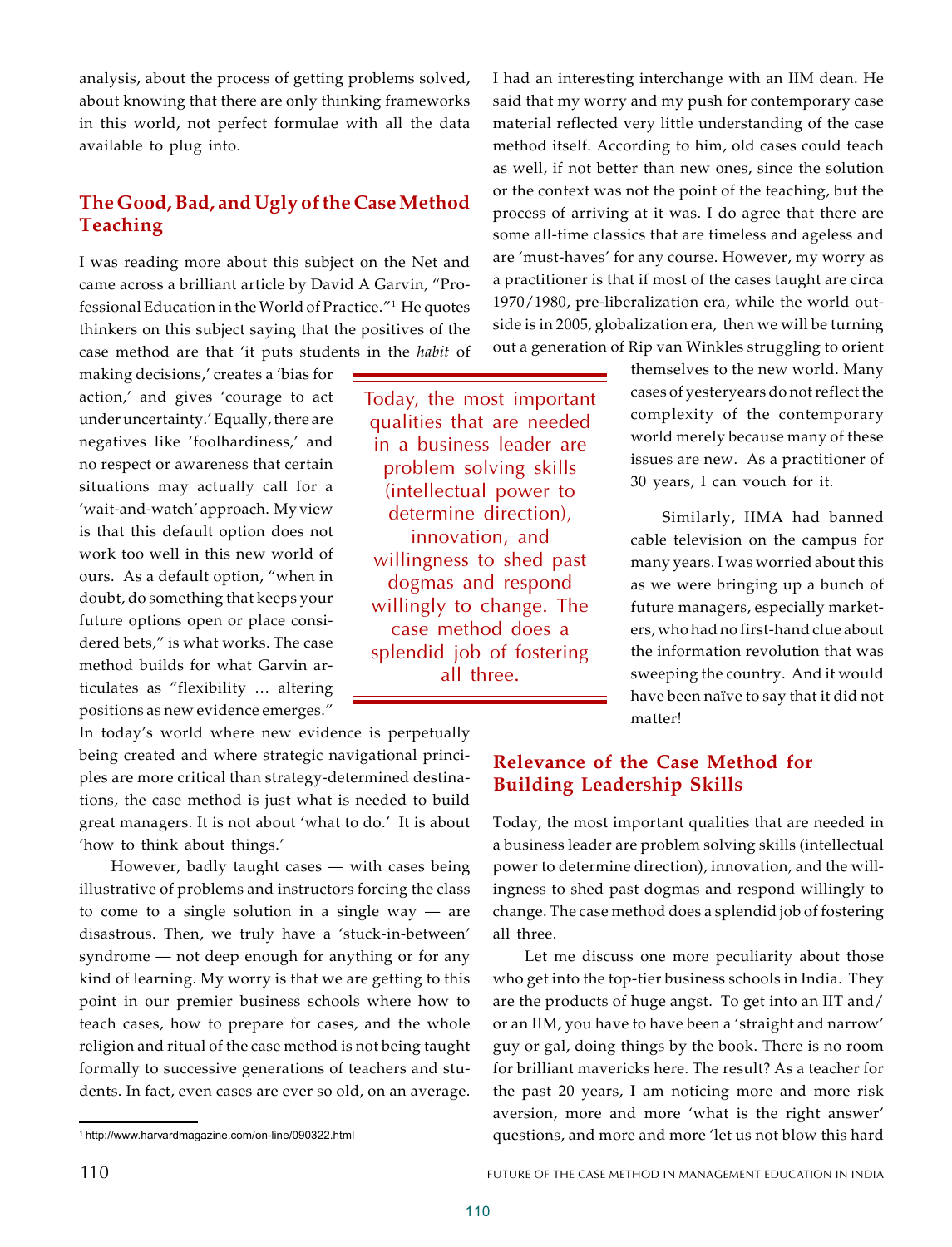work for opportunity by thinking out-of-the-box.' For this lot, we absolutely need the case method. Talk and think on the fly. There are no right or wrong answers. There is no perfect world. There is no book! You need to go ahead and take some risks if you have to create the 'next practice.'

So, in conclusion, I would say that we should stay with the case method but rededicate ourselves to it. The craft is jaded and warped as it has trickled down through the years without serious renewal. It is time for a new push to get the case teaching up to speed in our premier business schools.

# **WHAT IS THE FUTURE OF THE CASE METHOD IN EXECUTIVE EDUCATION?**

Work experience will enable a richer discussion based on relating to one's own experiences during case discussions. One can expect to see livelier classes when it comes to such sharing and understanding organizational implications. Questions and approaches based on out-of-the-box thinking could be limited due to the 'baggage' of experience.

### **G Raghuram**

Faculty, Public Systems Group Chairperson, PGPX Indian Institute of Management, Ahmedabad

SI see it, the case method is synonymous with<br>experiential learning, that is, the learning is<br>based on experiencing real world settings.<br>Further, the learning is personalized allowing for inducs I see it, the case method is synonymous with experiential learning, that is, the learning is **L**based on experiencing real world settings. tive reasoning in a framework that permits 'no right or wrong solutions.'

# **Role of the Case Method in PGPX**

The Post-Graduate Programme for Executives (PGPX)

is a full-time residential programme to be launched by IIMA in the year 2006 for executives with substantial work experience leading to a oneyear Post-Graduate Diploma in Management. The objective of the programme is to develop bright, enthusiastic, and aspirational executives into management leaders and change agents in the global arena. The programme has a general management focus with emphasis on managing across borders and cultures.

Given the above, the case method becomes even more significant as a learning methodology on the following two dimensions:

- The value of inductive reasoning is richer since it can be extended to the participant's prior experience.
- The personalized learning, which could result in different solutions, becomes even more visible re-

sulting in the much needed value of empathy and acceptance of differences in approaches.

# **Role of the Case Method in PGP vs. PGPX**

The PGPX participants would have substantially more work experience than the participants of the PGP. In fact, the first batch of PGPX participants would have an average experience of over nine years (eight years more than the average for PGP). The increased significance of the case method, in the context of substantial prior

> work experience, as outlined above, brings out the similarities and differences with respect to the PGP.

# **Role of Work Experience in the Case Method**

Work experience will enable a richer discussion based on relating to one's own experiences during case discussions. One can expect to see livelier classes when it comes to such sharing and understanding organizational implications. Questions and approaches based on out-of-the-box thinking could be limited due to the 'baggage' of experience. It is also possible that some participants may actually want a quicker and a greater exposition of the underlying abstraction and theory since their experi-

ence may already have them in this quest mode. Yet, class discussions cannot just focus on abstraction without connecting to relevant applications. This would indeed be a challenge for the faculty.

111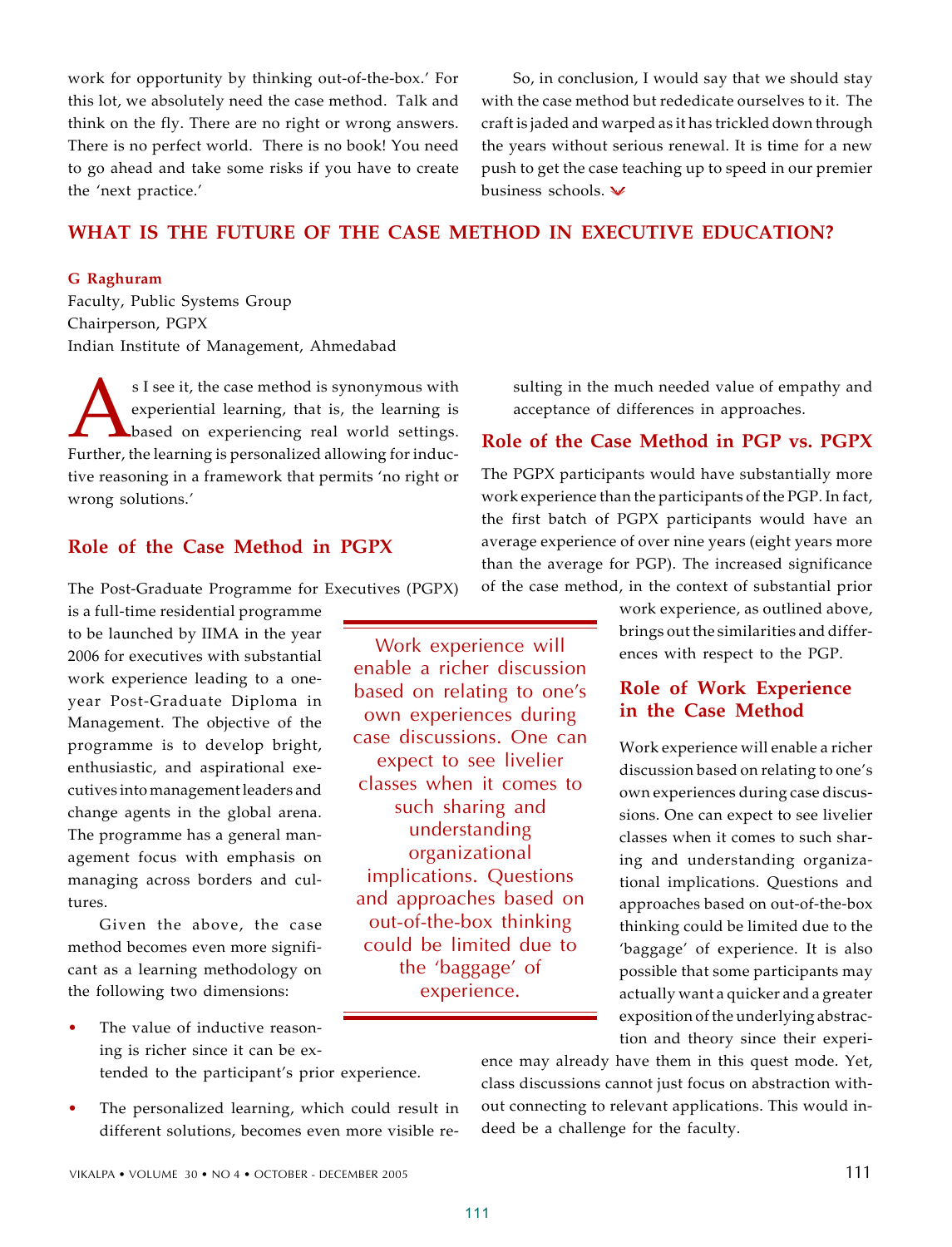# **Teaching Methodology for PGPX**

The structuring of the PGPX course design takes into account the substantial and varied experience the selected executives bring to the classroom. It is hoped that the teaching methodology will evolve over time given the experience and commitment of the faculty.

The design of PGPX is built on IIMA's well-established experience of designing and running post-graduate management programmes for exceptionally bright students and a wide range of executive education programmes for practising managers from many countries.

Many of the courses in the 'Building Blocks' segment of the programme have been designed with the idea of a faster ramp-up into the concepts rather than

developing basic organizational understanding and/or implementation mechanics. The courses in the 'Preparing for Top Management' segment have addressed the question: What do top managers do?

The PGPX also plans to build on the rich experience resource that the participants bring to the learning environment so that it can benefit IIMA, the participants, and their

organizations. There is a significant independent project course wherein the experience of the participants along with IIMA's learning rigour is to be leveraged thereby resulting in a case (for use in the case method!), or a paper on an industry structure analysis, or 'bridging the divide' (focused on solution approaches to a global/ societal divisive situation), or even a business plan as a potential entrepreneur. These outputs are expected to

add value to the academic material at IIMA. The 'International Immersion' segment provides for a group project wherein a live organizational problem will be addressed by the participants and the learnings shared. Leadership workshops and seminars by the participants for mutual learning are also built in.

Regarding the ratio of course content that will be taught using the case method, it is expected to be more than the PGP though that is not to say that the focus on abstraction or theory would be any less.

# **Incorporating Learnings from the Case Method in PGPX**

At a structural level, at least two ideas from the use of

The PGPX plans to build on the rich experience resource that the participants bring to the learning environment so that it can benefit IIMA, the participants, and their organizations.

the case method in executive education from other business/management (development) programmes have been incorporated in PGPX. One is the integrated case which normally is conducted towards the end in general management programmes. In the PGPX, it is expected to be spread over five working days. The other is the idea of focused experience sharing which takes the shape

of a rigorous independent project (described above) and seminars by participants. However, the learnings from the classroom dynamics are not really transferable since the management development programmes, being of a short duration, are focused more on exposure to the subject with some conceptual understanding. The PGPX, in a way, seeks to transform the individual towards a higher career goal.  $\vee$ 

# **THE CASE METHOD IN INDIAN MANAGEMENT EDUCATION**

### **Rishikesha T Krishnan**

Faculty, Corporate Strategy and Policy Area Chairperson, Centre for Development of Cases and Teaching Aids Indian Institute of Management, Bangalore

That the case method has many potential benefits<br>is well established — it can bring into the class-<br>room a simulation of real managerial situations<br>with all their attendant characteristics — complexity hat the case method has many potential benefits is well established — it can bring into the classroom a simulation of real managerial situations (multiple objectives, diverse stakeholders, trade-offs),

ambiguity (principally problems of interpretation), uncertainty, and incomplete information. This offers an opportunity to the student to put himself/herself in the shoes of the decision-maker and grapple with managerial decision-making. Yet, the use of the case method in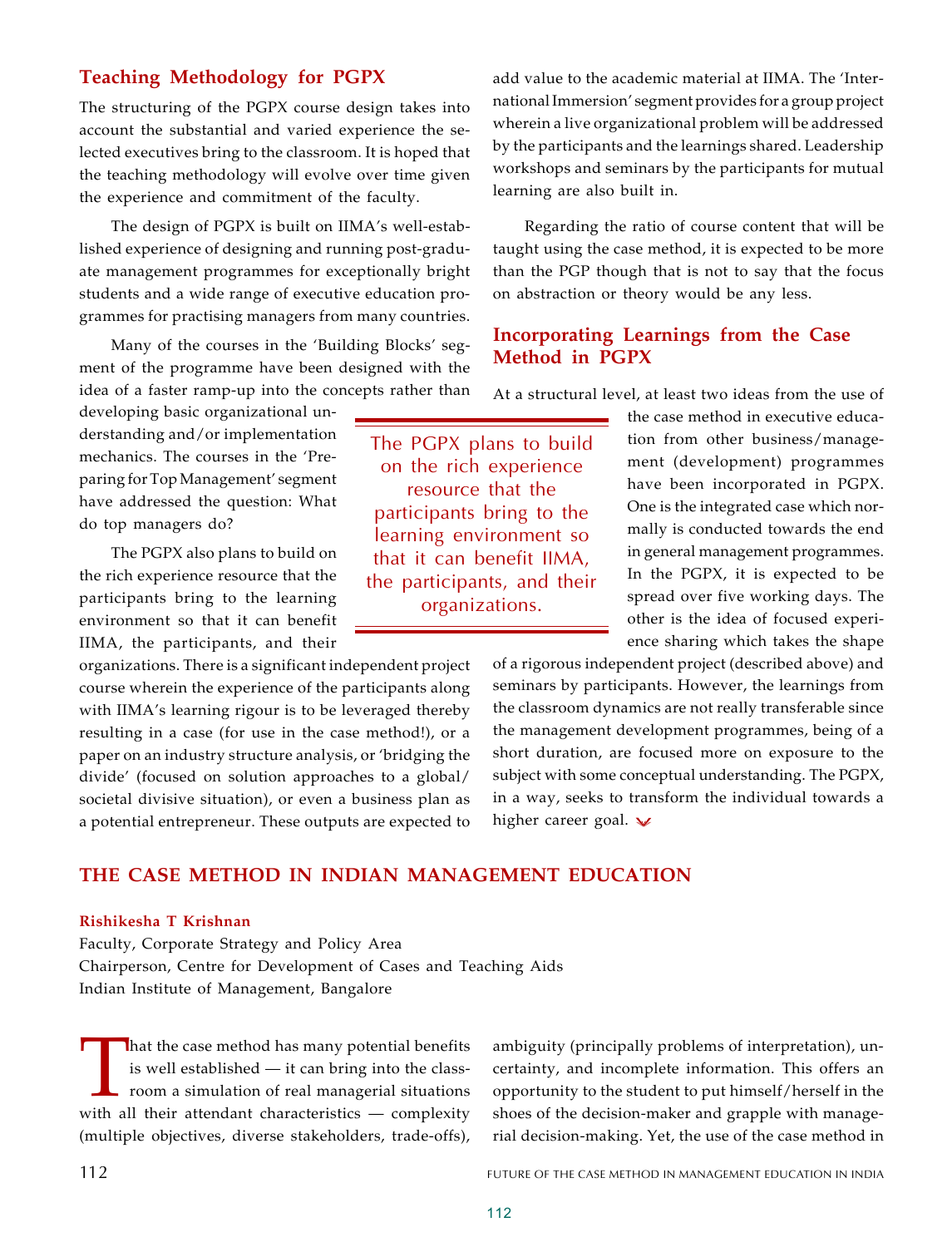management education in India is far from widespread.

# **There Isn't One 'Case Method'**

One reason for this is perhaps inherent in the nature of the 'case' itself. There is no single understanding of what constitutes a case let alone what characterizes the case method. In common parlance, a case seems to indicate an illustration of a best practice rather than a managerial decision situation — hence, companies take pride in having been the subject of the HBS case study. Though case-based research is often not considered 'scientific enough,' cases continue to be written as part of qualitative research studies in an effort to answer exploratory research questions. However, without modifications and rewriting, such cases are not suited to classroom use. Often, a case can also be an extended example or simply

a problem dressed up with bells and whistles. Thus, not every case that is written is ideal for classroom use.

The case method has its variants as well. In its early days, the case method at Harvard was much like using practice cases in law — an opportunity for the students to practice their analytical skills on a great diversity of problems. Generalization or distilled learning from the cases was not stressed upon. With the development and growth of management concepts and theories, the case method has also morphed. Today, most teachers using the case method choose their cases based on the con-

cepts they wish to illustrate rather than just the nature of the situation or the type of industry in which the case is based.

Even amongst those members of the faculty who use cases in a conceptual framework, different teaching approaches are used. Some teachers do not explicitly 'teach' a concept, but instead guide the class discussion so as to bring out the concept itself with supporting reading to elucidate the concept. Other teachers give an explicit lecture or hold a discussion on the concept before using the case to reinforce it. (A variant of this latter approach is giving a case as a group project for analysis followed by a presentation or a report submission.)

In my experience, Indian students prefer the ap-

proach of covering the concept first since that is what they are accustomed to or because a significantly higher than average set of teaching skills is needed to bring out a concept purely through a case discussion. In any case, building a course primarily around cases necessitates a high quality of cases, and this is sometimes difficult to come by particularly if one is looking for cases that come from local (social, cultural, and political) contexts.

# **Inadequacy of the Right Cases**

There is a serious shortage of *good* cases that bring out important concepts. In the two fields in which I do most of my teaching — strategic management and innovation — case writing has not kept pace with managerial challenges. For example, cases on Indian companies that

A *good* case has a strong 'story line,' and the decision situation comes alive through the persona of the CEO and other key decision-makers. It has a smooth narrative, relevant quantitative data, and a clear decision-making situation. It has a strong underlying conceptual base that can be brought out by a skilled case teacher.

deal with (1) the issues involved in taking a software product to the international market, (2) the strategic management of intellectual property rights, and (3) the difficulties in bringing in an innovative mindset to a traditional engineering company are hard to come by. This problem is further accentuated by the shortage of *good* cases on well-known companies. Such cases are important because they increase authenticity and excitement and thereby drive student interest and motivation to prepare the case.

I referred above to a *good* case and I should explain what I mean. A *good* case has a strong 'story line,'

and the decision situation comes alive through the persona of the CEO and other key decision-makers. It has a smooth narrative, relevant quantitative data, and a clear decision-making situation. It has a strong underlying conceptual base that can be brought out by a skilled case teacher. Writing 'good' cases is not easy because case writing is a skill; it comes largely by practice. Apprenticeship through working with experienced case writers is one way of quickly coming up to speed but opportunities for such apprenticeships are rare. Case workshops are helpful only if they involve actual case writing and iterative cycles of feedback and improvement.

Another problem is the lack of access to even those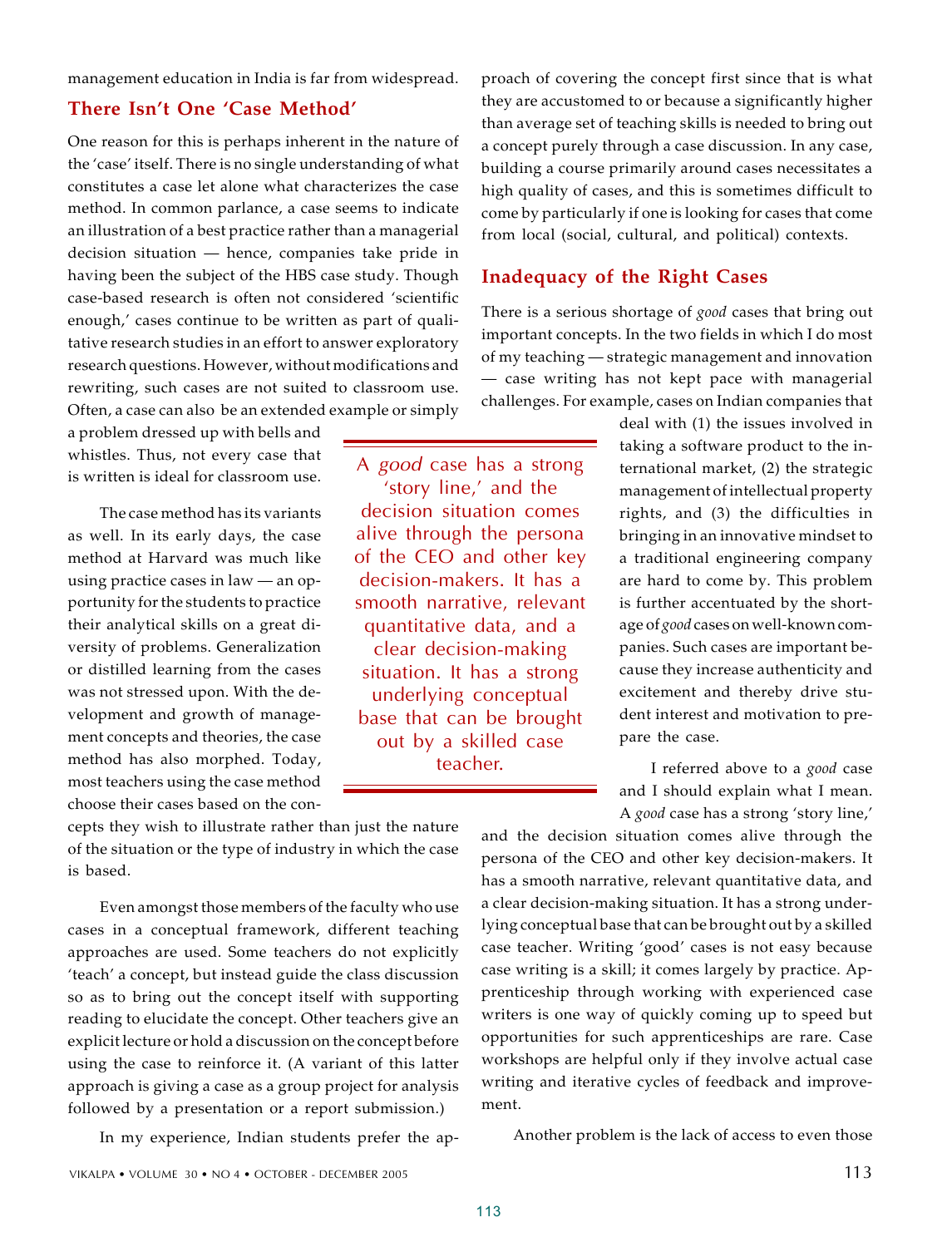cases that are written — there is no Indian case clearing house and few institutes have user-friendly mechanisms that facilitate the identification and purchases of cases by outside faculty.

One reason for the inadequacy of case output in India is related to the measurement and incentive systems of our management institutions. The institutions at the top that are capable of bringing out *good* cases are today trying to establish their intellectual credentials on the world stage. This means focusing on research publications preferably in top international journals. Though there are a few outlets to publish cases, case writing does not fit in with this agenda as published cases are not 'viewed' in the same light as a research paper in an academic journal. Why would a faculty member, already pressed for time, write a case when economic rationality suggests spending more time in company-sponsored executive education or consulting and the promotional or assessment requirements of the institution demand

research output? (This struggle is not unique to India — even HBS faces similar problems particularly because its faculty would like to be recognized by the wider body of academic peers and this means having a strong research output rather than writing cases.)

Another barrier to good case writing is the absence of corporate cooperation. In a world that is dominated by hype and public relations exercises, few companies are willing to allow anything to be written that shows them, even remotely, in a bad

light. My experience is that even in companies where IIMA graduates are in positions of authority — though they presumably benefited from the variety of cases they did during their PGP days and hence understand the value of good cases — they are often either unwilling or unable to get the required clearances for interesting case situations. In this context, I might mention one technique that I have found useful in gaining company access — establish your credibility and seriousness first by writing a first draft of the case based on information available in the public domain and then approach the company with your write-up, indicating the gaps and questions whose answers might help in closing the gaps.

Though this does not overcome the problems of executives having (often unfounded, in my opinion) fears about confidentiality, it does help dispel the notion that the company might end up wasting time by interacting with the case writer. On the other side of the spectrum, there are instances of some institutions spewing out cases without having the capability to write good cases and even selling them on the Internet in search of better ratings!

# **The Future of Cases in Management Education**

But, the situation is not totally bleak. In recent times, there have been calls to transform management education from renowned scholars like Warren Bennis and Henry Mintzberg. They have called for equipping managers with the skills and attitudes to lead organizations rather than giving them theoretical concepts and skills that have only a limited application. If this trend gathers momentum, the case method will get a fresh

A barrier to good case writing is the absence of corporate cooperation. In a world that is dominated by hype and public relations exercises, few companies are willing to allow anything to be written that shows them, even remotely, in a bad light.

wind. At the same time, we should remember that there are alternate methods of simulating reality. Games and computer-based simulations are becoming popular. And there are also calls to develop learning environments that help managers learn from their own experiences rather than trying to solve some other company's cases. The case method, therefore, has its task cut out.

The challenges faced by the case method are aggravated by other things happening around us. Read-

ing skills are de-emphasized today. The new generation of managers turns to the Internet (rather than to books and journals) for their ideas. Getting students to put in the preparation time required for a thorough preparation of a case was always difficult, but is perhaps even more so today with the shorter attention spans of the Internet generation. Schools like HBS manage to overcome this problem thanks to an institutional commitment to the case method as well as high marks (40-50%) allocated to class participation in case discussions. In the absence of adequate student preparation, a case class is like soggy chips and probably worse than having a straightforward lecture. Another issue is that, today,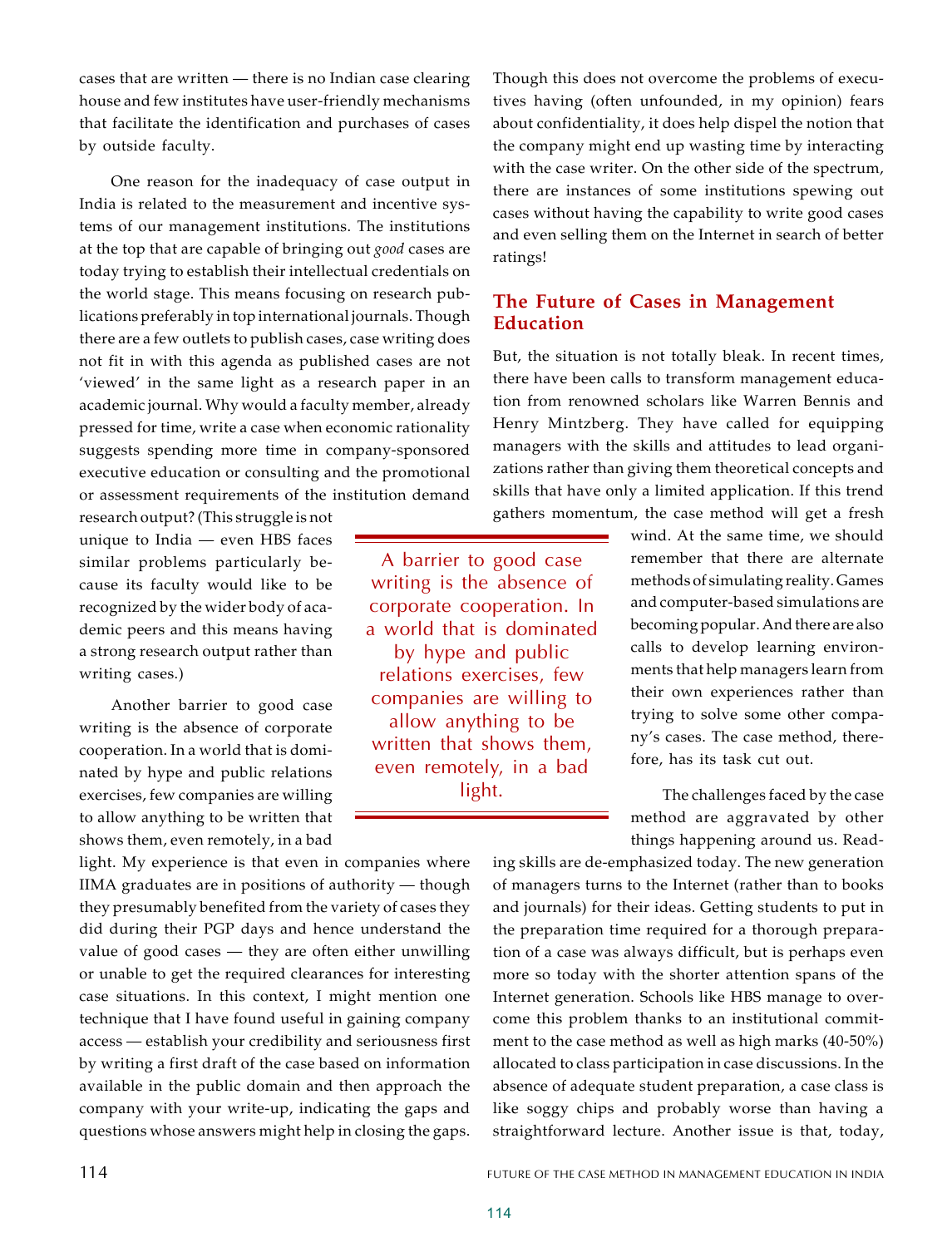with the growth of the Internet, alternate approaches to 'cracking' well-known cases can be easily located and downloaded from the web. This makes the teacher's job really tough.

At IIM, Bangalore (IIMB), to enable recognition of cases as research output, we have introduced a formal review process to ensure the quality of cases written. Before a case is registered with the IIMB Centre for Development of Cases and Teaching Aids (and hence counted as output), we send it (along with a mandatory teaching note) to two referees, one internal and one external. The case is registered only after the case writer shows evidence of having revised the case based on the feedback received. This process works but is slow and will need continuing institutional support if it is to be sustained.

In the Strategic Management Forum (SMF), a professional body of academics and practitioners interested in strategic management, we have launched some initiatives to promote case writing. The SMF annual convention has one session (typically half a day) devoted to discussing cases and case leads. From the 2006 convention onwards, we plan to give an award for the best case presented at the convention. We have started an online e-group for exchanging feedback and information about cases. On the anvil is a book on Indian strategic management cases.

Some of these initiatives will hopefully improve both the supply and demand of management cases in India, and contribute towards a rejuvenation of the case method.  $\blacktriangleright$ 

# **SOME REFLECTIONS ON ADOPTING THE CASE METHOD OF TEACHING**

### **Sumit Mitra**

Faculty, Strategic Management Area Indian Institute of Management, Indore

ndian Institute of Management, Indore (IIMI) adopted<br>the case method as its predominant pedagogical tool<br>when it started its PGP in 1998. This method was<br>modeled on the lines of IIM, Ahmedabad. IIMI relied ndian Institute of Management, Indore (IIMI) adopted the case method as its predominant pedagogical tool when it started its PGP in 1998. This method was on the faculty, staff, and case resources from IIMA in

its formative years. Many young faculty recruits of IIMI attended IIMA's Faculty Development Programme. The experience of these faculty members in transferring the case method of teaching and deliverables to B-schools outside IIMA may throw light on the replicability of the method in different environments.

As a beneficiary of case teaching in IIMA, I would like to look at the method as comprising two fundamental parts: firstly, the more important intangible knowledge and learning part and, secondly, the more tangible, physical and technological

 The effectiveness of learning and knowledge acquisition depended to a large extent on motivation and the proactive initiative of the students themselves to thoroughly analyse cases in order to internalize the decisionmaking process and live the real-life dilemmas of the protagonist in the case.

application tools for problem solving. Other benefits included training in clearly identifying problems, alternative solutions, and criteria with which to prioritize amongst these to the extent of having a contingency plan. However, the effectiveness of learning and knowledge

acquisition depended to a large extent on motivation and the proactive initiative of the students themselves to thoroughly analyse cases in order to internalize the decision-making process discussed before and live the real-life dilemmas of the protagonist in the case. The pedagogy was to help individual students develop the diagnostic skills, the persuasive skills, and also acquire the individual style of decision-making. To understand how much of this has been achieved at IIMI requires analysis of the narrower class level and the broad institute level environment.

## **Learning Experience**

Like any other method of delivery, the case method too had the objective of familiarizing students with theory and concepts. Grounding in case teaching, in that sense,

part. By learning through the case method, students in IIMI had the advantage of dealing with business problems embedded in a context that required a holistic understanding of industries and sectors and not as simple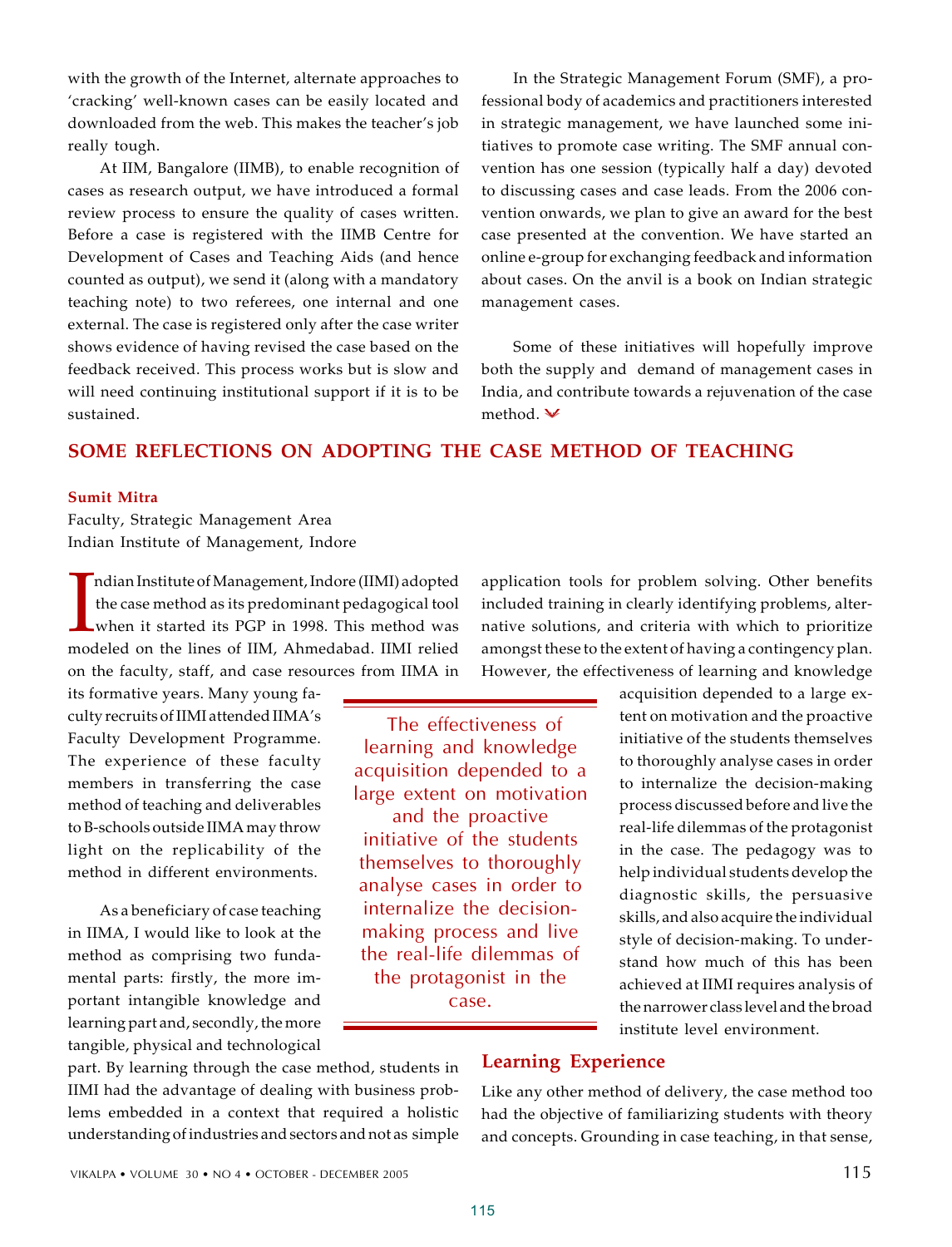would mean meeting the end objective of teaching how to analyse a case situation by helping to identify the appropriate framework of analysis to use along with a determination of purpose and method. IIMI has not been able to achieve this to the extent desired primarily due to the lack of preparedness of students coming to case class followed by sub-optimal levels of learning in the class. Inter-

The faculty felt that the lack of reading and hence knowledge of concepts/ frameworks and the poor pre-class preparation of the case by students hampered learning from a course.

actions with students and faculty reveal different reasons for the ineffectiveness of case classes. From the student's perspective, the lack of motivation to prepare was either because not much of learning was expected from the case handled by a particular faculty in class or because the scheduling of classes did not give enough time to prepare for all the cases in different courses. The faculty felt that the lack of reading and hence knowledge of concepts/frameworks and the poor pre-class preparation of the case by students hampered learning from a course. To probe these issues deeper, both class dynamics and institute level functioning have to be understood.

At IIMI, the common practice of pre-designated presentation of cases by small student groups without a class discussion often failed to bring in the required vibrancy and participation that motivate students to learn. While the faculty failed to encourage learning among students by sharing ideas and using cogent arguments based on data analysis that tested the appli-

cation of theory/framework, the motivation among students to come prepared for the class was low. While some of the blame for low motivation can be attributed to the class dynamics, the faculty consensus was that the level of preparedness of the student was so poor with regard to case facts and poorer still with the theoretical concept/framework given as a reading that expectation of the desired maturity of discussion and hence learning from a 70-90 minutes class was indeed a tall order. For example, while dealing with a case on diversification, if the student has not gone through the

reading(s) on types of diversification and the parameters distinguishing them, it is difficult to identify the specific diversification in the case and hence there is a tendency in that case discussion to be prematurely normative. To overcome some of these problems and increase learning in the class itself, the faculty at IIMI have even tried to move away from the conventional approach of

exposition of the theory/concept entirely through case discussion by attempting to precede a case class with a theory class where the concepts are first discussed threadbare before applying them to case situations. The moot question remains: how much of the class could subsequently identify and apply the appropriate theory to a specific case situation?

# **Institutional Support**

Since case learning requires individual and small group preparation before class, the general academic environment in the institute is bound to affect the learning process. This refers to the effectiveness of existing systems and processes in supporting case-based learning at IIMI. Beginning with an elaborate orientation programme into case-based learning for fresh students to the formation of groups for preparation, a continuous evaluation system and concomitant examination and invigilation system to cater to case-based open book and notes examination was put in place at IIMI. However,

Beginning with an elaborate orientation programme into casebased learning for fresh students to the formation of groups for preparation, a continuous evaluation system and concomitant examination and invigilation system to cater to case-based open book and notes examination was put in place at IIMI.

the effectiveness of delivery may falter due to the absence of an appropriate organizational structure. Organized into seven functional areas, core and elective course delivery is the responsibility of the respective areas in the institute. Areas were represented by their area heads in the PGP Executive Committee which, in the absence of a separate Academic Council, dealt with both academic and administrative issues of the PGP. Progressively, while the PGP Executive Committee looked into the wider administrative issues of PGP, the thinking that evolved was to leave academic course-related matters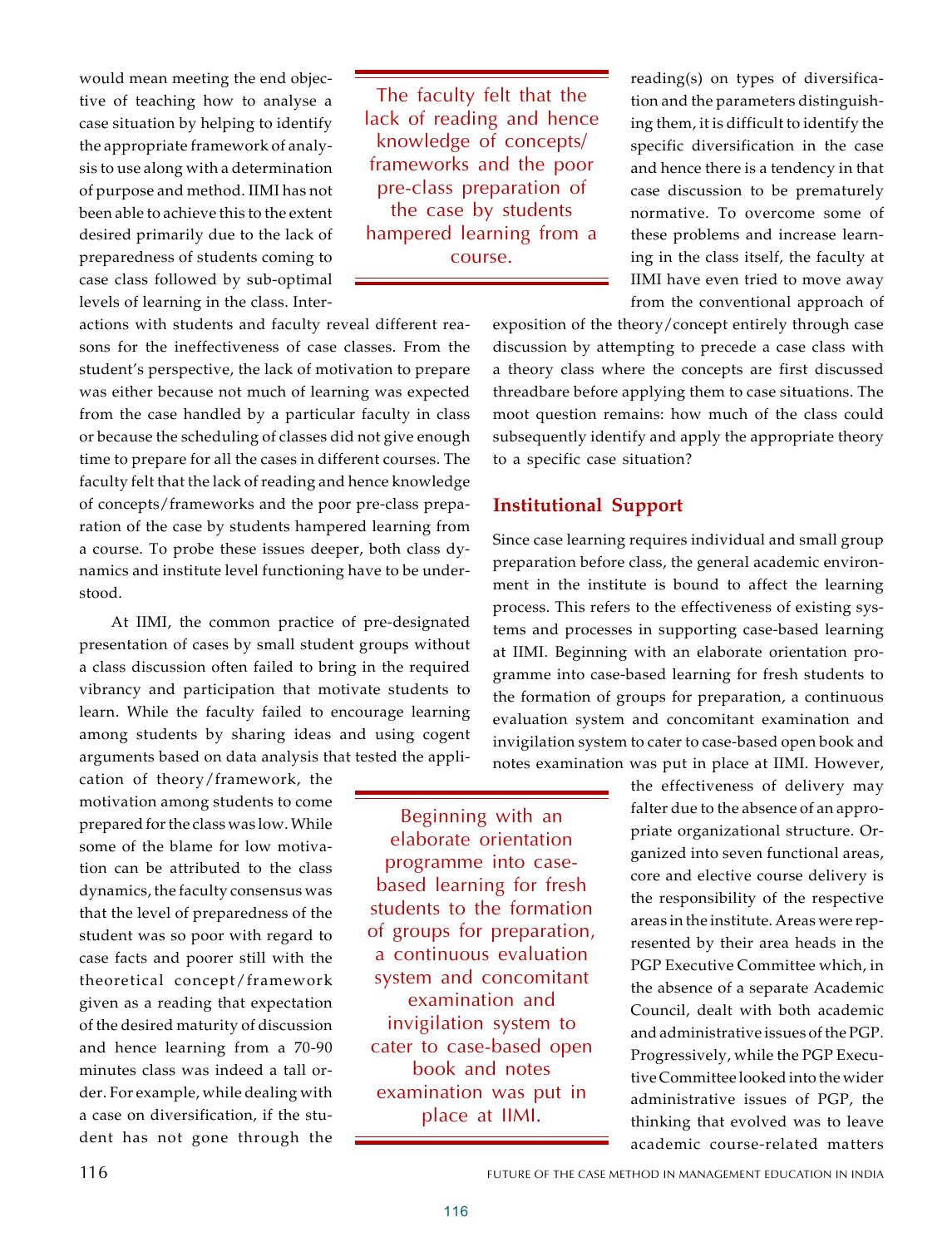within the purview of respective areas with the areas having the primary responsibility of offering the relevant core and elective courses. However, this made it difficult for a centralized course review to identify overlaps and synergies. When the size of the activity is small like a single PGP section with a few faculty, cooperation across areas in delivering specific topics at individual faculty level was possible but, as the scale of activities increased, individual areas became like silos. The need to cooperate across areas with regard to topics and hence cases to be used further declined once the theme-based modular approach having cross-functional offerings around a module was replaced with an areaspecific course offering sequenced across six terms of a PGP batch. The theme-based teaching demanded mul-

tiple visits for short duration by guest faculty that became unsustainable with increasing batch size, multiple sections, and continued dependence on guest faculty. Subsequently, there was no structural substitute created for the modular course delivery that would ensure synergies of learning across areas. Two systemic fall-outs of this were (a) visiting faculty teaching by bunching together of case classes over a few days (read weekends) in an entire term with large

gaps in between resulting in discontinuity while students were unable to prepare and internalize cases when done back-to-back over few days of the term. This is the preparation problem mentioned before and (b) repetition of cases and concepts resulting in loss of learning for the students besides the compression of preparation time for other cases. Consequently, the students at IIMI did not get adequate time to prepare for a case, internalize the concepts or reflect on the case after the class thereby affecting the learning objectives.

The effectiveness of case learning as knowledge dissemination goes together with knowledge creation, i.e., research and case writing. This helps the faculty to be up-to-date with new and emerging areas of knowledge. How else, for example, could cultural issues peculiar to India be highlighted in the class? Although it remains predominantly an individual effort, in the absence of a culture and practice of case writing, the expected institute-level initiative is lacking at IIMI. A syndicated case writing effort by IIMI involving many

The effectiveness of case learning as knowledge dissemination goes together with knowledge creation, i.e., research and case writing. This helps the faculty to be up-to-date with new and emerging areas of knowledge.

members of the faculty and providing all leads and support with the ultimate objective of producing teaching cases and publications will help to alleviate the situation. Similarly, as mentioned above, the effectiveness of case teaching also depends on the skills of teachers to act as effective facilitators to group learning through discussions in class by students themselves. IIMI needs institute-level effort to impart/upgrade teaching/writing skills of its teachers by organizing and participating in case workshops that expose the faculty to the finer nuances of case writing/teaching, particularly for fresh recruits from diverse backgrounds. For a growing institute like IIMI, the effectiveness of case pedagogy could mean having senior and experienced faculty handle cases jointly with junior faculty by sitting through the sessions

of each other in order to give useful feedback and learn. Acknowledging this need, IIMI used to necessarily send its faculty (particularly new recruits) to attend case teaching/faculty development programmes in other institutions until the pressures of an increased teaching load nearly stopped the practice. This period of grooming, often called the honeymoon period, is an important component of a thriving case teaching management programme like the one

at IIMA.

While infrastructural problems like photocopying facility, though central to case teaching, can be more easily sorted out, more serious issues at IIMI like handling large classes without the support of Academic Associates (AA) hampered continuous evaluation in the class besides depriving both the students and the faculty of the benefit of feedback at the end of the class to enhance effectiveness. While the AAs can get trained on the job, they can, if made available, also assist in research and course development/upgradation work.

### **Conclusion**

To conclude, I argue that a multi-directional effort to improve both institute and class level mechanisms to maximize learning (by inculcating an effective case-based knowledge delivery process, which enhances the motivation level of the students), needs to be comprehensively developed and adopted at IIMI. Efforts must also be made to look into the aspects ranging from the improved skills of teachers to better systems and organi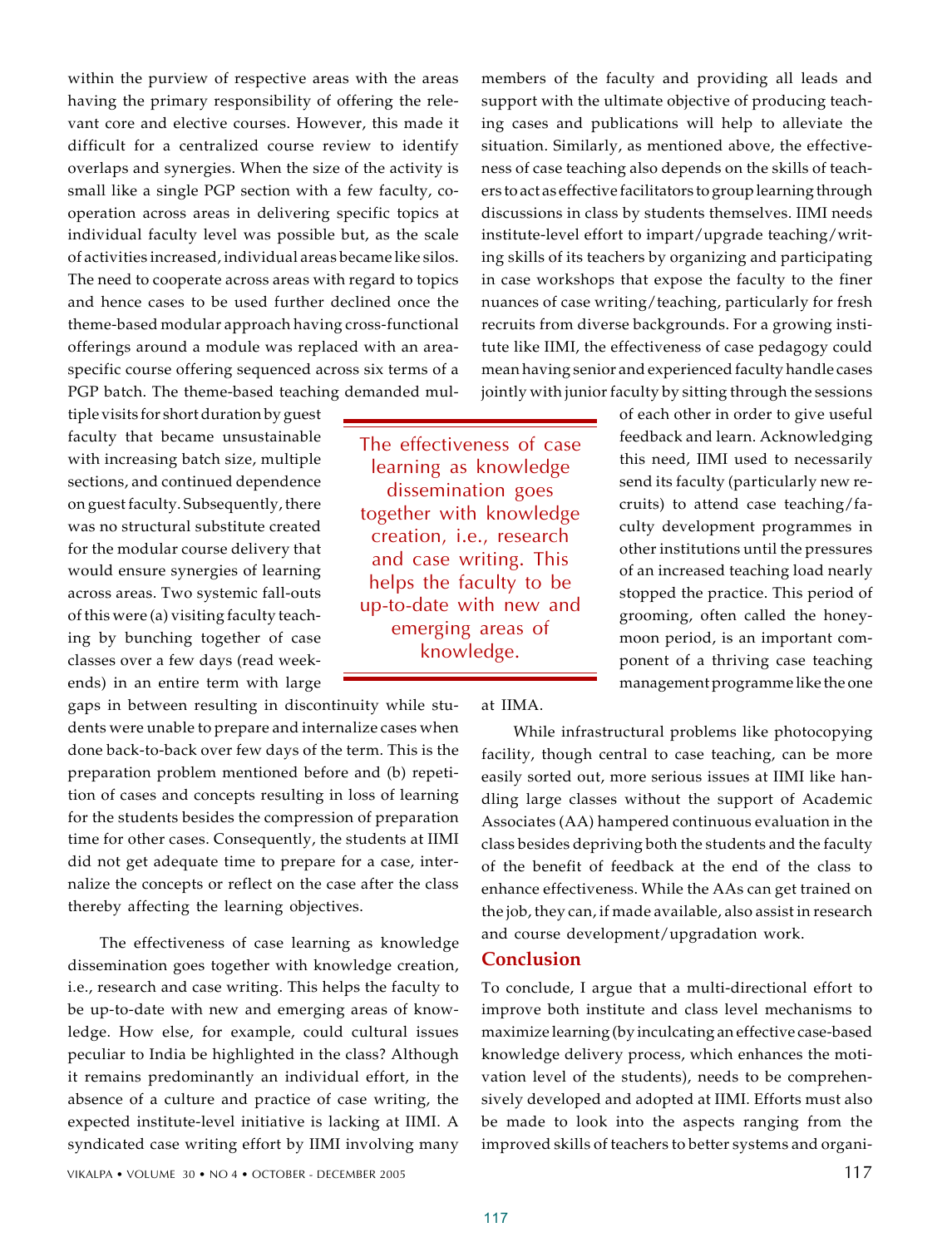zation structure for academic matters of PGP, particularly in view of discontinuous change from a small-size

# **SECTION III: FUTURES**

# **FUTURE OF THE CASE METHOD**

### **KRS Murthy**

Retired Faculty, Business Policy Area Indian Institute of Management, Ahmedabad

Ithough the case method draws a lot of attention, the form and extent of its use as a pedagogical tool in business schools is not known.<br>The case and the method are referred to with different lthough the case method draws a lot of attention, the form and extent of its use as a pedagogical tool in business schools is not known. meanings ranging from a philosophy of education to the occasional use of an illustrative caselet.

HBS, which has been the pioneer in the use of the

case method in management education, has developed this pedagogical tool as a way of life or as an institutional philosophy that distinguishes its educational programmes. In this philosophy, both the case and the method have special meanings. A case is a narrative of selected aspects of an actual situation faced by a manager in the real world presented in such a way that it interests and challenges the student. It is neither an example of a precept nor a photographic picture of a situation. It builds an issue or a problem for discussion among learners. The case method refers to the use of a sequence of cases in a course curriculum which enables the student to get into the heart of the subject

The case method has been found particularly useful in subject areas, such as strategic management, where the relevant concepts and variables are abstract, difficult to define and measure, peopleoriented, and the assumptions of the decision-maker have to be tested with incomplete information, and where the wrong assumptions and behaviour can have serious and long-term consequences.

ferences. Comparison between theory and its practical application in a situation can also be useful. Learning takes place in an environment of active preparation, involvement, and participation of the learner and promotes the development of good judgmental skills in complex situations. The case method is not treated as a substitute for quantitative models, methods, and analy-

> sis. Even quantitative courses, such as managerial economics, have been taught through this method. The case method does and should use all relevant quantitative and analytical tools when appropriate. The method enables the learning of how to formulate the problem in a manner appropriate for quantitative techniques and to learn the proper interpretation and use of the results in the context of the situational factors of the case. As the process of case discussion involves questioning and convincing the class, participants also learn communication skills.

> Implicit in this line of thinking is the fact that each company or organization is unique (having its own history and people) with its re-

and its practice with all the complexities of the real world. The course material or curriculum may include theoretical readings, but the main focus of the course and class discussion is the case. In this philosophy, the case method is more than an occasional use in a course either as an illustration of the application of theory to a specific situation or as a lively introduction to the subject.

The teacher and the students can compare and contrast cases and learn from the implications of the diflationships and preferences. The case method has, therefore, been found particularly useful in subject areas, such as strategic management, where the relevant concepts and variables are abstract, difficult to define and measure, people-oriented, and the assumptions of the decision-maker have to be tested with incomplete information, and where the wrong assumptions and behaviour can have serious and long-term consequences. Decision-making under such conditions is not only an art, going beyond the application of scientific or quan-

modular programme to a large-size functional areadriven PGP academic system.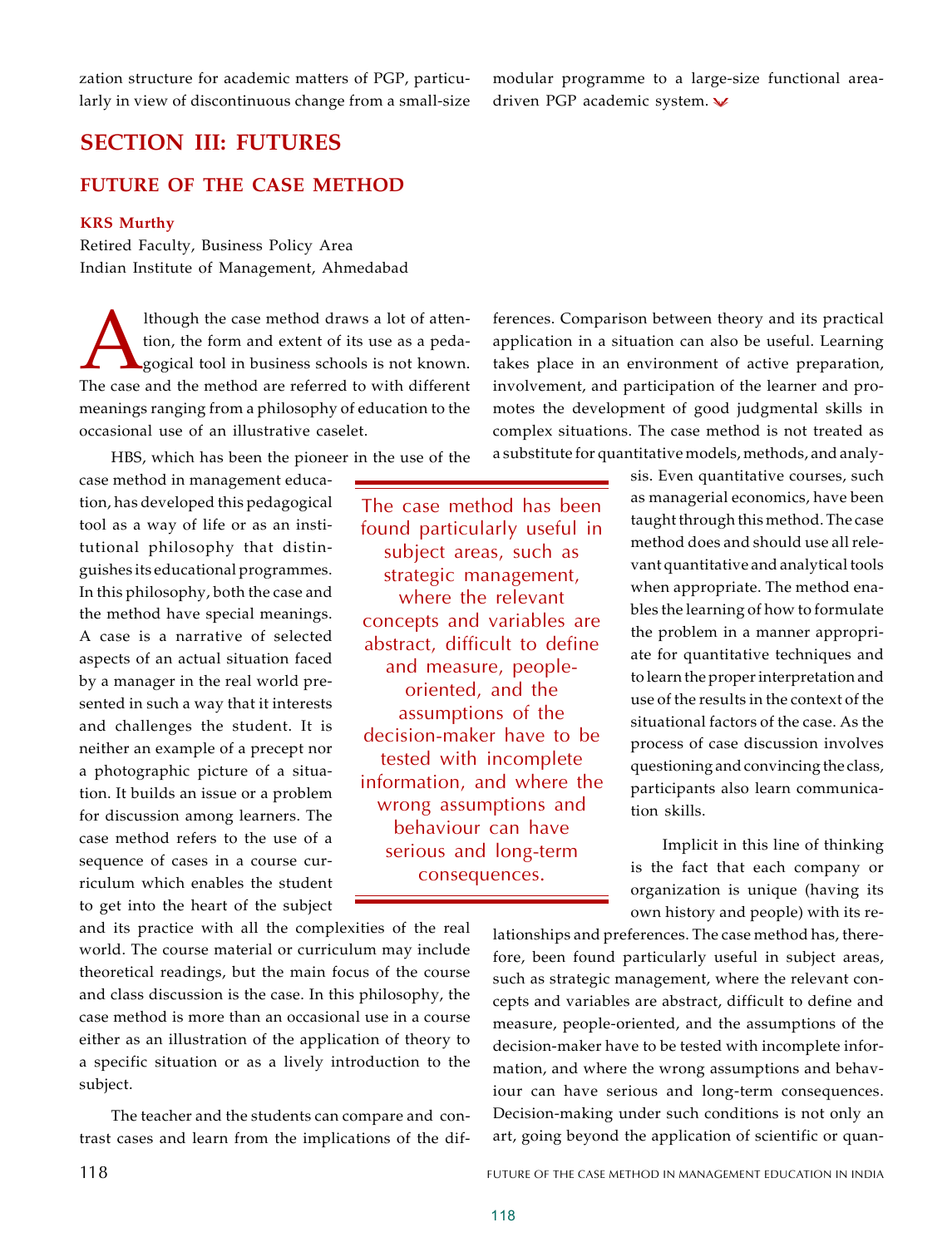writing requires considerable faculty time and resources. It requires close

> cooperation of the company or the organization concerned and the whole-hearted support of the managers involved. From the point of view of the learner also, the case

some.

Leading case discussions is different from the process of crossexamination or the dialectic method in Socratic philosophy. The instructor is neither in possession of the universally applicable 'Truth' nor is he impelled by an inner voice to win everyone over to the 'Truth.' The instructor is a facilitator who creates the learning conditions in the classroom.

titative tools, but also a personal synthesis of the situation.

By analysing and discussing a variety of selected cases set up as a sequence of cases, with supportive readings, it is expected that the serious student will develop his or her own pattern of thinking, analysis, and judgment that would be useful in practice and allow him or her to take up the leadership of organizations.

For the case writer and instructor, the case method provides an opportunity to interact and learn to grapple with the complexities of the real world rather than be immersed in the impractical abstractions of theory or models. The institution supporting such a philosophy benefits from close industry interaction through the op-

portunities it creates for consulting and executive education.

Realizing the full potential of the case method is difficult in practice, for the method has its problems. Good, relevant, and current cases are hard to find. It is difficult to cover all the concepts in a course. Many cases do not achieve the desired results and have to be dropped. Even good cases become quickly outdated and, without sustained case writing effort, the case method may not achieve the desired impact. Case ciated readings. The case method of instruction focuses on the construction of knowledge through the application of general ideas to the specifics of the case, their synthesis, and thus, the development of judgmental skills.

Leading case discussions, I feel, is different from the process of cross-examination or the dialectic method in Socratic philosophy. The instructor is neither in possession of the universally applicable 'Truth' nor is he impelled by an inner voice to win everyone over to the 'Truth.' The instructor is a facilitator who creates the learning conditions in the classroom. If the instructor starts with Socratic notions and assiduously questions and cross-examines an individual participant, he can

> unnerve and demoralize the whole class. The case method would then become inefficient as a pedagogical tool. The case method is a more openended group inquiry to identify the problem or problems in the case, possible solutions, and their pros and cons. The instructor builds and maintains the class as a learning group which is confident of crossexamining each other in a spirit of contributing to and learning from the class and the case. The instructor is not the 'intellectual midwife,' though he may certainly shape the course of discussions through his own questions and contributions. He does not dominate either the discussion or the thoughts of the participants. Thus, the instructor has to be

comfortable in the uncertain environment of the class for the unexpected turns and twists in the discussions and the outcomes as participants bring to the class their own unique experiences, skills, and preferences.

Good case teachers are scarce. Their development requires appropriate institutional environments. Another concern is research. Case-based instruction and case-based research will synergize effort and support each other though both are resource-intensive and require long periods of time for yielding useful conceptualizations. While such research may carry respectability among practitioner groups, it is not so in research journals. Faculty visibility in research circles can become a problem. Perhaps for these and other

method requires considerable preparation time and effort. Without such effort, the learning can be superficial. Learning across students can be uneven with some students finding the course directionless and burden-

Teaching through cases is also an art just as case writing is. It presents its own problems as well. Teaching through the case method requires a different orientation than the common information or knowledge transfer mode of instruction. Information that is easily transferable is either provided in the case itself or in the asso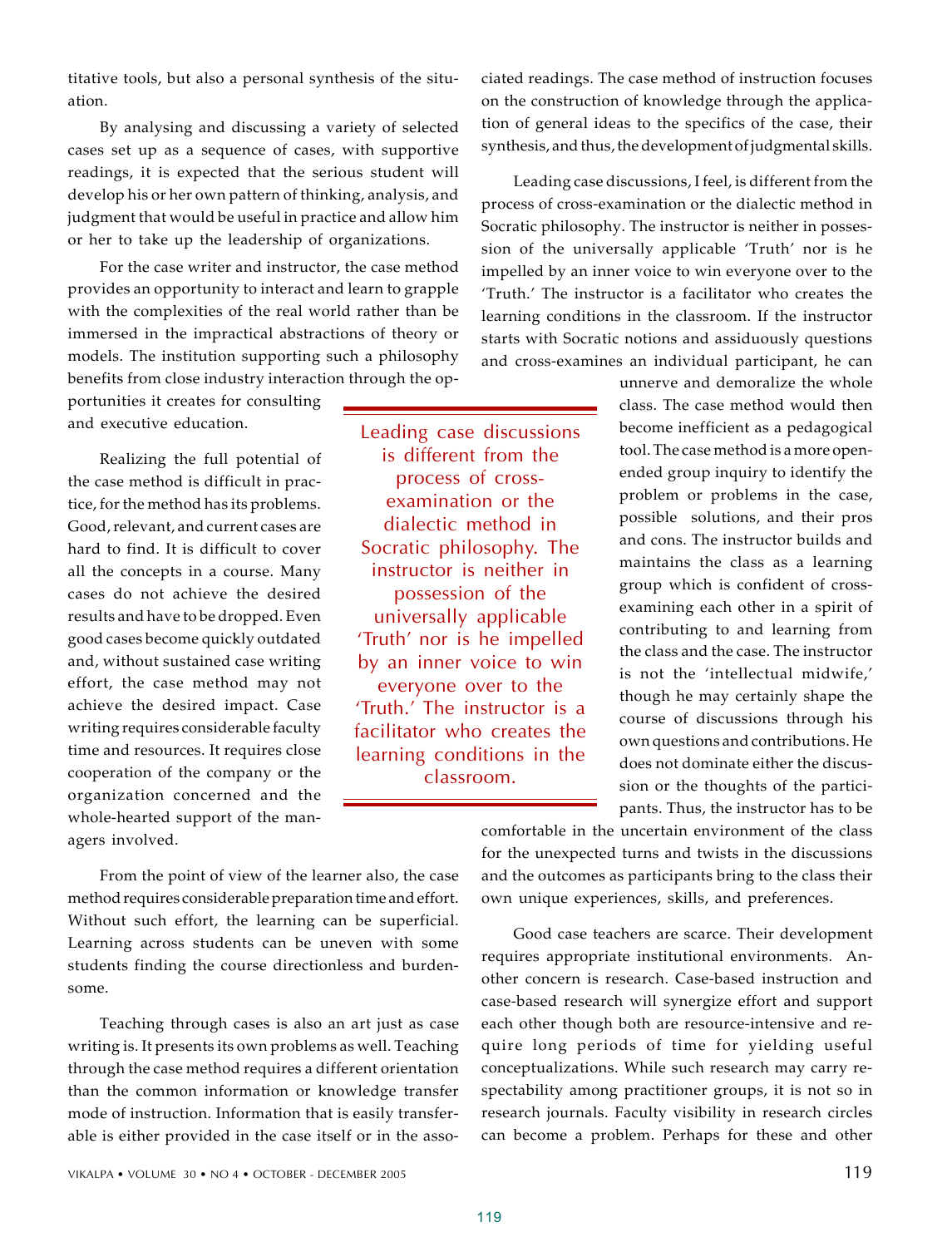reasons, some research-oriented schools have abandoned their own case writing effort and have preferred to use the cases written by other schools. They do not have any institutional preference towards the case method. Faculty members are free to choose the method appropriate to their subjects and research interests. Some with industry orientation may use cases while others who are research-oriented may prefer other methods. In India, the curriculum and examination systems of many university departments and the affiliated colleges rarely include the case method.

In spite of adverse institutional conditions, the case persists as a useful device. While the extent of its use as developed by HBS is not widespread, the case holds a fascination among many students and teachers. Many attach a premium to the case and the case method because of its closeness to practice and the real-world context and its ability to get active involvement of the students. The stronger foundations of the case method in learning theory than the typical lecture method is probably why there is a persistence and fascination for the case method.

Another dimension behind the question of persistence may be that better research and more efficient pedagogical methods may be found even for complex

# **THE METHOD IS THE MESSAGE…**

### **Jerome Joseph**

Faculty, Personnel and Industrial Relations Area Indian Institute of Management, Ahmedabad

The world of reality which m<br>confronting in the course of<br>practice is a complex mix<br>cooperating actors, factors, and he world of reality which managers have to be confronting in the course of their professional practice is a complex mix of contending and

forces. Often, the dynamic complexity is experienced as an impenetrable cacophony of confused signals which is approached with a combination of impressionistic explanations, interventions, and actions drawing from earlier experiences. It is this reality which the managers believe they can handle better if they get the advantage of management education by which they hope to make better sense of the seemingly

The challenge of management education in developing managers for high calibre professional practice lies in closing the *distance* between the world of *management reality* and the world of *methodical management* of that reality.

and abstract areas such as strategic management. While many operational areas of management are getting structured because of advances in information and communication technology, thus making possible the application of dynamic, quantitative, and computerized methods, competitive and environmental uncertainties are increasing and open-ended unstructured areas remain. Similar expectations existed even in the 1960s when systems analysis and quantitative methods were making inroads into unstructured decision areas. But, the unstructured areas continue despite progress in the rigorous structuring of more and more decision areas.

The case method, therefore, will, in my view, continue to draw attention and engagement of both instructors and students. Its persistence as a school-wide or programme-wide method will not probably grow, especially in India, in tune with the promise or potential of the method. The growing competition among the schools may promote the adoption of the method by some schools, on an institution-wide or a programmewide basis, to gain a distinctive position. While that may not happen in the immediate future, the case and the method will continue to have a distinctive and useful place among pedagogical tools. In that sense, its future is assured.

'impenetrable confusion' by learning to employ more thoughtful and methodical approaches.

> The challenge of management education in developing managers for high calibre professional practice, therefore, lies in closing the *distance* between the world of *management reality* and the world of *methodical management* of that reality. Generally speaking, the key to bridging the gap between the phenomena and the process of learning about the phenomena is mediated by a conceptual and methodological mapping of the discipline related to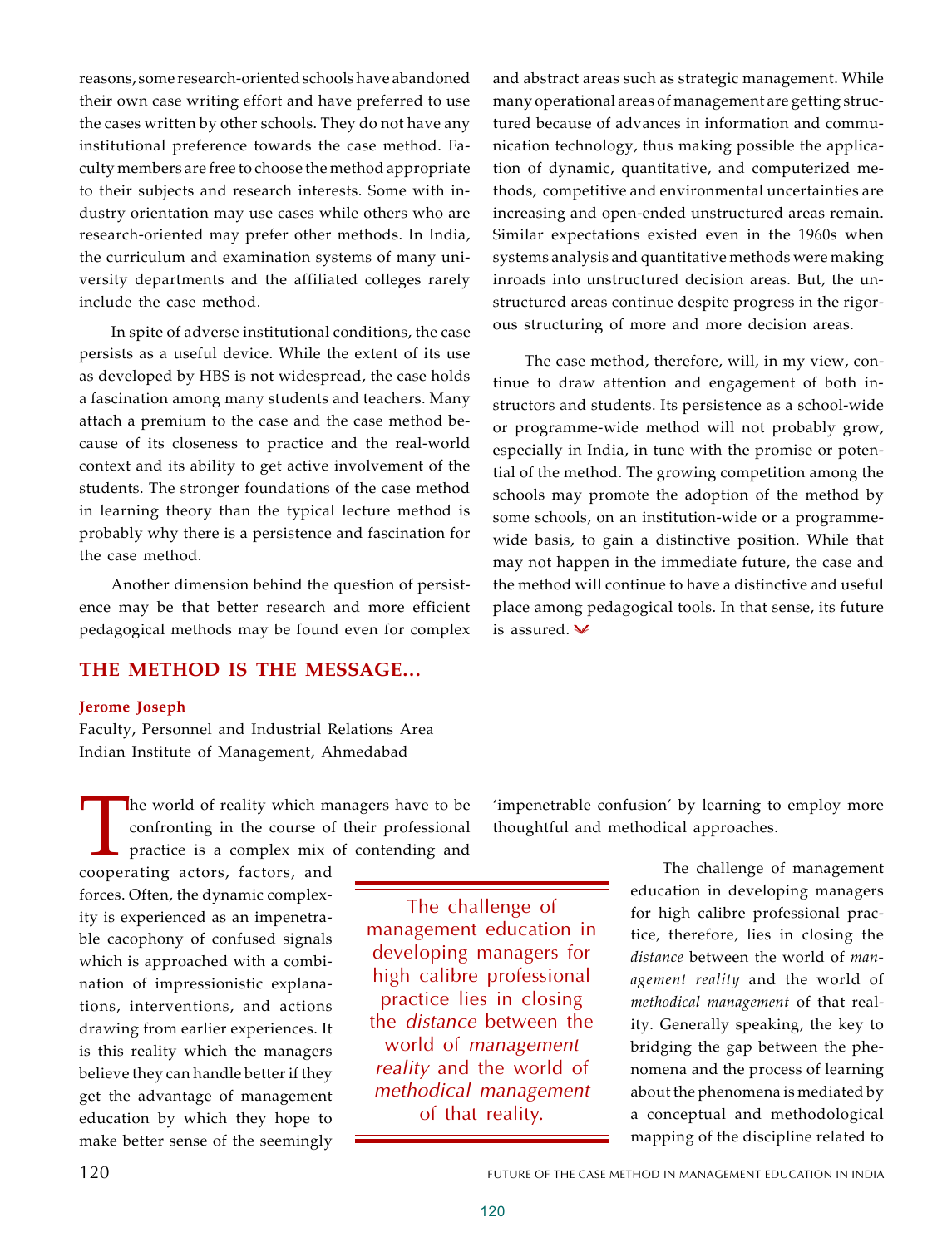the field of study, legitimized by formal and informal mechanisms created by purveyors of the discipline. There are content demarcation criteria for the inclusion and exclusion of concepts, taxonomies, theories, methods, tools, and techniques to define the 'line of control' of functions and disciplines.

Experience shows that management educators work with a rather general framework in the creation of content. There is only broad consensus on the input disciplines and management functions within the frame of reference of developing a 'general management' perspective or 'functional specialists with a general management' orientation or whatever packaging frame may be the fashion of the moment. The content itself appears like a hash of disciplines, functions, courses, and modules with each

micro unit *de facto* being delivered in an insulated and isolated manner with little reference to the interconnectedness of various inputs across courses. There is still no frame of reference to determine what is critical in determining content. Most of the time this is done through a process of 'benchmarking' with artificially created and media-sustained 'rated' institutions which become the standard for imitation or differentiation. The only tangible 'differentiation' attempted on the content front is in conjuring up semantic variations in packaging curriculum structures and titles of individual courses. Even after over a hundred years of formal management education, there is neither a grand theory of management education 'content' nor even a middle range theory of

management 'practice.' Legitimization of the content of management programmes comes not through empirical content mapping, but through the bureaucratic enterprise of rules, manuals, departments, course committees, procedures, and rulings of what is acceptable and what is not. More importance is given to 'quick fix' interactions with campus recruiters, student feedback, and alumni views than serious and rigorous exercises involving professional educators and thoughtful practitioners. Artificially created institutional authority informed by *ad hocism* and opportunism projects itself as

It is evident that within institutions and in institutional processes, more time, energy, and money is spent on the case method of delivery than on the content to be delivered through the case method. Legitimization of management education appears to come less from an empirically determined content domain and more from an aggressively marketed *method* of content delivery.

the arbiter of institutional legitimacy and acceptability of content inputs. 'Pecking order' benchmarking combined with 'institutional-bureaucratic' regulation ensures a managed suspension of critical empirical assessment of what goes into management education content development. The resultant casualty is the effort needed for bringing meaning to high intensity learning interactions through empirically constructed content mapping. The net consequence is that participants in management education programmes are bombarded with numerous inputs in a rigidly controlled, high-pressure environment sustained by mechanistic testing and grading processes. Participants literally run from one session to another, one course to another, and from one topic to another within the hallowed walls of the management

> schools' well-equipped 'golden cage' of classrooms, especially when they are going through the compulsory curriculum in the first half of the PGP. It is left to the participants to integrate inputs, extract meaning, and store everything for future use in the pursuit of professional practice.

> If content is not the primary cutting edge of management education, what then might be the contribution of management education to the development of professional managers and bridging of the gap between the world of reality and the world of learning? What is it that makes young people come in hordes to the portals of schools of management willing to spend time and money? Behind the signs, sounds, and symbols of slick rationalizations,

the honest answer is simple — the answer which every new entrant into the higher rated management institutions gives in the selection interview as well as in the orientation programme on entry into a management school — it is because high profile recruiters come flocking to the exit gate of the management school. The higher the profile of recruiters at the exit gate, the more incessant the knocking and pounding at the entry gate.

Responses of aspirants during admission interviews to the question — Why do you want to join our insti-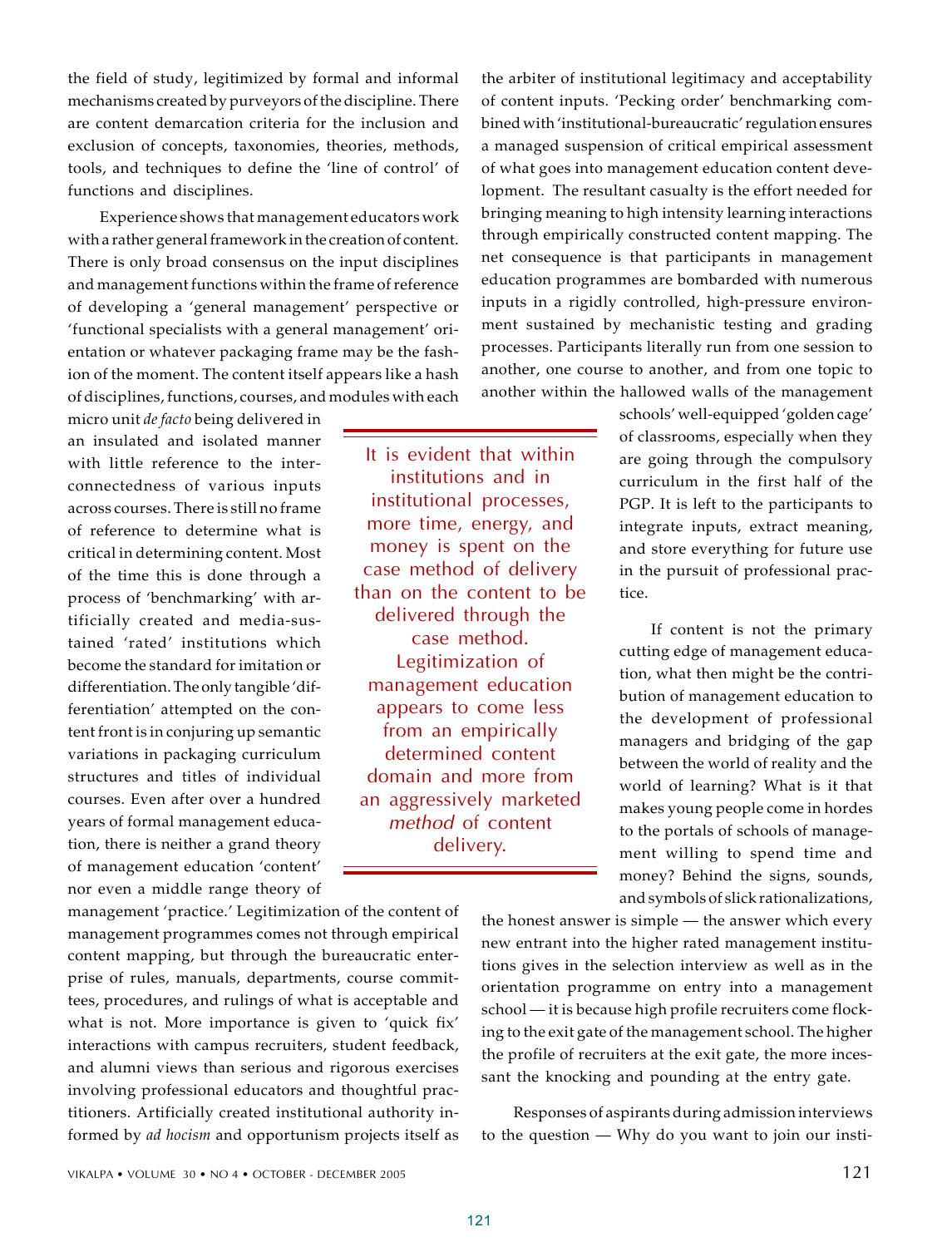tution — are invariably a prompt 'placement' followed by 'the case method of teaching.' In 20 years of interviewing, one has hardly ever heard anyone talk of the uniqueness and quality of content. It is also evident that within institutions and in institutional processes, more time, energy, and money is spent on the case method of delivery than on the content to be delivered through the case method. Legitimization of management education appears to come less from an empirically determined

Case-based problem solving experiences enhance understanding, sensing, thinking, imagining, analysing, visualizing, decisionmaking, implementation, and review capabilities even as learners interact under the skilled guidance of instructors.

schedule of sessions is sacrosanct, presence of participants in the class day in and day out is ensured voluntarily and without fail, class participation is vibrant, substantive, 'graded,' the skilled instructor functions like a master conductor of the proceedings, and the session begins and ends on time and within the allotted time.

If the above conditions are met, where method independent of content is the key to developing man-

content domain and more from an aggressively marketed *method* of content delivery.

It can, therefore, be postulated that the phenomenal success of management education over a period of 100 years can be attributed more to the dominance of method over content rather than to the uniqueness of the content delivered through the method. This postulate refers to the total management education experience and not to exceptions like individual offerings and initiatives. There could be specific course offerings which are innovative and unique especially in the electives section where content and method can both generate participant interest as reflected in course registration figures.

Experience also shows that in high-intensity learning interactions where method more than content gets importance, certain conditions are necessary to pull it off:

- cases which hold a mirror to the dynamic complexity of reality
- participants with keen and analytical minds
- great teachers with mastery over the case method
- an environment whose belief system worships the case method and evokes unquestioning reverence for it
- a culture which encourages sincere preparation whether the case is relevant, useful, interesting or otherwise
- an environment where the

Case-based learning also helps in sensitizing participants towards recognizing the need to blend the processes, choices, and actions emerging from the interactions with operational, multifunctional, strategic, and multiple stakeholder considerations.

agement practitioners, concepts and techniques do get transmitted and internalized but, more importantly certain skills get developed through case-based learning processes:

- Case-based problem solving experiences enhance understanding, sensing, thinking, imagining, analysing, visualizing, decision-making, implementation, and review capabilities even as learners interact under the skilled guidance of instructors.
- Guided case-based problem solving also enables individual learners to be able to share information, present points of view, seek as well as give clarification, challenge and be open to being challenged, persuade and be persuaded, negotiate as well as mediate, identify problems as well as search for solutions, be brutally frank as well as graceful in the use of language, incorporate others' viewpoints as well as assert the value of one's own, form coalitions of ideas even as one tries to avoid the

formation of cliques and cronyism, and be decisive while trying to take others forward with the decision.

Case-based learning also helps in sensitizing participants towards recognizing the need to blend the processes, choices, and actions emerging from the interactions with operational, multi-functional, strategic, and multiple stakeholder considerations even as one tries to train oneself not to lose sight of the prevailing historical, cultural, ideological, gender, ethical, and legal sensitivities and responsibilities.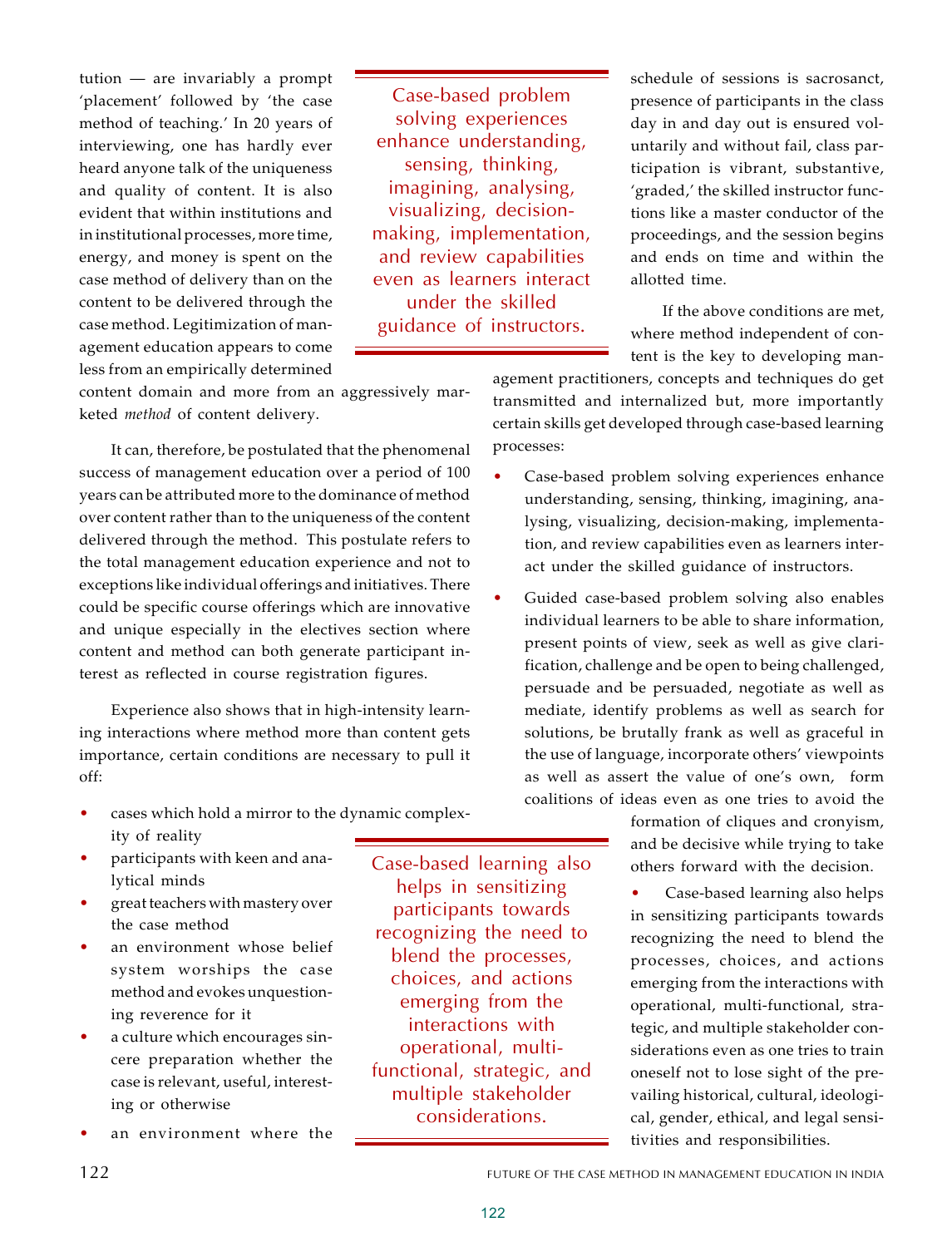The management education enterprise built on the case method is in danger of crumbling because of declining participant commitment to this method and its institutional framework. Declining levels of preparation, increasing levels of absenteeism, selective involvement in courses and cases depending on notions of relevance driven by career choices, minority participation in class discussions with the majority maintaining silence or indulging in piggy-back riding are some of the growing problems. The consequent erosion of the intensity and quality of within-class case analysis and interpretation leads to an overall drop in the standards of the learning process.

The result is that the spell cast by the case method evaporates and the participants see behind and beyond and may experience frustration around what they see as the fuzziness and even the poverty of content. There is neither a coherent content to stir the intellect nor is there the stimulation and the skills which come from the case method of teaching-learning once it weakens in its application.

Management educators and administrators can fall into the trap of interpreting this as a 'disciplinary'

issue and move towards tighter controls, stringent directives, stiffer penalties, and stricter grading or even drop the case method and move towards lectures and presentations in a knee-jerk reaction further eroding learning intensity in practice-oriented learning interactions.

Since management education will continue to be a hash of disciplines and functions and a 'grand' or a 'middle range' theory of content linked to management practice is still a prospect, management educators will have to lift the method to a different level to continue to stir the imagination and the interest of the participants.

The manager's world of reality in a techno-globalized environment confronted by geo-political contradictions and socio-economic volatility has become more dynamic, much more complex, and considerably more unpredictable. Content mapping in the changed context

The case method itself in the problem solving mode has to evolve towards multi-disciplinary, multifunctional, cross-national team teaching. Single functional cases 'frozen' at given moments of an organizational life can no longer be of interest for electronically networked learners who know more and can learn faster.

will have to take the form of problem-posing and solutions-seeking educational mode. Content may have to be better segmented bringing greater flexibility in course offerings and packages. The empirical identification of content, specialization-wise segmentation of content, greater flexibility in offerings, and more learner-centric designing of content is the key to the resurrection of the case method to develop capabilities to survive in the contemporary world of high speed learning and action. The focus of learning content could be in the form of problems encountered in managerial functioning with concepts or theories being introduced in the problem solving process.

> The case method itself in the problem solving mode has to evolve towards multi-disciplinary, multifunctional, cross-national team teaching. Single functional cases 'frozen' at given moments of an organizational life can no longer be of interest for electronically networked learners who know more and can learn faster. Case reconstruction, case analysis, and case teaching could take place in a facilitated, team-based, collegial, dialogic, action learning mode. Cases could be constructed, analysed, and discussed by learner-

facilitator-organizational collaboration even as a learning experience is being delivered through a dynamic interactive reconstruction, leveraging available technology. A rethink of the brick-and-mortar classroom paradigm and experimentation with small group learning structures in a flexible, open learning framework with carefully defined roles and responsibilities could be the key to the sublimation of the case method. In this approach, instructors become learning designers, mentors, and coaches and the actual management of learning can be placed in the hands of autonomous self-managed learners in control of their own destinies.

The continuance of the case method in the current 'post-mortem' mode breeds a past and static orientation which will lead invariably to even higher levels of teaching-learning mortality. The reincarnation of the case method hinges on the ability to employ the technique in a problem-posing discovery mode. Active facilitatorlearner collaborative engagement in real-time case re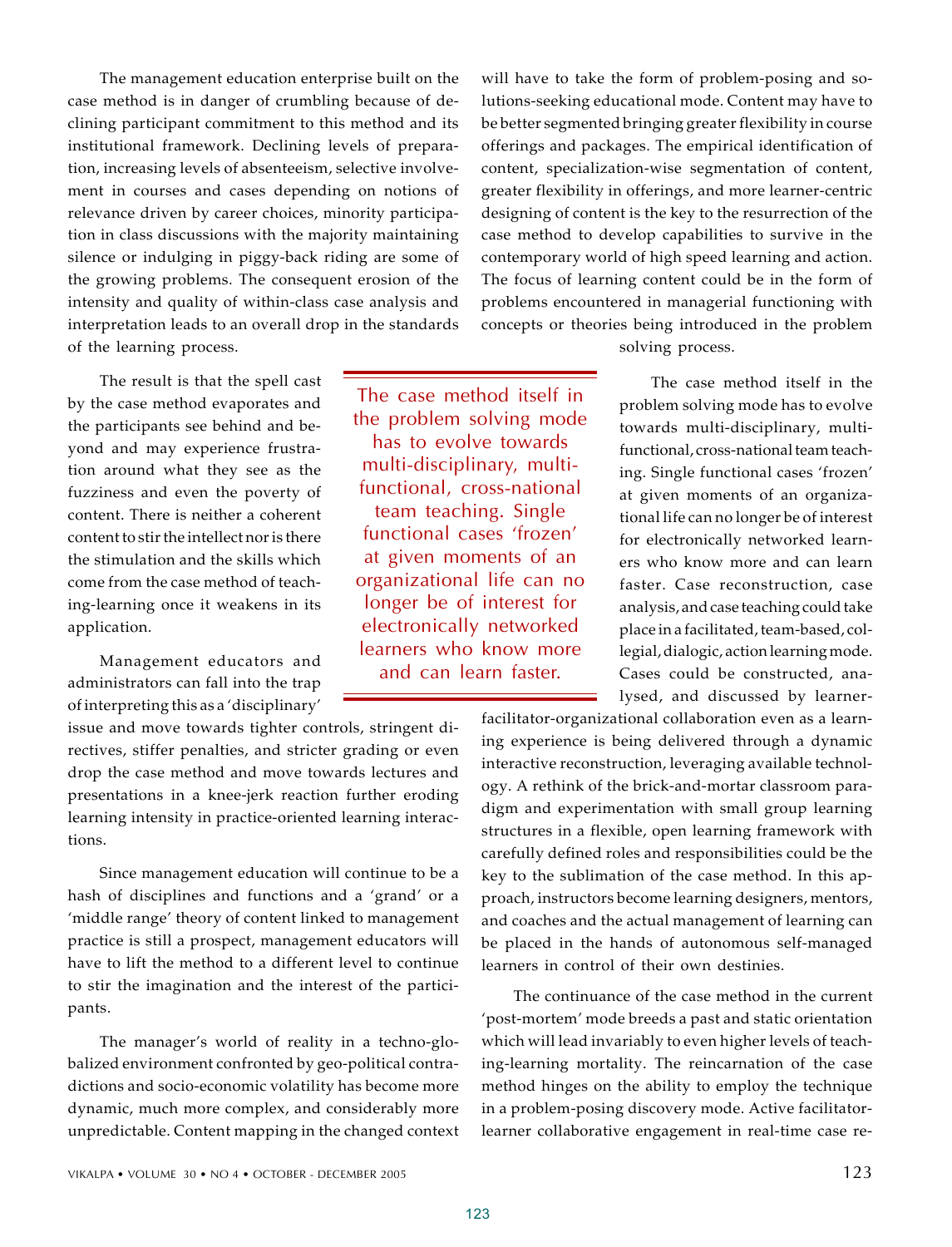construction, analysis, and generalization leveraging information and communications technology in an action learning mode is the key to bringing the world of reality closer to the world of learning.

*The past is in the present as is the future.* In this dictum

is the key to the revival of the case method of teachinglearning and also the reaffirmation that the Method can still be the Message in bridging the gap between the world of *management reality* and the world of *methodical management.*

# **THE FUTURE OF THE CASE METHOD FOR LEARNING IN MANAGEMENT EDUCATION**

### **Abhinandan Jain**

Faculty, Marketing Area Indian Institute of Management, Ahmedabad

I wo key questions arise in my mind to seek an appropriate assessment of the future of the case method for learning management. What is the relevance and potential of the case method for learning wo key questions arise in my mind to seek an appropriate assessment of the future of the case method for learning management. What is the management? Would the potential be realized and will the needed facilitators (cases and faculty) be available for realizing the potential? My overall assessment is that the method has *very high potential for the future*. However,

whether the potential would be realized *depends* on the availability of some key facilitators to support the method. This brief reflection is an attempt to share my thoughts on the issue and the assessment.

### **Potential of the Case Method**

I would like to answer the questions through an understanding of the potential of the case method to add value to (would be) managers and their (likely) organizations. I will then try to delineate the types of learnings needed to enhance the value addition to managers and organizations. Finally, I will attempt to discuss and assess the potential of the case method to provide the types of learnings needed in the future.

The problem solving approach consists of identifying decision areas, generating appropriate options, specifying objectives and criteria to assess the options, evaluating the options generated and choosing an appropriate one, and implementing the decision and monitoring the situation. The decisions are made individually as well as by teams of managers.

*solving framework* to address the critical issues facing the organization. The problem solving approach consists of identifying decision areas, generating appropriate options, specifying objectives and criteria to assess the options, evaluating the options generated, choosing an appropriate one, implementing the decision, and monitoring the situation. The decisions are made individually as well as by teams of managers. Through improved

> decision-making, they would not only attempt to enhance organizational performance but also achieve their own vision and career goals.

> It is becoming increasingly clear that managers of the future would seek careers across organizations either in one industry or across industries. This would be quite unlike the managers of the past who sought careers in a single organization.

> The management learning (education/training) programmes can be classified into the following broad categories with their respective broad participant profiles:

> ï *Two-year MBA programmes*: Participants in these programmes

come from varied academic backgrounds and may or may not have experience of working in organizations. They are unlikely to have a clear vision of which sector or industry they would like to join for achieving their long-term career goals.

Post-entry one year MBA programmes: Participants of these programmes are those who are currently working and who missed a quality MBA education

124 FUTURE OF THE CASE METHOD IN MANAGEMENT EDUCATION IN INDIA

# **Managers of the Future**

Managers essentially decide and implement *strategies and action plans* in a *given situation* to improve the performance of the organization and/or the system they work for. For making improved decisions, they need to *understand the situation* (both internal and external to the organization) thoroughly so that they can *use the problem*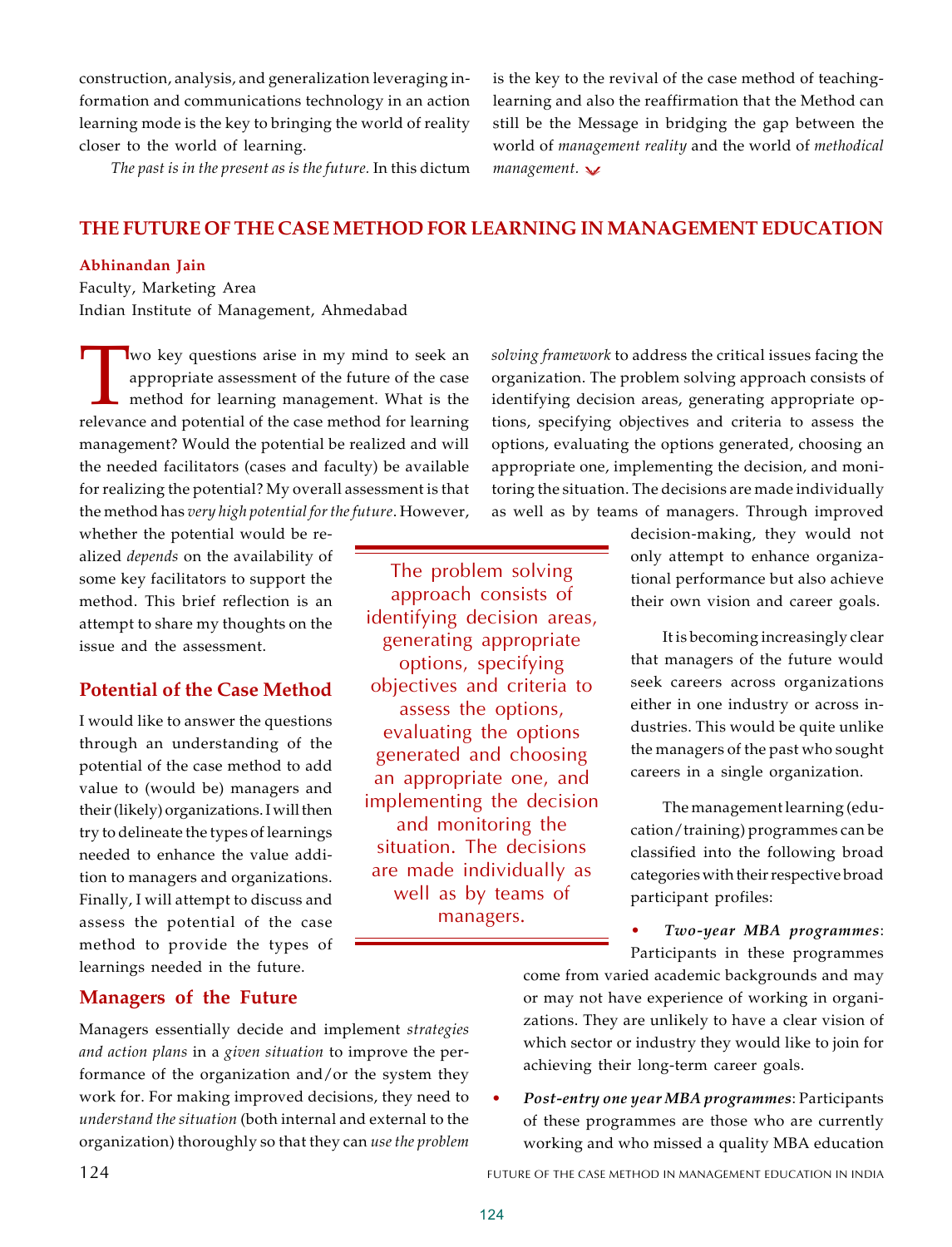in the earlier part of their lives. They also are from diverse academic backgrounds. They have a better idea of the sectors they wish to join or the learning they would like to have.

- **•** Short-to-medium-duration programmes: Participants in these programmes are either on their own or sponsored by their organizations. They may or may not have formal management education/training but would have experience of working in organizations. These managers have a clearer understanding of their learning requirements as only the appropriate ones would be sponsored to such programmes.
- In-company short-medium-duration programmes: These programmes are organized by corporations/ organizations to align the development and implementation of their strategies across different levels

of the organization. These are also used to upgrade the capabilities of the managers in general or in specific areas.

The current trends show that the future participants of two-year MBA programmes are likely to have more experience although their academic backgrounds will continue to be diverse. The current stock of non-MBA managers is so large that the demand for one year MBAs will con-

tinue to rise in foreseeable future. The profile of participants in these programmes will continue to be similar to the current one. Participants of both these types of programmes are likely to finance their studies on their own and are not likely to be sponsored by organizations. They will look for a management career in the long term. Their objectives, therefore, will be to align their learning objectives with those desired by leading organizations employing managers.

The short-to medium-term programmes for individual managers will continue to have participants who are sponsored by their organizations to strengthen the capabilities of their managers in specific need areas or for general improvement of their required knowledge, skills, and attitudes.

A recent trend has been the increasing use of customized in-company programmes by leading organizations for purposes which are similar to short-and medium-duration programmes. In other words, the leading organizations will be seen as lead users of management programmes. Participants of the other three categories of programmes would, therefore, like to have learning which is desired by leading management organizations. And the leading organizations would look for those types of learnings which add value to their stakeholders.

A key conclusion of this section is that participants of all types of programmes would like to have their learning objectives which are aligned to what are valued by leading management organizations. My assessment of value addition as desired by organizations in the future is provided in the next section.

## **Requirements of Organizations in the Future**

As mentioned above, the key tasks of a manager are to make decisions and implement them for improved

> organizational performance in the context of the organization. The organizational *context faced by managers is undergoing a fundamental change*. In my view, the key dimensions of change that are likely to significantly affect the managerial task are: the target customers, the competition, the technologies available in the external environment, and the profile of managers in the internal environment.

# **Future Target Consumers**

Economic growth and exposure of consumers to a wide variety of global media, and products, and services will lead to increasing expectations and complex behaviour on the part of *existing target segments* of the organization. Besides, the pressures of competition and objectives of the organization will lead to the addition of *new target segments* (domestic and/or foreign). The organization would, therefore, have to devise better ways of sensing diverse and fast changing customer requirements and behaviour, design appropriate offers, and deliver and communicate the same. This would imply that managers will need to have a wide range of perspectives and capabilities individually or in teams responsible for such tasks. The change would require managers to increasingly *learn more about all functional areas and how to work in teams of members of diverse backgrounds including specialists and generalists.*

VIKALPA • VOLUME  $30 \cdot NO 4 \cdot OCTOBER - DECEMBER 2005$  125

The organization would, therefore, have to devise better ways of sensing diverse and fast changing customer requirements and behaviour, design appropriate offers, and deliver and communicate the same.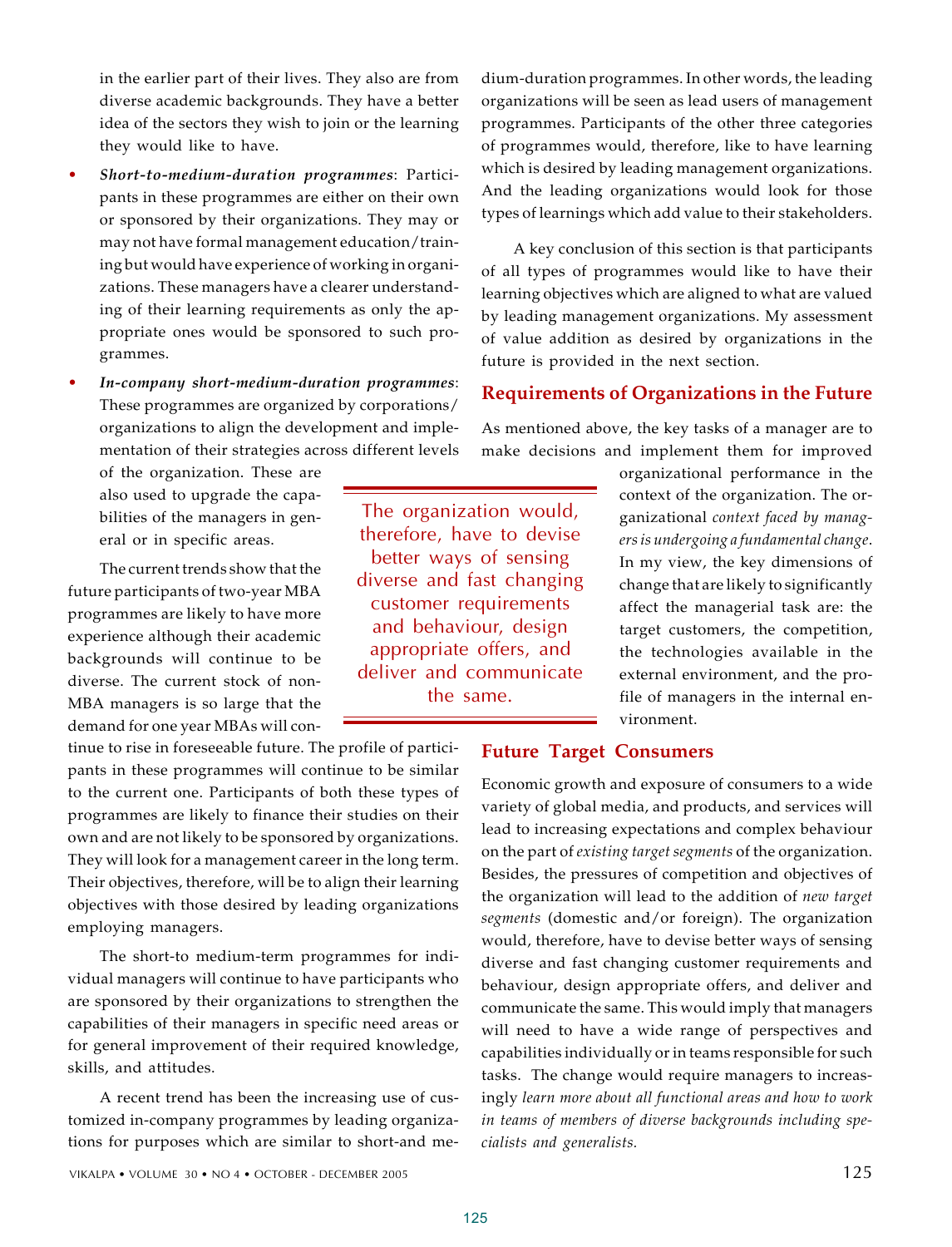# **Future Competition**

It is reasonably clear that the competition in the different sectors of the economy would be much greater and much more complex. Competing organizations in a specific sector would be of different sizes, from different industry bases (usually from related industries) having diverse cultures of their own (domestic as well as foreign), and with their own diverse visions and goals. Organizations of the future, therefore, will have to build managerial capabilities to understand and assimilate competitive situations from a very wide perspective. They will also need to understand specific competitors so as to anticipate their competitive moves. By its very nature, the increasing degree of competition will make it necessary to assess the desired speed to act that is needed for countering and/or pre-empting competition. *The managers of the future, therefore, would need to be*

*equipped with diverse perspectives, deeper knowledge, and a faster action orientation.*

# **Future Employees**

Recent trends in managerial behaviour strongly indicate that managers will seek careers across organizations as explained above. Organizations will, therefore, have to devise their mission and objectives which match or have the capability of matching with the vision of the employees and managers. These would also need to be communicated very clearly, par-

ticularly to retain and motivate the key employees and managers. Managers for their part will need to have the capability of understanding the vision of the organization and assess the match with their vision and career expectations.

The real value addition to a manager is perceived to be assuming a higher leadership position within the organization or outside. The way to acquire a leadership position is to demonstrate and lead the team the manager is working in through greater knowledge, better skills, and superior attitudes and action to achieve organizational objectives.

Therefore, there will be a premium on acquiring more knowledge, better skills, and attitudes to develop the leadership potential among managers. It would also

mean that communication capabilities both in written and in oral form will become increasingly important. **Future Technological Environment**

All industries are facing increasing technological changes. Besides, the changes in information technology are likely to continue to pose significant challenges to all organizations. The pace of technological changes which would be of different degrees in different sectors would imply the increasing use of specialists or interaction with outside specialists (organizations) to keep up with the changes.

Most internal data and information of organizations and the external environment would be increasingly digitized. Increasing use of IT in capturing consumer data (including the increasing role of retail chains that generate enormous data on consumer purchases) would

> generate an increased amount of data on consumer purchases. Use of customer relationship processes will add significantly to the availability of data on purchases, profiles, attitudes, and values of consumers/customers. Internal systems would also be devised to integrate this data with primary information collected through other types of research efforts. This availability of information on external and internal stakeholders and systems would require effective ways of analysing such information. Apart from the de-

velopment of new methods for analysing such data and its conversion into information, managers will have to work closely with analysts (and *vice versa*) to seek answers to crucial managerial issues.

IT has been widely acknowledged as the means of sensing customer requirements and also designing, delivering, and communicating customized offers to consumers. As IT by itself is likely to be available to all organizations, an ability to use IT in innovative ways to differentiate organizational offers will be the key requirement of successful organizations.

The important implications of this future trend for managers will be that they would need a higher degree of innovativeness to understand customer requirements in order to design, deliver, and communicate custom-

The important implications of the technological development for managers will be that they would need a higher degree of innovativeness to understand customer requirements in order to design, deliver, and communicate customized offers.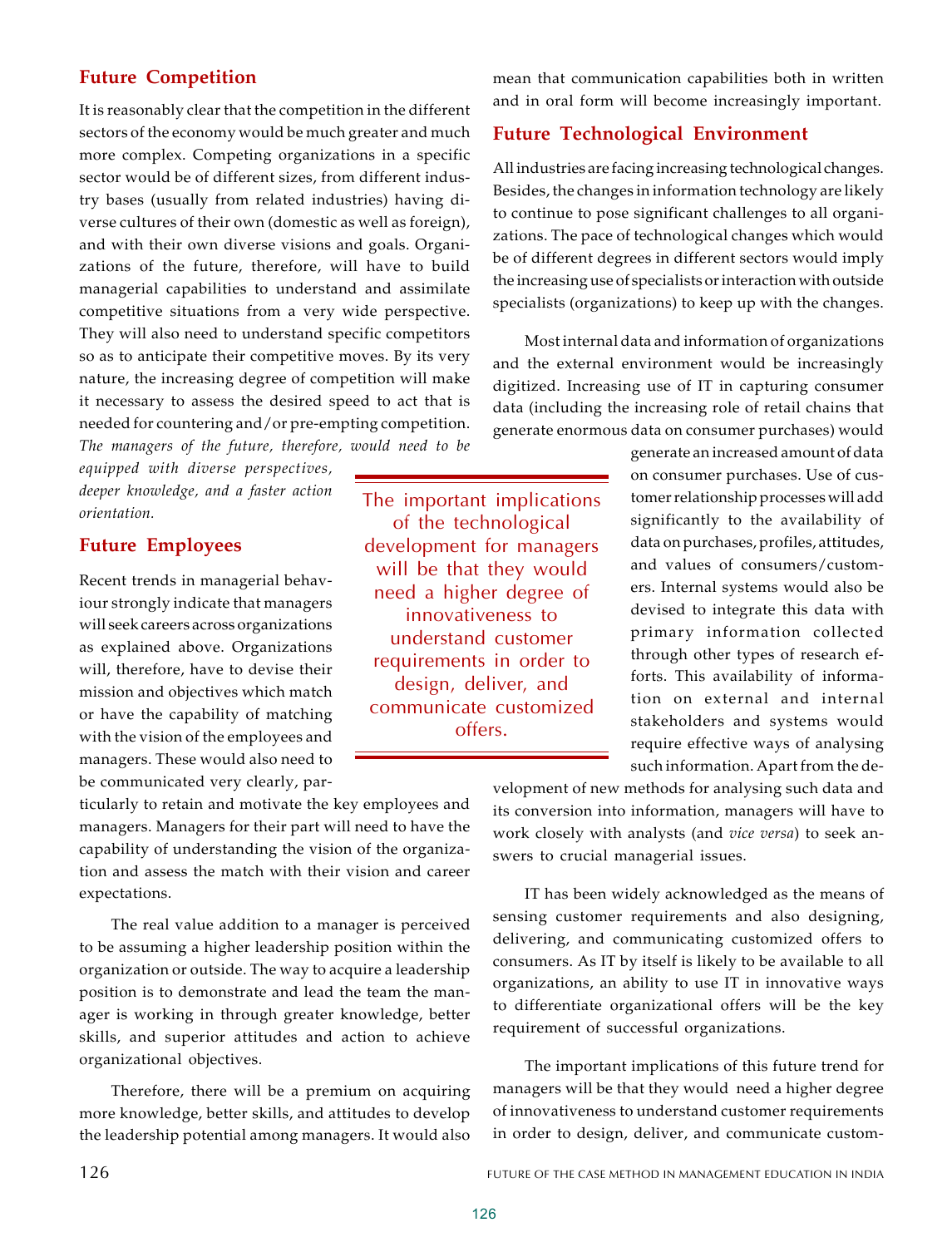ized offers. Close working of analysts (specialists) and managers would demand better understanding of diverse colleagues with diverse kinds of backgrounds. Once again, effective working in teams will become a key requirement.

# **Implications for Type of Learning**

The previous two sub-sections lead to the following conclusions on the types of learnings required for managers by leading organizations:

- in-depth understanding of subject area and identification of issues and methods of solution based on considerable data and information available The case method of
- interpersonal and communication ability to work in teams for assessing customer requirements
- improved ability of working and leading in groups to devise appropriate offers and design systems of delivering and communicating the same to customers. Increasing level of knowledge, skills, and appropriate attitudes would be the hallmark of future learning required by managers to add value to them
- improved ability to assess the need for action and enhance the attitude and the willingness to act.

# **Likely Value Addition by the Case Method**

The case method of learning has been found to be extremely useful in transfering knowledge, developing skills, and forming attitudes. A course or programme designed to achieve a mix of these learnings would usually have contents spanning a range of contexts, types of decisions (problems), and relevant concepts and skills needed to achieve the objectives of learning. My experience suggests that the motivation to learn is greatly influenced by the context and the type of problems depicted in cases. Well-designed courses and programmes are likely to continue to serve the learning objectives of future managers quite well.

However, a key requirement of future organizations and managers, i.e., integration and use of such learning in actual job situations, is not necessarily directly addressed by the case method. Different types of programmes seem to be attempting to address this issue in different ways:

Entry-level MBA programmes: There seems to be an increasing trend to supplement the case method with field projects in different courses/subjects or offer project-based courses. The field projects help in learning the relevance of concepts in real-life applications. They also provide a framework for

> understanding the relevant situation, posing relevant problems/issues, generating options, choosing the right course of action, and in devising appropriate implementation and review system. A number of projects undertaken across courses and/or undergoing project-based courses provides the base for helping to frame a behaviour pattern *vis-à-vis* managerial situations.

> ï *Post-entry short-duration management development programmes*: Most of the short-duration management development programmes have a sharp focus on learning objectives. However, they suffer from not acquiring an adequate ability to carry the learnings from the programme to the organizational

setting. We have found it useful to put aside a reasonable amount of class time and in the writing and submission of a daily/session-wise diary where the participants reflect on how the learnings from the programme can be translated into their own situation and to what extent. This kind of intervention in the management development programmes has the potential to add significant value to the participants and their organizations. It may even extend to designing programmes which have a project element built into the programme. This could be achieved in two ways. First, participants may be asked to bring/collect relevant data/information to undertake a project in the programme. Another option could be a design of the programme with

learning has been found to be extremely useful in transfering knowledge, developing skills, and forming attitudes. A course or programme designed to achieve a mix of these learnings would usually have contents spanning a range of contexts, types of decisions (problems), and relevant concepts and skills needed to achieve the objectives of learning.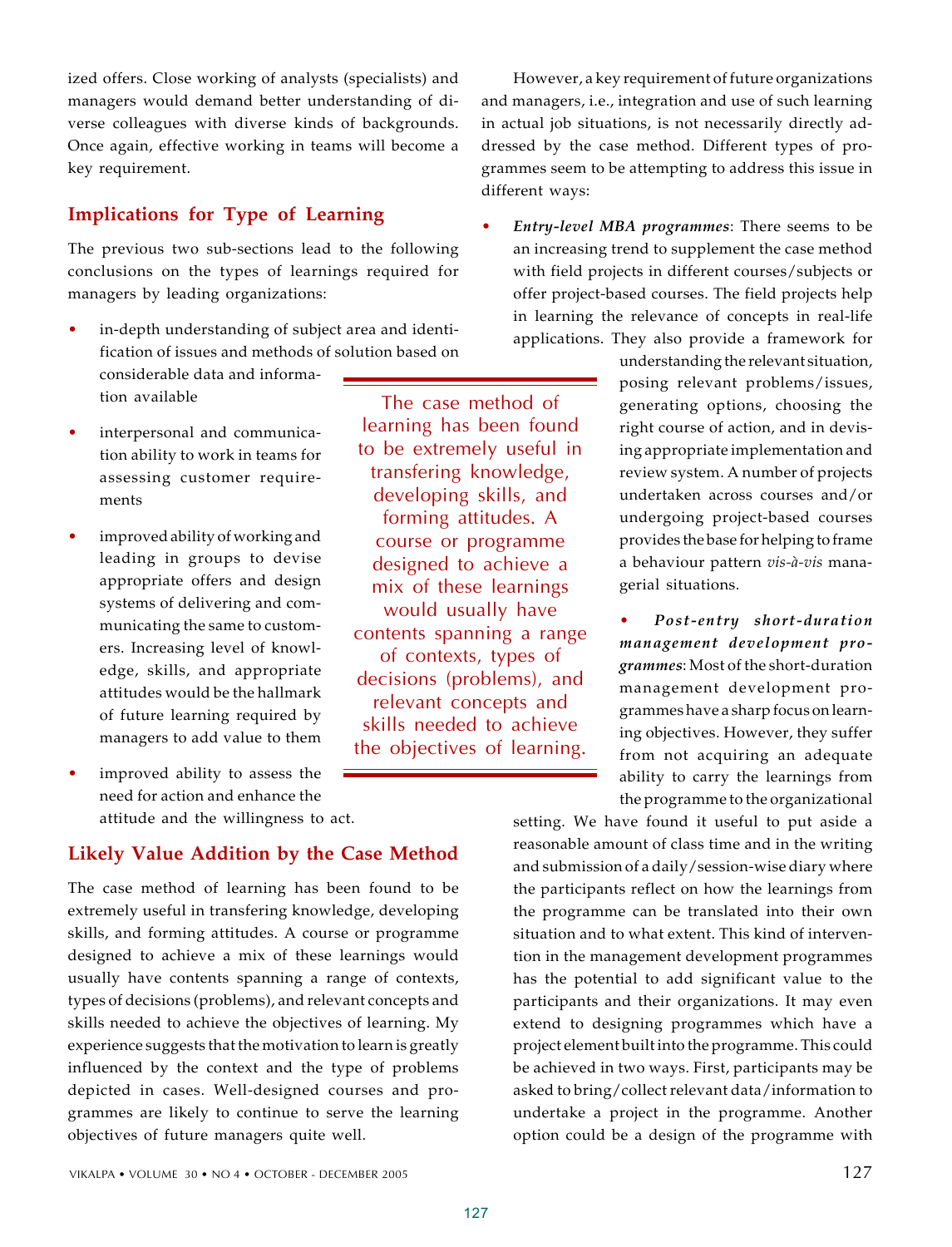more than one module where the participants go back and work on a significant decision problem in their own organization and return to share the learning with others in a follow-up module.

In-company programmes: Customized programmes for specific organizations have tremendous potential for value addition through introduction of a project module followed by sharing of learning through the project, as mentioned above. Our experience shows that this format is acceptable to a significant proportion of organizations if explained well.

The above would seem to be out of place for the purposes of this reflection. Such indeed is not the case.

Introduction of a project component is very much like a manager trying to grapple with a significant problem. The collection and organization of data and information is much like preparing a live case followed by choosing a course of action and preparing an implementation and review plan. This methodology has the greatest potential to add value to the learning of individual manager and the actual or learning value to the organization. If followed by a discussion of the projects by the participants, the methodology can also enrich all the participants of the programme in a significant manner.

A significant proportion of new cases seem to be based on secondary information available through the Internet or other published sources. Besides doubts about authenticity of the data, these cases do not necessarily reflect the situation as faced by the managers.

authenticate the data and information available about companies, industries, and countries. A significant proportion of new cases seem to be based on secondary information available through the Internet or other published sources. Besides doubts about the authenticity of the data, these cases do not necessarily reflect the situation as faced by the managers. There is a greater need for writing field-based cases along with authenticated secondary information on important elements of the situations faced by managers. Only then will the purpose of contextualizing the management decision-making be served by the programmes. An important determinant of the use of cases in the future would be the availability and motivation of instructors to use cases for the learning programmes.

# **Availability and Motivation of Instructors**

It is well known that the case discussion leader needs a significant amount of time to prepare the case and customize the discussion to achieve the learning objectives of the participants having diverse profiles. More instructors are likely to use cases if they need to put in less effort. This could be achieved partly through the availability of teaching notes for cases. However, the effort level does not necessarily go down significantly. There is a significant

# **Availability of Facilitators**

I am focusing on three facilitators which are essential to realize the future potential of the case method. These are the availability of quality cases, the availability and desire of instructors for using cases, and the availability of case writers.

### **Availability of Cases**

The availability of cases has been improving over the last few years. The distribution of case material has improved significantly with use of IT by the distributors. The development of cases has also been aided considerably by information available through the Internet. While the availability of secondary data through the Internet has improved significantly, it is difficult to

need on the part of institutions to recognize the effort of using cases in programmes and courses and devise effective ways of rewarding case instructors for their efforts appropriately.

## **Availability of Case Writers**

Most cases are written by academics/instructors. There is also a trend towards programme participants and managers taking up case writing on their own or in collaboration with academics. The quality of cases can be improved by organizing the training of academics and managers (interested in such activity). Collaborative efforts by managers who know the situation well and the academics who understand the learning value of a situation well would go a long way in developing quality cases.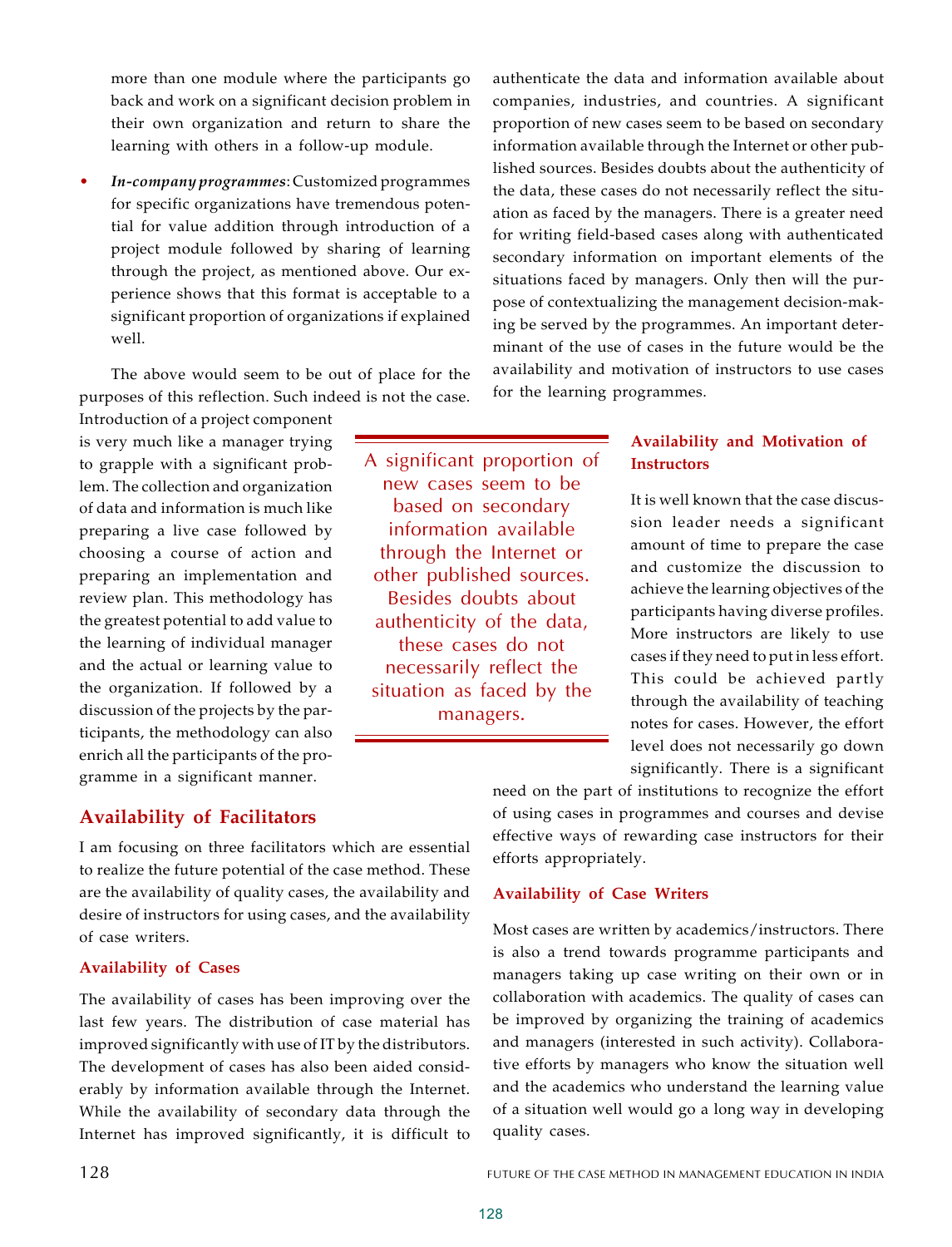A case writer would be more interested in writing cases if the reward was greater than the cost, namely, net value addition. For managers, the reward would be a secondary issue as their primary rewards come from their major occupation of being a manager. However, they would also possibly need some kind of reward from both their own organizations and/or academic and professional organizations. Ways need to be found to reward the case writing efforts of managers by industry and academic/professional organizations to encourage the trend further in order to get a large quantity of cases.

Academicians, for whom case writing and the use of cases are primary activities, are likely to look for rewards which enhance their academic career. Manage-

ment journals which publish cases are only a few in number although the number seems to be increasing of late. The opportunities for publishing cases are limited. Besides, the academic institutions which decide the rewards for academics do not seem to consider case writing as an activity equivalent to other research efforts. In such a situation, improvement in the motivation of case writers would require the availability of more journals which publish cases and consideration of quality cases as equivalent to other research publications. Academic organizations need to take a lead in this effort.

Conceptually, a well-written

case requires considerable depth of understanding and knowledge of the situation and relevant information. The effort in data collection of field-based cases requires time and monetary support. Organizing and presenting the information is an intellectual task. A case has the potential to contribute to research by identifying a new managerial situation, a new context and develop a new skill or the potential to explore the possibility of a new concept. It could be more like an exploratory research in search of new concepts, contexts, problems, and theories related to the field of applied management. The onus to prove whether it is so rests with the author of the case by providing a teaching note which could highlight a significant academic contribution besides providing a class strategy and the experiences of past

A case has the potential to contribute to research by identifying a new managerial situation, a new context and develop a new skill or the potential to explore the possibility of a new concept. It could be more like an exploratory research in search of new concepts, contexts, problems, and theories related to the field of applied management.

class strategies used. *Thus, case writing is really an activity of (new) search and not merely research.*

My assessment is that availability of cases particularly based on secondary information will increase in future through academics. Managers could make a significant contribution to the writing of quality cases. This would require the identification of key issues faced by managers and grounding them in available concepts through collaboration with academics. There seems to be an increase in the publication of cases which require the authors to write teaching notes. This movement needs to be encouraged particularly by academic organizations who use the case method as their dominant method of learning. Besides, all management and aca-

> demic institutions need to recognize case writing as a research area and reward case writers for the quality of their efforts.

# **Conclusion**

On the whole, the case method of learning adds significant value to the learners and their (potential) organizations. The value lies in learning to assess *the situations* faced by managers and in learning the use of *knowledge, skills, and attitudes* needed to use the problem solving approach to achieve organizational objectives as well as the objectives of managers. Supplementing the traditional case method with field projects will help

in developing the requisite *habits* of appropriate decision-making. The field projects also have the potential of making the learning contemporary compared to an existing case pertaining to a past situation. Through this method, the future learning objectives of the organizations are likely to be met very well.

The availability of cases is likely to improve in the future. However, the availability of cases based on reallife situations needs to be encouraged through collaborative writing by academics and managers. The use of the case method purely as a way of learning may add value to the instructor by way of appreciation by participants. Publishing of more journals devoted to case and case research would add more value to the academics engaged in the writing of cases through the enhance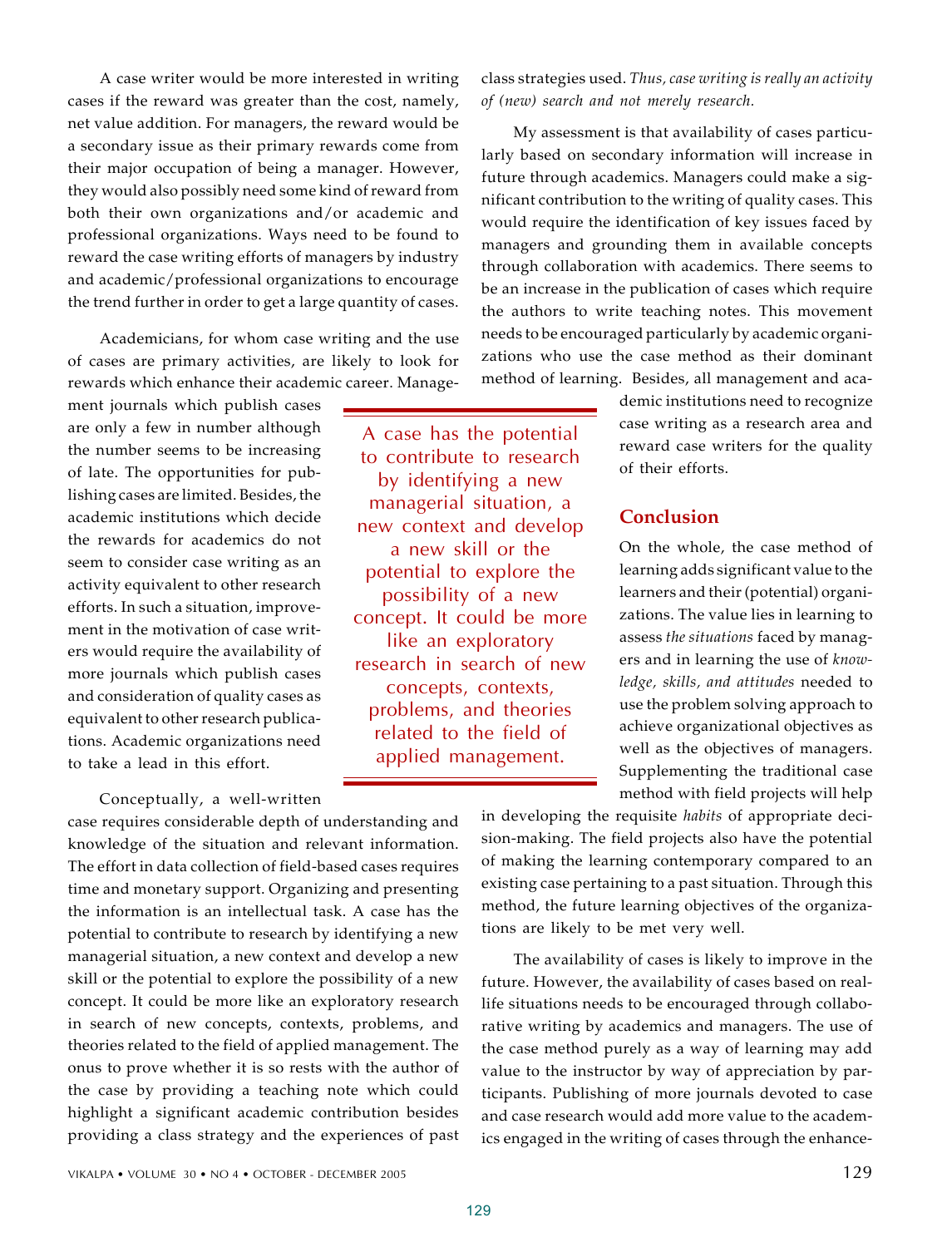ment of their publication record. Further, the academic institutions need to develop appropriate reward mechanisms for motivating case discussion leaders and case writers for achieving the potential of the method for organizations and managers in the future.

### **SUMMARY**

The participants of the colloquium have broadly argued that the case method has a future in management education in India provided educators are sensitive to the changes in the academic and he participants of the colloquium have broadly argued that the case method has a future in management education in India provided edueconomic environment. These changes, however, will become threats rather than opportunities unless instructors take corrective action to add value in whatever ways they can to the method rather than expect the method to perform magic on its own. In other words, the viability of a pedagogical instrument depends on the ethical commitment, the knowledge base, and the teaching skills of

its practitioners. And, most importantly, the commitment to the case method is not an event; it is a process that requires constant renewal. This process of renewal then depends on our ability as instructors to innovate effectively within the frame of the method. The modalities and the locus of such innovation, as the contributors point out, are many. They can range from the recent emergence of multimedia technology as a form of cultural memory to the need for a greater degree of sensitivity to cultural differences that affect the receptivity to the method in classrooms in different parts of the world. In other words, the 'culture of technology and the technology of culture,' to invoke a post-modernist formulation, not only matter, but are

The participant playing the role of the decisionmaker must *stomach the demands* of the case situation as though it was real and that his or her own integrity as an executive capable of 'rational decision-making' was at stake. And, the instructor, for his or her part, anchors the discussion by pushing the participants to acknowledge *both the intended and unintended consequences of their decisions*.

To sum up, the potential of the method is very high. However, actualizing the potential would depend on the realization of value addition by the academic organizations and taking appropriate actions to promote the use and writing of quality cases.  $\vee$ 

volvement with poetic fictions by Samuel Coleridge, it captures quite well *the representational function of the case method*. We cannot go directly to the field but, we would nevertheless like to get 'a feel of the field' in the classroom. But we cannot get a feel of the field unless the case is well written. After all, in being forced to occupy the locus of the decision-maker, one cannot, as a participant in the case discussion, pretend that all this is happening to someone else. We have to get involved without too many defences. Hence, 'objective' knowledge or 'theoretical competence' alone will not save the

> day. The participant must be willing to let go; that is, 'suspend disbelief,' and go with the flow of the discussion in the class.

> The participant playing the role of the decision-maker must *stomach the demands* of the case situation as though it was real and that his or her own integrity as an executive capable of 'rational decision-making' was at stake. And, the instructor, for his or her part, anchors the discussion by pushing the participants to acknowledge *both the intended and unintended consequences of their decisions*. It is the emotional labour involved in this process of anchoring that is generally in short supply; hence, the need for institutional processes that will legitimize the expenditure of class, faculty, and student time in

implicated in each other. Technology and culture are not just social phenomena but the very framework in which we demarcate the space of institutions today.

It is within the political protections and privileges of these institutional spaces that we attempt the 'willing suspension of disbelief' that is embodied in the case method. While the formulation given above was used originally to describe the nature of an audience's in-

the case method. Let us not underestimate the discursive loops and deceptive lures awaiting the novice and the unprepared who rush to a decision in a case discussion. The case method, however, is not without its dangers; a bad lecture will probably do less harm than an incompetent case discussion.

And, again, there are also those who are too-cleverby-half and mime 'class participation' in order to take